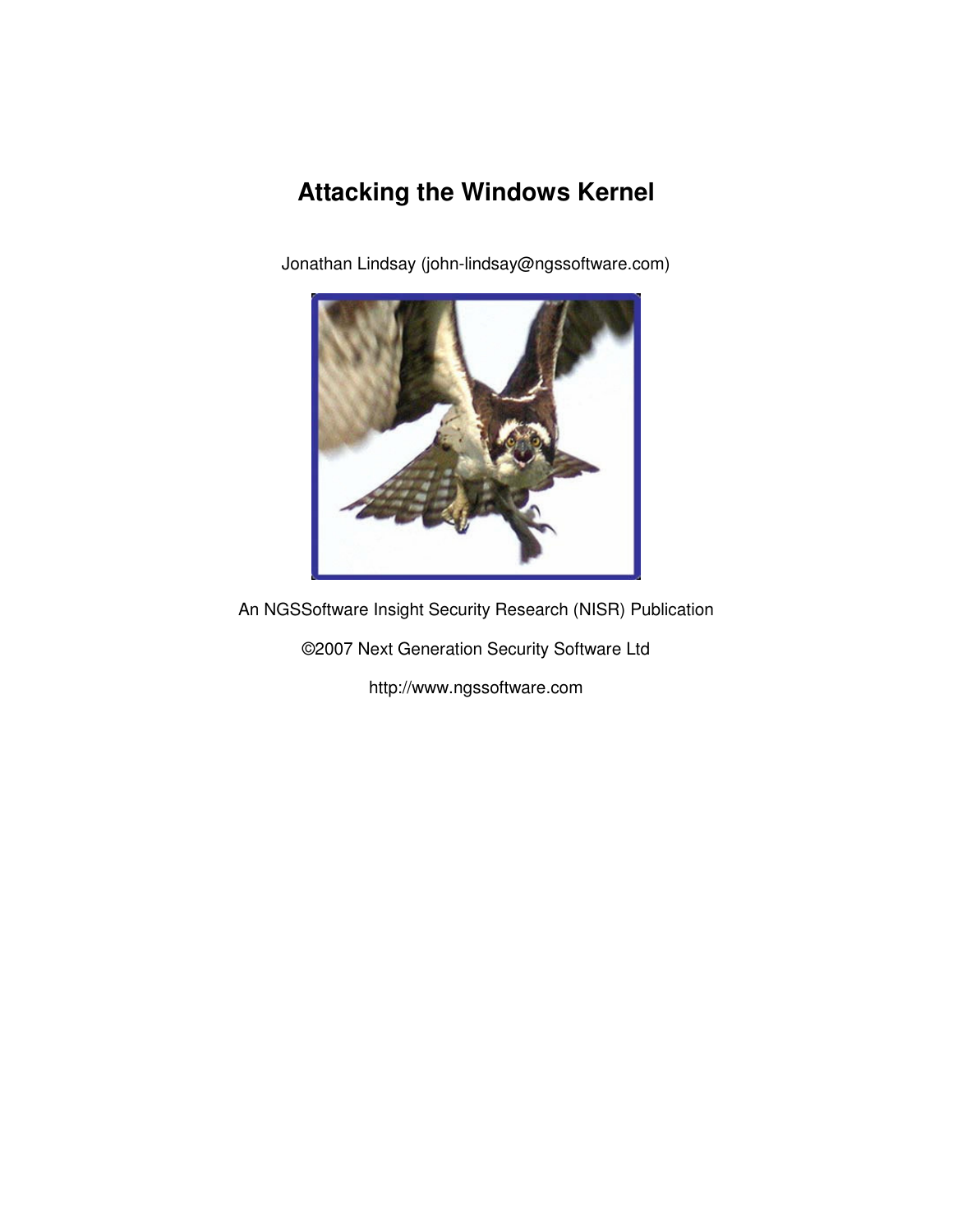### **Abstract**

Most modern processors provide a supervisor mode that is intended to run privileged operating system services that provide resource management transparently or otherwise to non-privileged code. Although a lot of research has been conducted into exploiting bugs in user mode code for privilege escalation within the operating system defined boundaries as well as what can be done if one has arbitrary supervisor access (typically related to modern root kit work), not a great deal of research has been done on the interface between supervisor and non-supervisor, and potential routes from one to the other.

The biggest problem arises when trying to protect the kernel from itself - for example, under the IA32 architecture implementation of Windows, the distinction between user mode and kernel mode from the user mode perspective is easily enforced through hardware based protection. However, as the kernel is running as supervisor, how does the kernel make distinctions between what it should be accessing? This would be irrelevant if the supervisor was not exposed to interaction with supervisee; but that would defeat the purpose of having a kernel.

This paper is focused on Windows and the Intel Architecture, and will briefly outline the current supervisor boundaries provided. Different attack vectors, along with relevant examples, will be provided to demonstrate how to attack the supervisor from the perspective of the supervised, as well as an outline of what possible architectures could be used to mitigate such attacks, such as the research operating system Singularity.

**Keywords**: kernel security, windows nt, reverse engineering, windows driver framework, virtualization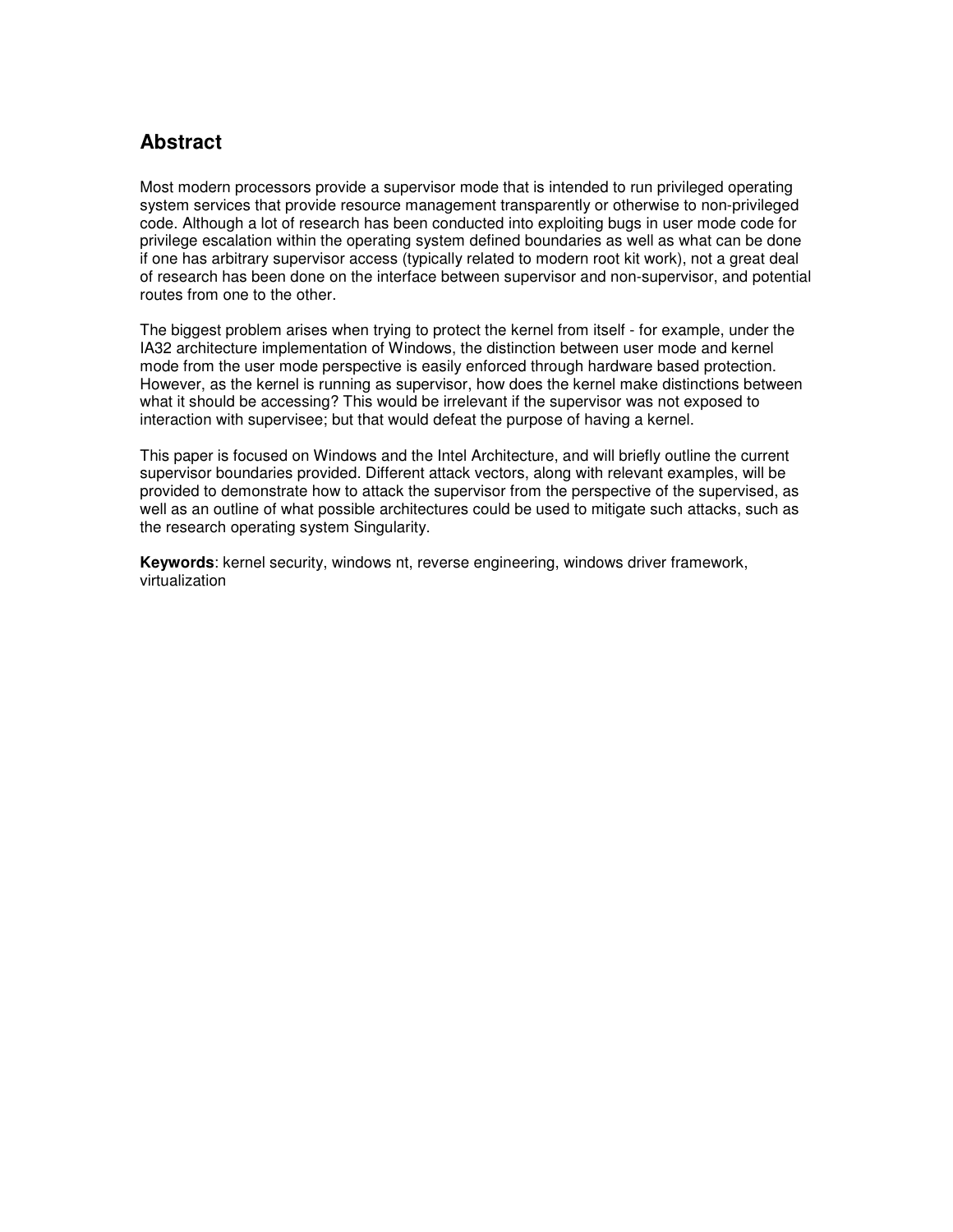# **Contents**

| 1           | <b>Introduction</b>                        | 1                                               |
|-------------|--------------------------------------------|-------------------------------------------------|
| $\mathbf 2$ | <b>Attack vectors</b>                      | $\mathbf 2$                                     |
| 2.1         | Directly from user mode                    |                                                 |
| 2.2         | <b>Public APIs</b>                         | $\begin{array}{c} 2 \\ 3 \\ 3 \\ 4 \end{array}$ |
| 2.3         | <b>Undocumented APIs</b>                   |                                                 |
| 2.4         | <b>Architectural flaws</b>                 |                                                 |
| 2.5         | <b>Bugs and their exploitation</b>         | 4                                               |
| 2.6         | Subverting operating system initialization | 6<br>6<br>6                                     |
| 2.7         | Modifying kernel modules on disk           |                                                 |
| 2.8         | <b>Hardware</b>                            |                                                 |
| 3           | Tools for the job                          | 8                                               |
| 3.1         | <b>Static analysis</b>                     | 8                                               |
| 3.2         | <b>Dynamic analysis</b>                    | 9                                               |
| 4           | <b>Defensive measures</b>                  | 12                                              |
| 5           | <b>Further work</b>                        | 13                                              |
| 5.1         | <b>Fuzzing</b>                             | 13                                              |
| 5.2         | <b>Automated bug finding</b>               | 14                                              |
| 5.3         | Virtualization                             | 14                                              |
| 6           | <b>Conclusion</b>                          | 15                                              |
| 7           | <b>References</b>                          | 16                                              |

# **Appendices**

| A   | NT kernel architecture                        | 18 |
|-----|-----------------------------------------------|----|
| A.1 | Terminology                                   | 18 |
| A.2 | <b>Hardware based protection</b>              | 18 |
| A.3 | Operating system memory layout and management | 20 |
| A.4 | <b>Public kernel interfaces</b>               | 21 |
| B   | <b>CDFS driver disassembly</b>                | 27 |
| C   | <b>Real world examples</b>                    | 32 |
| 4.1 | The NT kernel compression library             | 32 |
| 4.2 | Unvalidated structure initialization          | 34 |
| 4.3 | An architectural flaw                         | 35 |
| 4.4 | <b>Trusting user input</b>                    | 37 |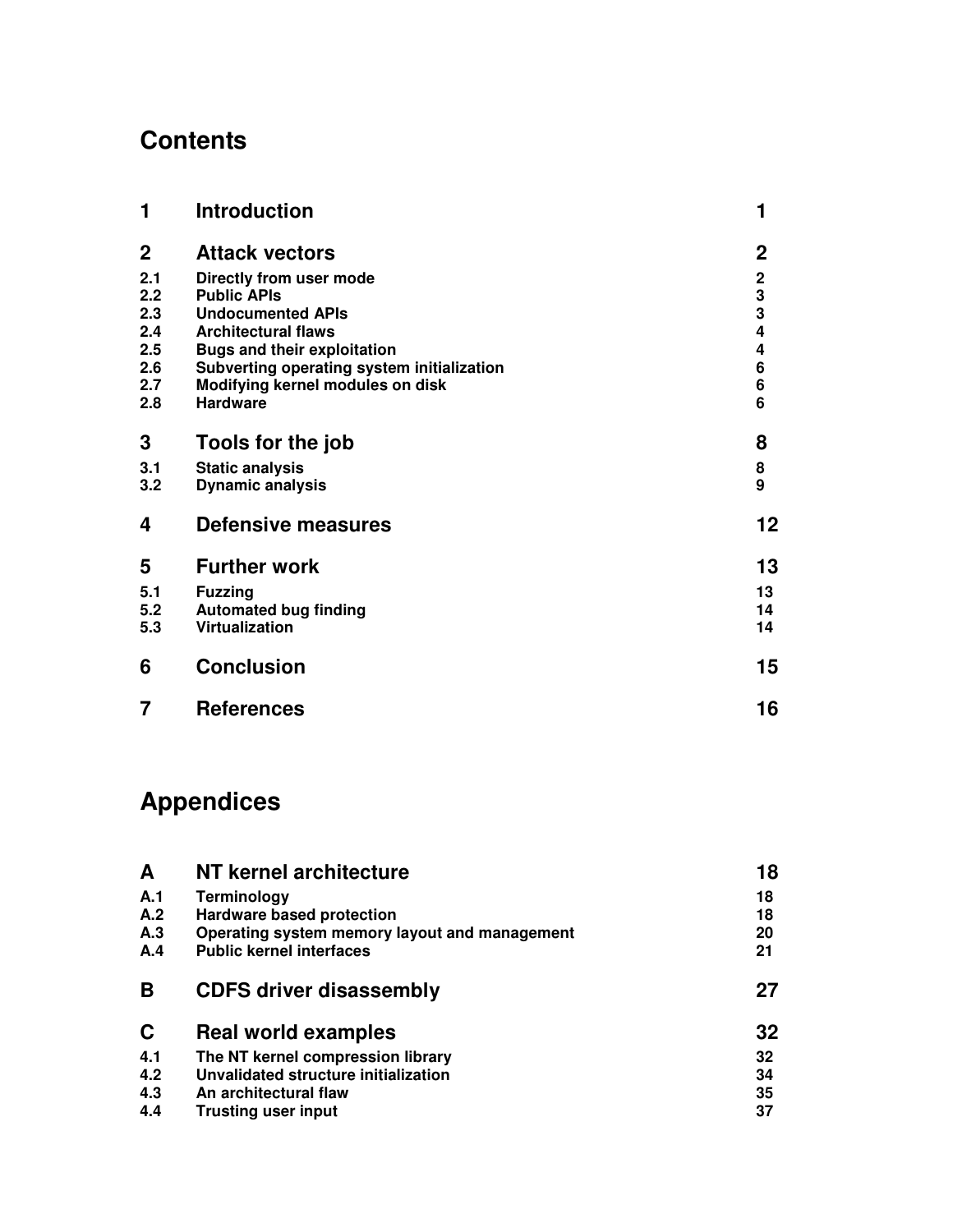# **1 – Introduction**

On any operating system that provides a distinction between user and supervisor mode functionality, the kernel will provide a powerful, yet restricted, set of services to manage hardware resources as well as potentially perform internal operating system management.

Modern kernels, for example Minix [17], Singularity [14], or Symbian [26], tend to only provide hardware management from supervisor mode, with the remaining services being provided by subsystems running in user mode. Such microkernels are written in order to improve security by reducing the attack surface provided by the supervisor code, as well as allow greater flexibility for software design by reducing the architectural constraints placed on developers.

This is in distinction to monolithic kernels such as UNIX [27] and Windows NT [19], though NT is often referred to as a 'hybrid kernel'. Monolithic kernels run entirely in supervisor mode, and provide all operating system management functionality at that level. Windows NT could be described as a 'hybrid kernel' as some components, though strongly tied to the kernel (especially the user mode subsystems such as CSRSS and LSASS), are run in user mode. Though this can be utilized to provide a broad framework for kernel development thus potentially speeding up kernel module development, it does greatly increase the potential attack surface available to a malicious user to abuse the code running in supervisor mode.

Given this, what can we hope to gain from either modifying kernel data, or running arbitrary code in supervisor mode? This is almost entirely beyond the scope of this paper, but not only has a great deal of research has been conducted into ([5], [28]) root kit technology, but such attack vectors could be leveraged to subvert digital rights management systems, perform kernel hacks such as replacing the Blue Screen of Death with a bitmap, or otherwise enhance the functionality of the kernel.

This paper is focused on the Windows NT architecture and the Intel architecture [7]; as such, the focus will be on what vectors there are for attacking the kernel, what tools and methods are available to investigate any potential attacks, and what mechanisms are in place, or could be put in place, to try and prevent them.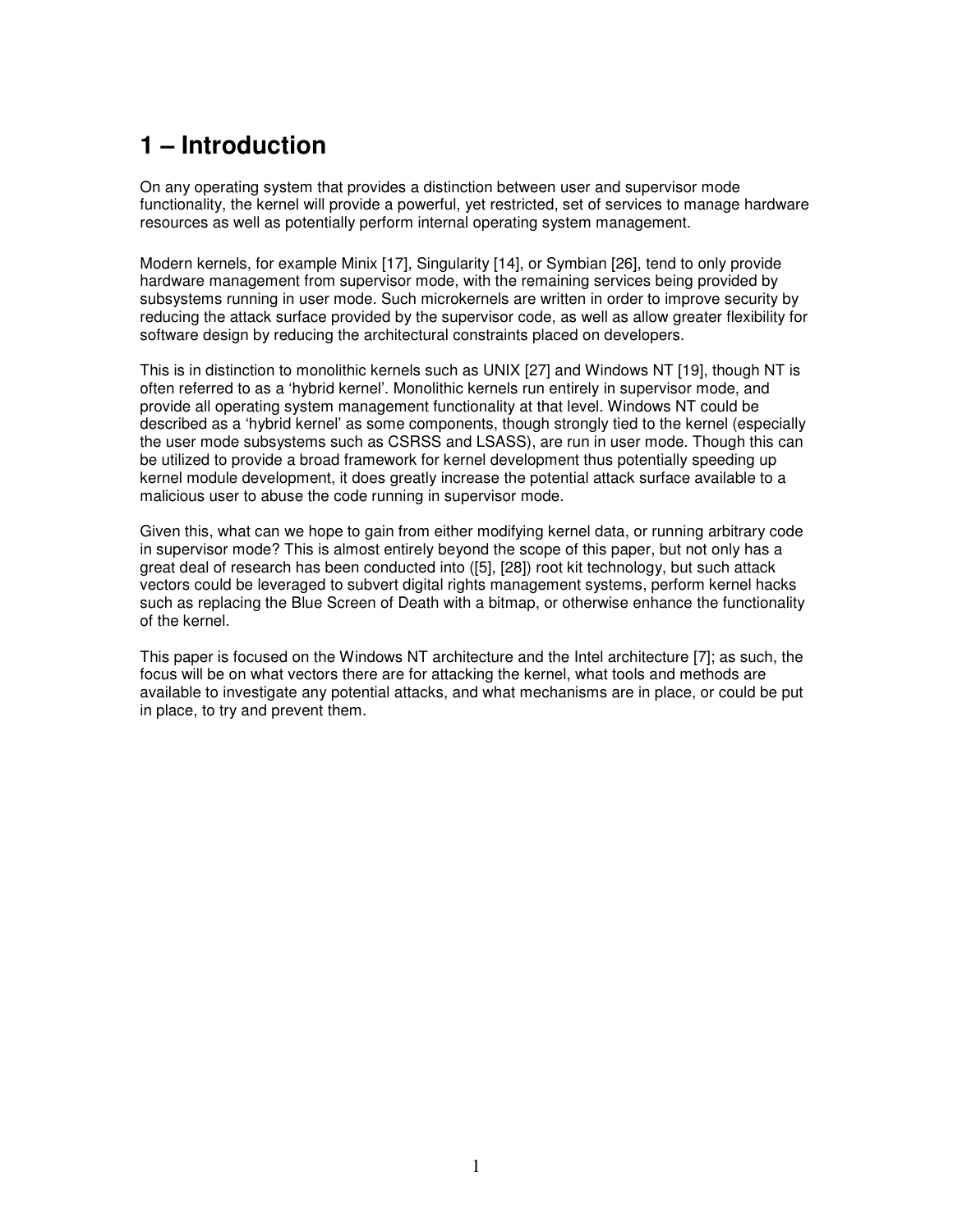# **2 – Attack vectors**

Given the architectural structure of Windows NT (outlined in Appendix A), what are the potential methods that could be employed to switch from user to supervisor mode?

### **2.1 – Direct from user mode**

Although not an obvious attack, there are potential avenues from user mode to supervisor mode that do not involve any operating system APIs or interfaces.

Firstly, the operating system may have been designed in such a way that it is possible to do this by not utilizing the protection functionality provided by the hardware. The best example of this is Windows 95, the first operating system written by Microsoft to take advantage of the protected mode functionality provided by the contemporary x86 processors. It does not protect the descriptor tables, unlike NT, and they are writeable and located within the user portion of the address space. Thus, any user mode code that wishes to execute arbitrary code as supervisor just needs to add an entry to the LDT, GDT, or IDT and then execute the requisite interrupt or far call.

There are no publicly known issues like this, such as supervisor memory and control structures or hardware protection functionality being accessible to user mode, for Windows NT.

Aside from that, a theoretically possible approach could be provided by bugs in the CPU itself. Both Intel ([8] for example) and AMD ([1] for example) now publish lists of CPU errata for their processor lines, though there is no publicly known way of leveraging any of these bugs to allow escalation from user to supervisor. Even so, despite the vagueness of the descriptions for the errata, there are some interesting possibilities for certain processors:

#### **Erratum 64 for AMD Athlon 64 and Opteron processors - Real Mode RDPMC with Illegal ECX May Cause Unpredictable Operation**

"However, if the RDPMC instruction is executed in real mode with a specific illegal value of  $ECX = 9$ , then the processor may incorrectly enter the GP fault handler as if it were in 32-bit mode."

The author has not currently had the resources to experiment with this erratum, though it does provide some interesting possibilities: is the processor just running in 32-bit real mode, or is it running in protected mode? If it is running in protected mode, which segment is it running in, thus what is the Current Privilege Level of the executing code?

#### **Erratum AK92 for Intel® Core™2 Extreme Quad-Core Processors - Invalid Instructions May Lead to Unexpected Behavior**

"Invalid instructions due to undefined opcodes or instructions exceeding the maximum instruction length (due to redundant prefixes placed before the instruction) may lead, under complex circumstances, to unexpected behavior."

A typically vague description, though the author presumes that instructions are subsequently not decoded as expected due to the instruction pointer no longer pointing to the expected instruction boundaries, though this has not been verified

There are several other similar errata for both AMD and Intel processor lines, usually involving unexpected processor behaviour or unexpected memory access. There is obviously the potential for information disclosure in such cases, but the conditions necessary to trigger such situations in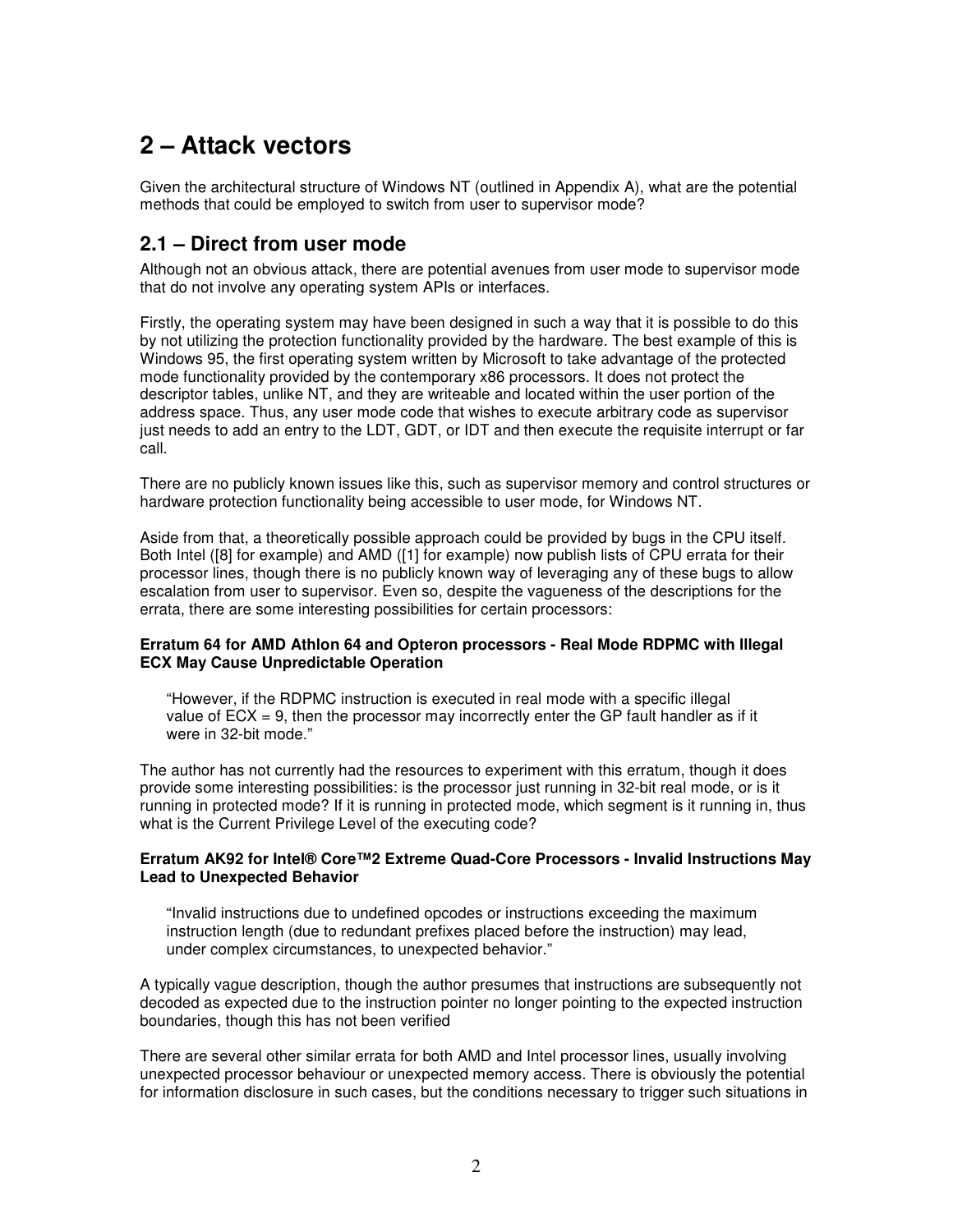the errata studied thus far are either undefined, or require the processor to be executing in supervisor mode.

## **2.2 – Public APIs**

Beyond the ABI interfaces outlined in Appendix A, which are supposed to be reserved for internal operating system use, the NT OS must provide APIs that provide higher level programmatic access to the kernel, at the very least to load and unload kernel modules.

As such APIs allow a user to load arbitrary code to be executed in supervisor mode, such APIs should have some required privilege level necessary for them to be invoked – otherwise any unprivileged user can take full control of the machine. Under NT, driver loading functionality is restricted to users with *SeLoadDriverPrivilege (administrators and system processes); a user with* SeDebugPrivilege may then be able to access such functionality by injecting code into a system or administrator process.

The documented Win32 APIs involved are CreateService, StartService, and StopService; though these will not necessarily involve the loading of a kernel module. The documented NT APIs provided are ZwLoadDriver and ZwUnloadDriver (documented in the Driver Development Kit), and are used internally by the Service Control Manager to load and unload kernel modules for kernel mode services.

An additional mechanism introduced for 64-bit Vista is mandatory driver signing [13], so that unsigned kernel modules cannot be loaded into the kernel unless signing is disabled.

Beyond that, any API that results in information being passed over to supervisor code for processing creates a potential attack vector. Thus, device drivers may increase the attack surface through kernel mode callbacks, or interfaces exposed to user mode (for example through DeviceIoControl, FilterSendMessage, or ExtEscape). This will be discussed further below.

## **2.3 – Undocumented APIs**

A large number of symbols exported by both user mode and kernel mode libraries are undocumented, and designed for internal operating system use. Consequently, there is always the possibility of an undocumented function or object providing greater access to kernel mode functionality and structures.

The three most prominent examples are ZwSystemDebugControl, ZwSetSystemInformation and the PhysicalMemory device interface; over recent service packs and versions of the NT OS, such as service pack 1 for Windows Server 2003 and Windows Vista, have attempted to restrict access to these APIs. Whereas previously usage of ZwSystemDebugControl, which can be used to read and write to arbitrary kernel memory amongst other things, was only restricted to users with SeDebugPrivilege, Vista checks that the OS has been booted with the kernel debugger enabled (checking KdPitchDebugger), before allowing access, with only the creation of a triage dump being available otherwise.

Debugging functionality provided by the internal kernel debugger has also been restricted, and is no longer directly available to user mode processes. The debugging functionality has been moved into KdSystemDebugControl which is exported by the NT kernel. This functionality is made available to WinDbg for local kernel debugging on Vista via a device driver that WinDbg drops and loads, otherwise it relies on the older ZwSystemDebugControl.

Calling ZwSetSystemInformation using a value of 26 for SystemInformationClass, which has most popularly been referred to as SystemLoadAndCallImage, SystemLoadImage, and SystemLoadGdiDriverInformation, allows a user with the SeLoadDriverPrivilege to load a driver through an alternate means than the *ZwLoadDriver* API. The final symbolic name suggests the use of this API to provide support for loading kernel components of display drivers.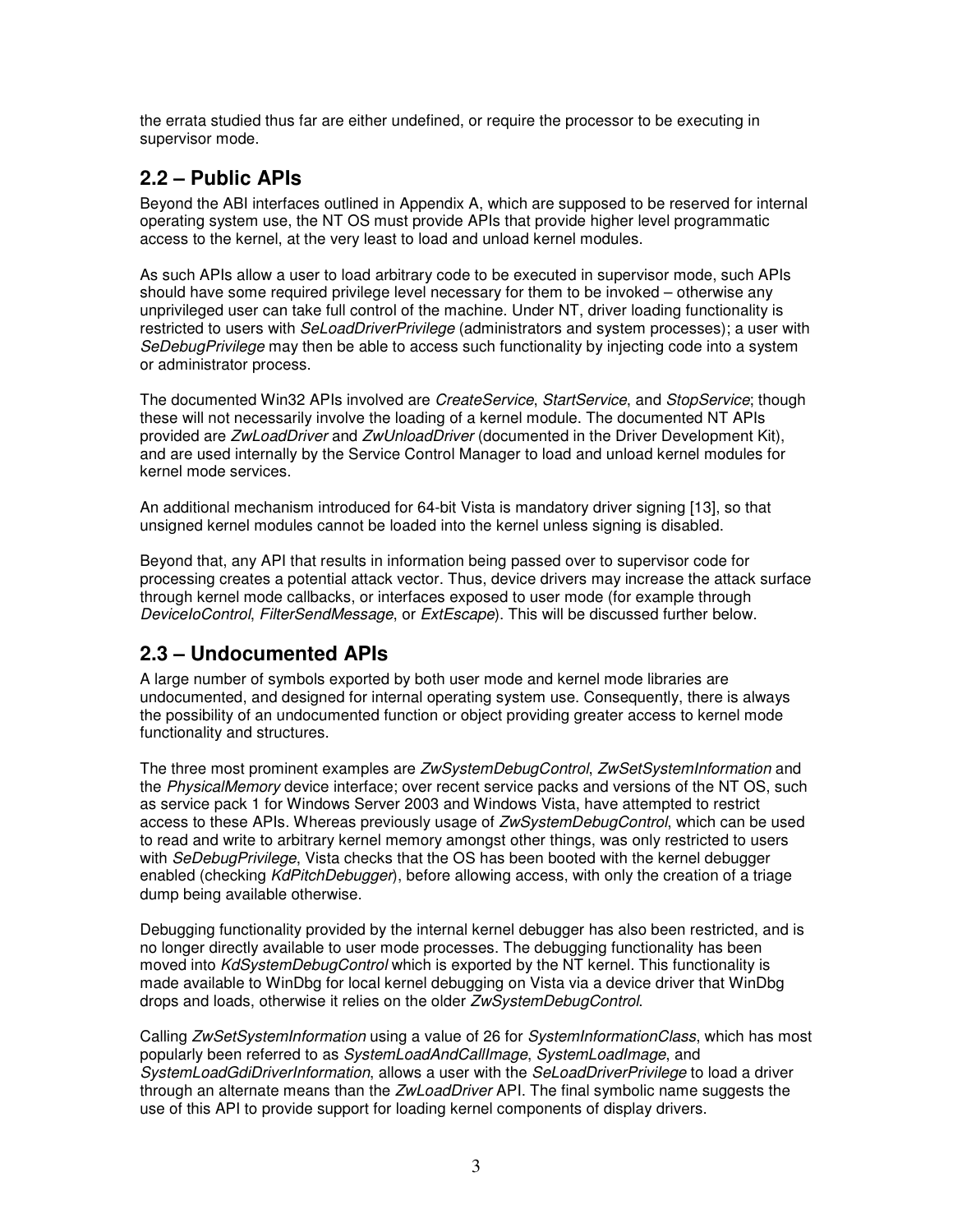Physical memory is accessible via the 'Device\PhysicalMemory' file object; until Windows Server 2003 Service Pack 1 this was accessible from user mode, allowing a user mode application to map in physical memory, manually do the translation from virtual to physical address, and then modify arbitrary areas of kernel memory (such as descriptor tables).

Although such undocumented functionality is available more freely in older versions of NT, the coding best practices introduced under the Secure Windows Initiative at Microsoft suggest that the addition of such APIs in the future is unlikely without putting equivalent restrictions on their access. However, additional exported symbols and interfaces that are not documented in new NT OS releases are always worth investigation.

## **2.4 – Architectural flaws**

A distinction will be made between architectural flaws, which will typically involve the breaking of defined security layers, and bugs in the code (discussed in the next section) due to the nature of the investigation used to find them, and the potential differences in exploitation.

A typical example of an architectural flaw would be an antivirus disinfection engine that contained functionality to modify the contents of arbitrary memory locations. This would be particularly useful for modifying malicious code to disable a watchdog function, or make alterations to data structures that have been modified by a kernel mode root kit. However, if no usage restrictions are placed on the access to this functionality, such as that it can only be used by a specific user, or requires SeDebugPrivilege or SeTcbPrivilege, then an unprivileged user can use it to modify arbitrary areas of kernel memory, and either modify kernel mode structures directly from user mode such as PsLoadedModuleList, or add an entry to a descriptor table and then run arbitrary code in kernel mode.

Architectural issues tend to be easier to recognize both in source code and in disassembled binaries, and exploitation tends to be easier than for bugs as this is intentional functionality provided by the kernel code, rather than a buffer overflow, for example; on the other hand, architectural flaws can be more difficult to fix – for the example above, either the AV disinfection must add suitable access restrictions (which is still fairly trivial), or the disinfection process itself must be redesigned and reimplemented.

## **2.5 – Bugs and their exploitation**

Any situation where arbitrary user controlled input is processed by trusted code presents the possibility of the input being malformed in a specific way such that the code behaves in ways that were not intended (in distinction to architectural flaws). Any supervisor mode interface exposed to user mode must have robust input validation.

The NT kernel has only 24k reserved for the kernel stack, making exploiting buffer overflows more difficult due to the lack of space, and the decreased likelihood of arbitrary size buffers being used on the stack. Instead, it is more likely for pool memory to be allocated. This raises an interesting problem – pool memory is used to store a variety of object data, as well as IRPs and data buffers for the various kernel modules loaded and executing, thus providing a wide variety of potential pointers to overwrite, such as in a DriverObject.

However, the author is not aware of any work similar to [25] for kernel pool memory allocation to try and deterministically control where any allocated pool memory is placed and what data and objects are stored after it to allow a more controlled attempt at a function pointer overwrite; additionally, the modification of arbitrary kernel data within pool memory may leave the operating system in such an unstable state that the kernel will crash before the overwritten pointer is dereferenced. However, if such an attack triggering a bugcheck is available via a remote interface then it still allows a denial-of-service attack.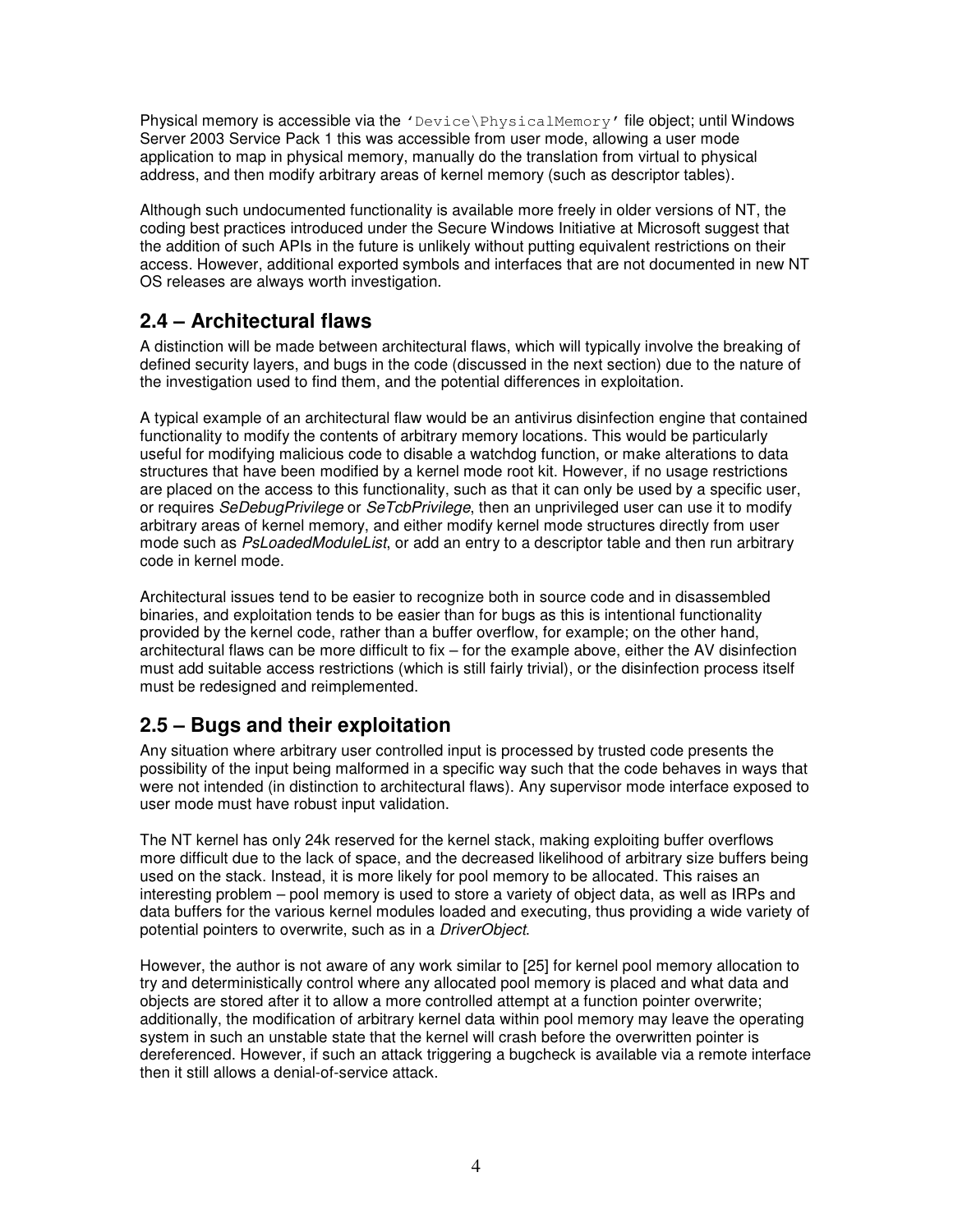Bugs that are easier to exploit are those that allow controllable data overwrites and pointer derefences. As memory can be allocated at a virtual address of 0 in Windows NT by using ZwAllocateVirtualMemory, either dereferencing a null pointer or overwriting a pointer with null can easily allow arbitrary code to be executed. Additional potential targets are entries in the descriptor tables, such as interrupt gate entries in the IDT:

```
typedef struct _KIDTENTRY { 
   USHORT Offset 
   USHORT Selector 
   USHORT Access 
   USHORT ExtendedOffset 
} KIDTENTRY, *PKIDTENTRY;
```
ExtendedOffset is the high word of the address of the entry point for the given interrupt. Zeroing this will cause the interrupt to start executing somewhere within the first 64Kb of memory in the current process. Seeing as it is easy to determine where the IDT is located from user mode, as the sidt instruction is neither protected nor privileged, that such interrupts as 4 (interrupt on overflow) and 5 (bound error) being rarely if ever used under normal operating system usage, and that interrupt 4 has a DPL of 3 so can be accessed from user mode without generating an access violation, modifying the IDT presents a promising target under systems where the IDT is not protected.

Other pointers within kernel modules can be deterministically located by loading the target module into a user mode process with LoadLibraryEx and specifying a flag of DONT\_RESOLVE\_DLL\_REFERENCES so none of the module code is executed. Entry points can then be heuristically scanned for references to target pointers. Obviously both this and the above technique require that code already be running on the target machine. A remote exploit allowing direct arbitrary code execution in the kernel would be difficult to make work, especially reliably, though not impossible.

It is also worth bearing in mind that even though the NT kernel itself has received a fairly thorough examination, it is not itself without bugs that may be directly exposed to user mode applications, or indirectly via some other kernel code. Four relevant examples have been provided in Appendix C.

## **2.6 – Subverting operating system initialization**

There has been recent work on subverting the boot process of the NT OS from a variety of different vectors ([18], [9], [4]), mostly related to root kit research, so this topic will only be briefly discussed.

Although the attacks may be complicated, the essence of the attack is simple – during the boot process, before the operating system has at least partially initialized itself, if at any point the control flow can be changed to that of user controlled code then the user has arbitrary and unrestricted access to the operating system before it has had a chance to initialize and properly segregate itself from arbitrary user code. Consequently, as in eEye's BootRoot, arbitrary modifications can be made to the operating system, as also outlined in an attack against PatchGuard on 64-bit versions of NT [23].

## **2.7 – Modifying kernel modules on disk**

The author is unaware of any malware, or malware related research, that has investigated either modifying kernel modules to allow kernel mode DLL injection or the infection of kernel modules.

Although there are measures to avoid the tampering with of kernel modules, such as driver signing, checksum verification for the module binary, and Windows File Protection and Windows Resource Protection, all these technologies can be circumvented in some manner (though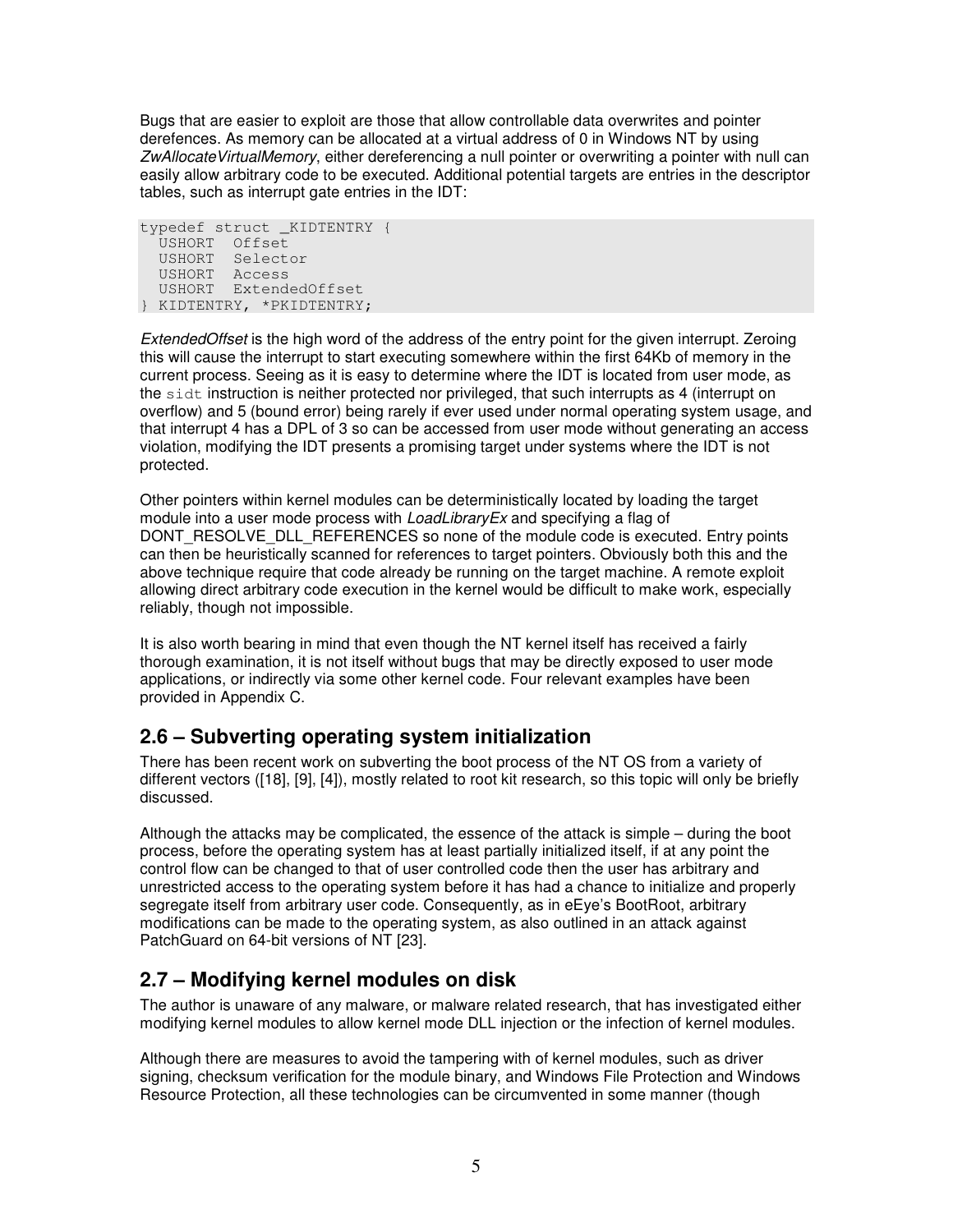administrator privileges, and a reboot, may be required). So, presuming a kernel module has been modified, and this may include the display drivers in the Windows System folder, how can this be leveraged to run arbitrary user code?

Firstly, the standard viral infection methods are available. Though the driver's entry point is called when it is loaded, thus allowing entry point infection, it is much harder to programmatically determine what areas of the code will be executed and when, thus making mid-infecting techniques more difficult. The only real difference between this situation and the one for user mode viruses is in the APIs available to the viral code; though kernel mode viral code has a much wider array of potential targets to hook file system operations to infect files, or use root kit techniques.

Beyond that, kernel modules are standard PE files with in Import Directory (if they import any symbols). Although drivers typically only link with the NT kernel, or with win32k or videoprt for display drivers and their miniports, the NT kernel supports 'kernel mode DLLs' more formally referred to as export drivers. Normal drivers can be statically linked to export drivers, and the dependencies of any driver are recursively resolved during the image loading process. The entry point of an export driver is not executed, and as such it does not need to contain any code and is only needed as the build process requires that function to be present. However, if it exports DllInitialize then that will be called to allow whatever initialization the driver requires to be carried out. The unload routine is DIIUnload.

Thus standard PE file modification techniques can be used to modify a device driver's Import Directory to add an entry for a user-created export driver, that will then be loaded and *Dilinitialize* executed. However, the standard restrictions on kernel modules still apply for export drivers, so on 64-bit Windows Vista, it will need to be signed.

### **2.8 – Hardware**

As the majority of kernel mode drivers are designed to actually allow the interfacing of user mode or other kernel mode code to actual hardware, then the hardware itself provides a potential attack vector. The Windows Driver Kit specifies the Windows Driver Framework as being suitable for the following device classes:

- **IEEE 1394 client drivers**
- ISA, PCI, PCMCIA, and secure digital (SD) devices
- **NDIS protocol drivers**
- **NDIS WDM drivers**
- SoftModem drivers
- **Storage class drivers and filter drivers**
- **Transport driver interface (TDI) client drivers**
- **USB** client drivers
- **Winsock client drivers**

The most interesting drivers are those that drive hardware that allows remote access, so particularly NDIS, modem, TDI and Winsock client drivers.

The primary methods for a driver to communicate with the underlying hardware are via port I/O and through memory mapped I/O. The Plug and Play manager enumerates devices and then calls the appropriate AddDevice or EvtDriverDeviceAdd routine in the driver that will drive the hardware; though the system libraries provided for video port, SCSI port, and NDIS drivers will perform the initialization. Depending upon the hardware resource to be driven, the resource can either be accessed by mapping the hardware on a given bus into the virtual address space by using MmMaploSpace with the physical address of the resource provided by the PnP manager, or can be accessed programmatically with functions which are just wrappers for  $\text{in}$  and  $\text{out}$ .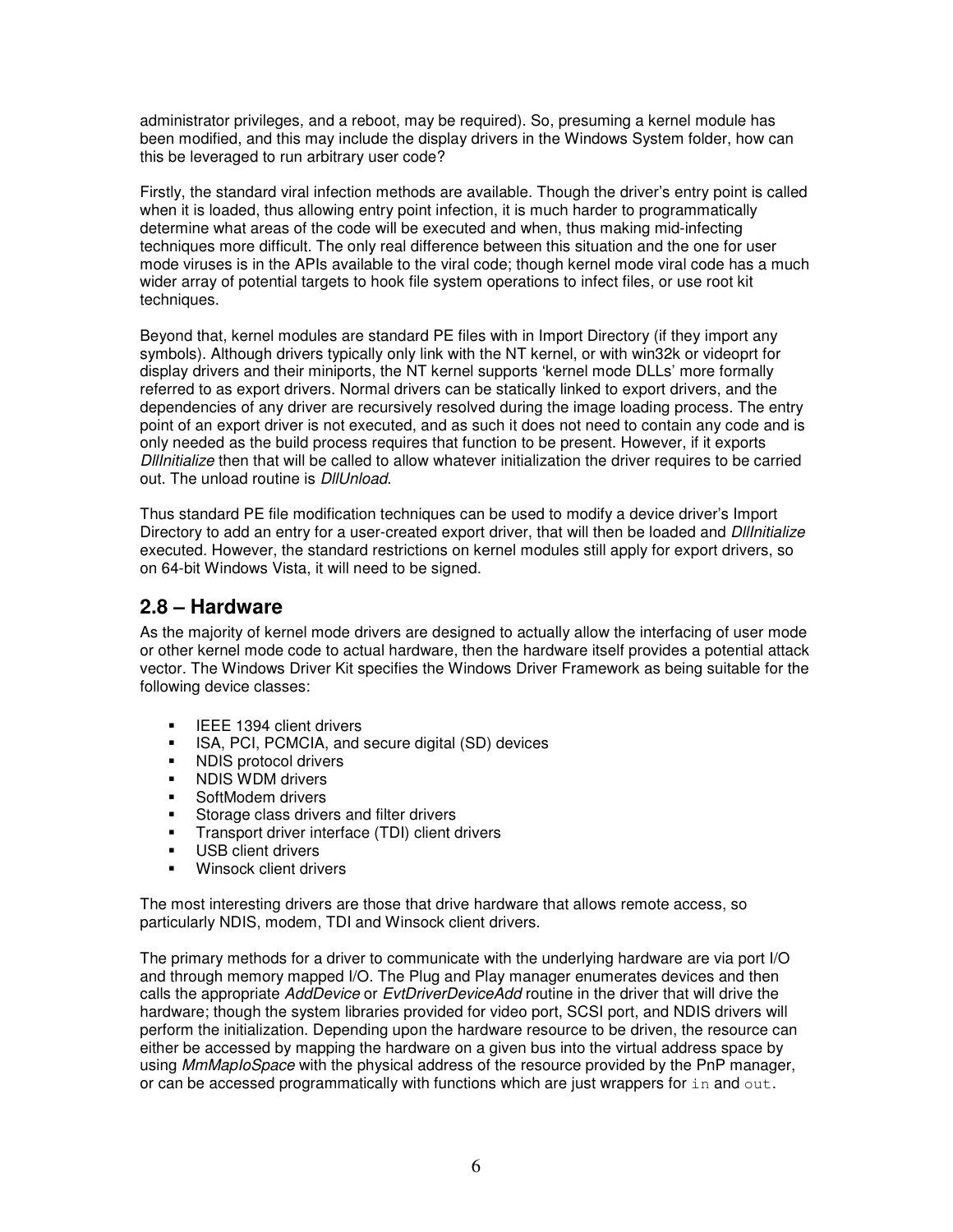Communications from hardware back to the given driver are carried out via interrupt, allowing the hardware to signal that it has entered a specific state (such as having processed a request). Interrupts are serviced by a driver provided Interrupt Service Routine. Windows NT abstracts from the hardware interrupt architecture provided with x86 and x64 processors and allows multiple ISRs to be chained to the same internal interrupt vector. Consequently, direct modification of the IDT is ill-advised for general purpose driver coding. ISRs are registered using IoConnectInterrupt, IoConnectInterruptEx or WdfInterruptCreate. Thus, anyone auditing either source code or a compiled binary can quickly locate the entry points into the binary from a hardware point of view, and then trace through to see how the data is processed.

In cases where hardware is being used as the attack vector, fuzzing can be of great use; however, the appropriate hardware needs to be present to provide the vector. Consequently, a virtual machine is of little use in such testing, and fuzzing on a non-virtual machine raises the issue of automating the process, particularly if bugs are found which will result in a bugcheck.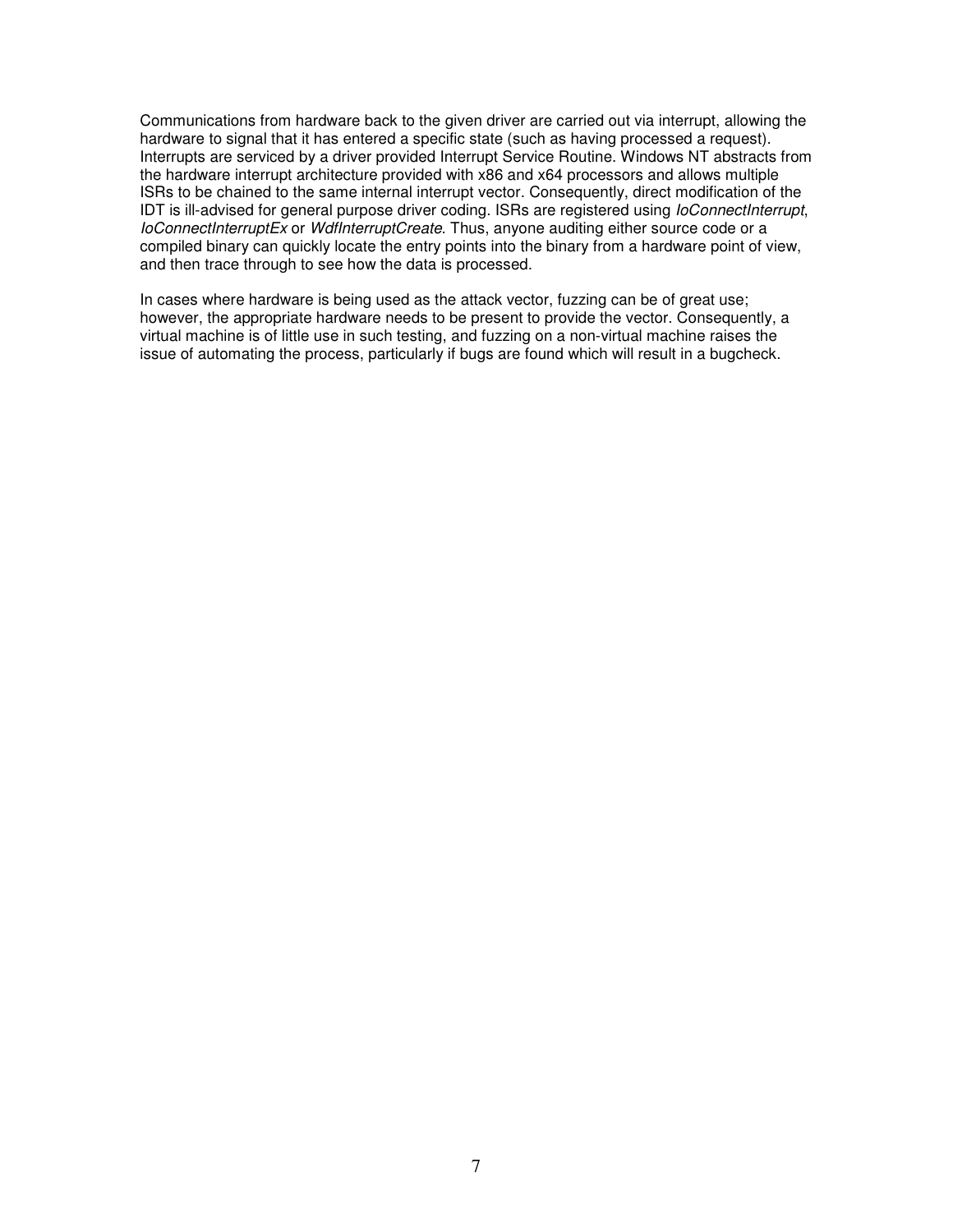# **3 – Tools for the job**

Given the above outline of the relevant kernel architecture, and the outlined potential attack vectors, the following section will describe tools useful in the assessment of kernel mode code. This is far from a complete list, and serves only to highlight useful and tools and techniques.

### **3.1 – Static analysis**

Depending on what is available for scrutiny, there are at least one, possibly two essential resources for static analysis of kernel mode code. With access to source code then besides a reasonable IDE or source browser all that is needed is the current version of the Windows Driver Kit, not only for the documentation but the header files and the function prototypes, structures, and enumerations contained therein.

### **3.1.1 – Static Driver Verifier**

An interesting tool from Microsoft that can also be used in this situation is the Static Driver Verifier [16] – with source and a WDM compliant driver, SDV can be used to execute the code and test for a set of pre-defined rules that can check code correctness with respect to seven different categories (such as IRP handling, IRQ levels, PnP functions). The SDV is state based, and rules it uses may include one or more of the following: state variables, actions that can change state, conditional expressions, and assignment statements.

This allows a quick assessment of certain aspects of the correctness of the driver, though there are limitations. Although some complex conditions are tested for, including certain race conditions, recursion, and synchronization issues, there is no rule-based testing for the more sophisticated issues related to data processing (presumably not least because of the intractable nature of such a task). Consequently, bugs leading to arbitrary code execution will require a more typical code review.

### **3.1.2 – PREFast**

It is also worth considering PREFast [15], another static analysis tool provided by Microsoft for driver development. It also requires source code to be available, but detects different classes of errors than the Static Driver Verifier, such as memory leakage, dereferencing NULL pointers, the use of uninitialized variables, buffer overflows, excessive kernel stack use, type checking and type mismatches, as well as certain code correctness rules. Given the types of issues identified by PREFast, any coding errors picked up are more likely to lead to arbitrary code execution than those found by SDV. However, it is still not a fool-proof method to find all potential issues, and can be prone to false positives.

### **3.1.3 – Disassembler**

It may be a case of black box research into an attackable driver exposed to the outside world via some piece of hardware, such as a Bluetooth driver. In these situations, there are two options – fuzz, or fire up a disassembler. Fuzzing will be dealt with in the following subsection. The author will make no recommendations as to which disassembler to use, and will leave that entirely up to the discretion of the reader.

Given the outline architectural information above, and some good reference material ([22], [11]), then it is not difficult to load up the binary and take a look. Depending on the version of the DDK/WDK the driver was built with (presuming it was) the entry point code will differ. For binaries compiled with older versions of the DDK, or with /GS turned off, the driver will start at user code; for the Windows 2003 DDK and the WDK /GS is turned on by default, so some stub code will be present at the entry point to set up stack protection before jumping to the user code. For the WDK, having built a KMDF driver, a library code wrapper is present that will initialize WDF and then call either the /GS stub (if enabled), or directly to the user code. Symbolically, these different entry points are referred to as DriverEntry, GsDriverEntry and FxDriverEntry.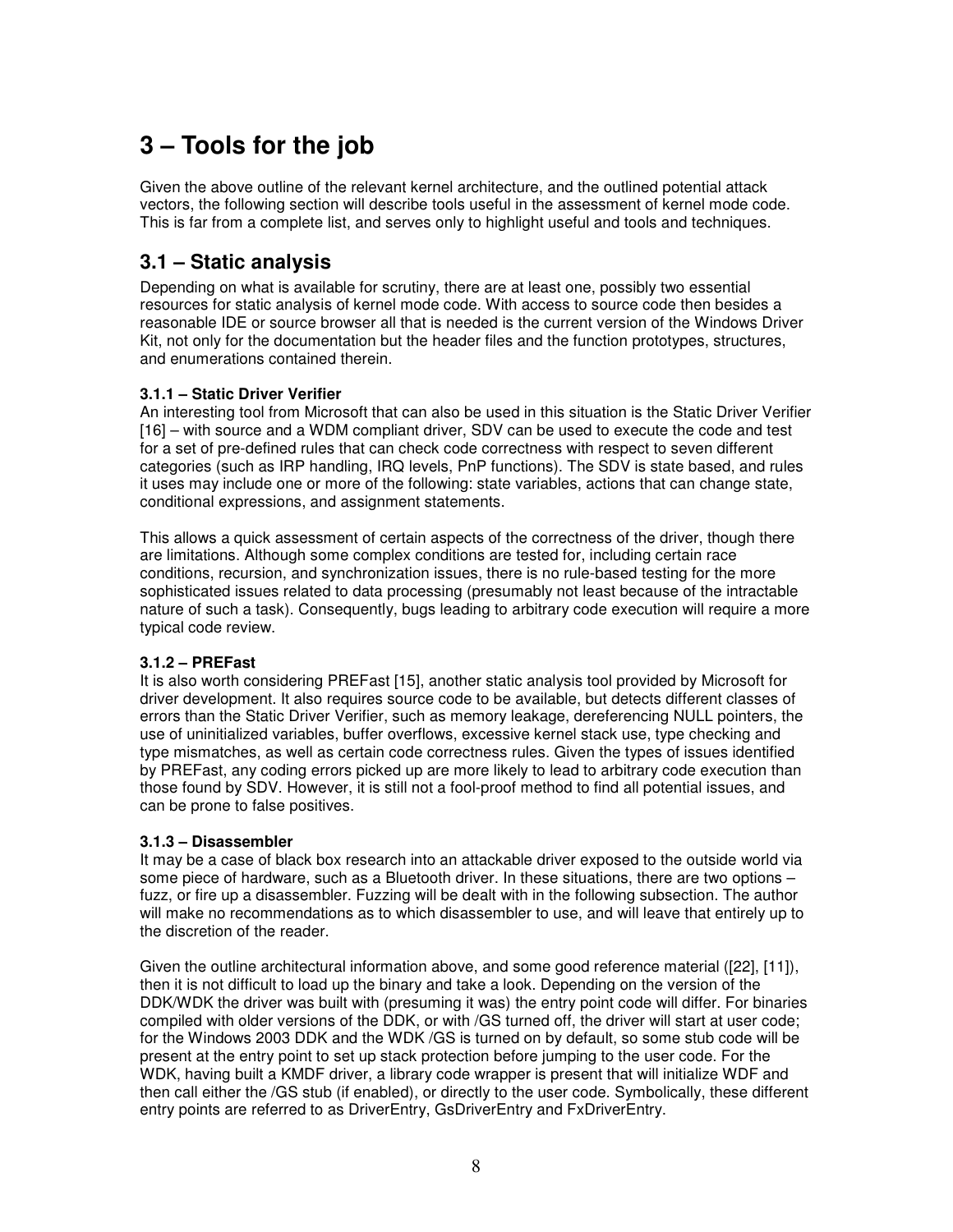As a quick example, the following is the start of the EvtloDeviceControl routine from the RamDisk driver from the Kernel Mode Driver Framework examples from version 6000 of the WDK. This routine is added to an I/O queue created in the driver's *EvtDeviceAdd* routine.

```
RamDiskEvtIoDeviceControl proc near
var_8 = dword ptr -8<br>var_4 = dword ptr -4= dword ptr -4Queue = dword ptr 8 
Request = dword ptr 0Ch 
IoControlCode = dword ptr 18h 
         mov edi, edi
        push
         mov ebp, esp
         push ecx
         push ecx
        mov edx, [ebp+ Queue]<br>mov ecx, WdfDriverGlo
        mov ecx, WdfDriverGlobals<br>and [ebp+var 4], 0
                [ebp+var_4], 0 push ebx
         push esi
         push edi
         push off_10AA0
         mov edi, 0C0000010h
        mov call WdfFunctions.WdfObjectGetTypedContextWorker<br>mov esi, [eax]
                esi, [eax]
        mov eax, [ebp+IoControlCode]<br>sub eax, 70000h
                                                              ; Switch the IOCTL
         sub eax, 70000h<br>jz loc_1055E<br>sub eax, 24h
                eax, 24hjz loc_1058D<br>sub eax, 3FE0
                eax, 3FE0h<br>short loc_104DE
          jz short loc_104DE ; Check for 0x704004 
sub eax, 7FCh<br>jz loc_1058D
         jmp loc_1058F \qquad \qquad ; IOCTL not handled, complete the request
 ; --------------------------------------------------------------------------- 
loc_104DE: 
                ebx, [esi] ; Process IOCTL 0x704004<br>20h
        push
         pop eax
          lea ecx, [ebp+var_8]
          push ecx
         .<br>lea ecx, [ebp+Queue]
         push ecx
         push eax
        push [ebp+Request]
         mov [ebp+var_4], eax
         push WdfDriverGlobals 
          call WdfFunctions.WdfRequestRetrieveOutputBuffer ; Get the output buffer 
         mov edi, eax
```
A more detailed example is provided in Appendix B.

### **3.2 – Dynamic analysis**

Dynamic analysis can be considerably less of an effort than reverse engineering a driver for bugs, and can easily help pick up issues that can be missed through static analysis. However, there is still a lot of work that could be done toward improving and automating dynamic code analysis.

#### **3.2.1 - WinDbg**

Whether just debugging kernel mode code, or analyzing the crash dump from a successful attempt at fuzzing some code, the most useful kernel debugger for Windows NT is Microsoft's WinDbg. There are other kernel mode debuggers available such as SoftICE, Syser, and RR0D, though they unsurprisingly suffer compatibility issues as well as having significantly less functionality when compared to WinDbg.

Although WinDbg does not necessarily have the most user friendly interface, provided with symbols the local kernel debugging option is useful for gaining a quick look at the current kernel configuration and internal data structures; remote kernel debugging is fairly quick and convenient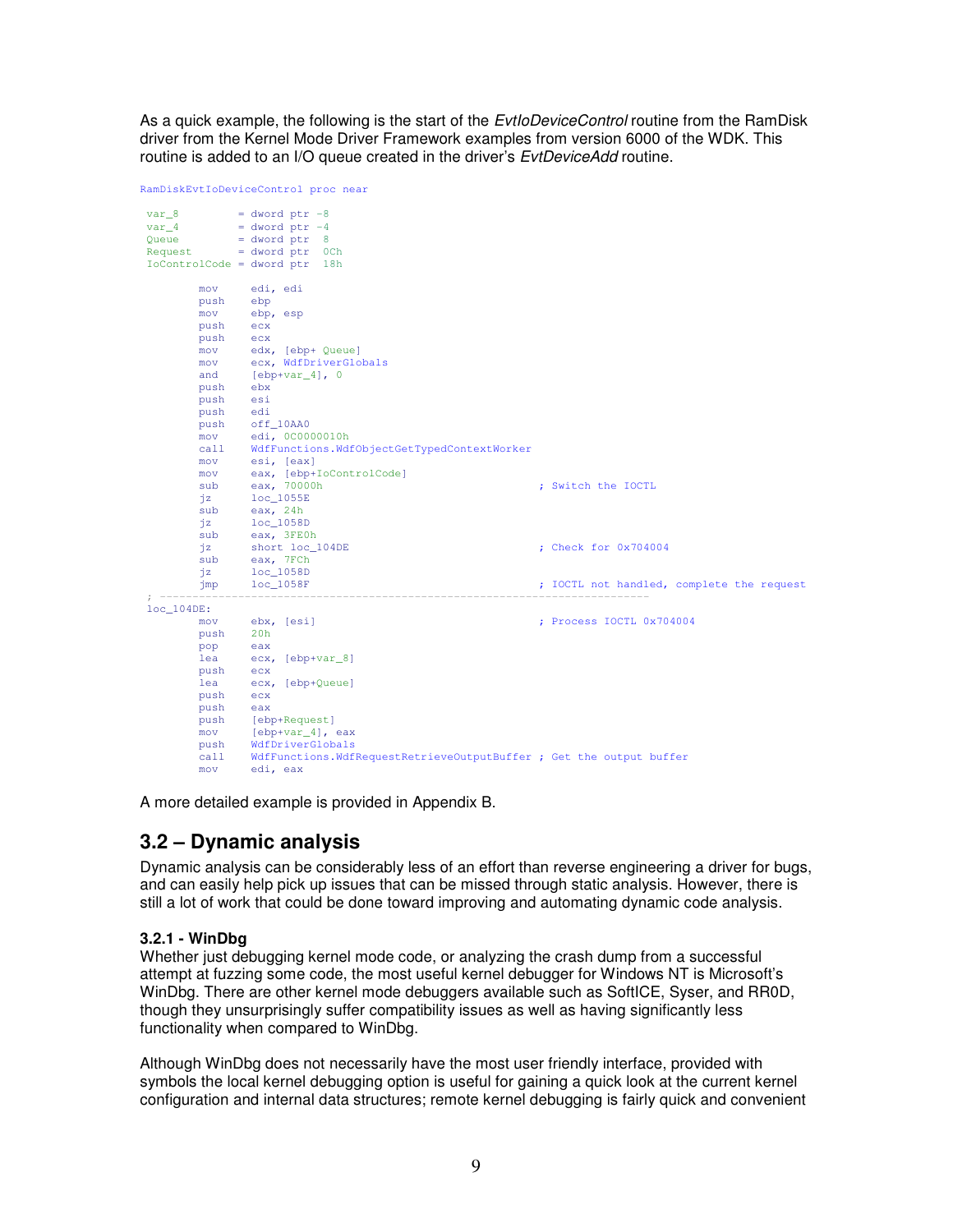over FireWire or USB without the stability issues raised by genuine local kernel debugging; debugging kernel code that does not require associated hardware is made considerably more convenient by using a named pipe for the debugger connection and debugging a virtual machine running in either Virtual PC or VMWare; and finally, the automated crash dump analysis created by entering  $l$  analyze  $-v$  can greatly speed up the assessment of kernel mode crashes and their exploitability.

There is a great deal of documentation on WinDbg, not just within the install package but also on the associated section of Microsoft's website [12].

#### **3.2.2 – The Driver Verifier**

The Driver Verifier is functionality built in to the NT kernel to enable stress testing of driver code in a live environment. It is similar in principle to the user mode Application Verifier, though whereas that is to some extent configurable with respect to what functions are detoured, and what the detours perform, the Driver Verifier is hard coded to detour specific functions to other predetermined functions that will allow the verifier to provide a hostile environment to the target driver.

Driver verification is managed through ZwSetSystemInformation with system information classes 40 (add driver) and 41 (remove driver) under Windows XP SP2. Internally, provided the user has SeDebugPrivilege then MmAddVerifierEntry or MmRemoveVerifierEntry are called as appropriate, whereby the name of the driver to be verified is added to or removed from a linked list named MiSuspectDriverList – drivers are only added to this list if they have not already been added and have not already been loaded.

When a driver is loaded, MiApplyDriverVerifier is called from MmLoadSystemImage; this checks if NT is configured to verify random drivers, all drivers, or only drivers on the suspect driver list. For a driver that is to be verified, the loader checks two lists of functions, *MiVerifierThunks* and MiVerifierPoolThunks, and if any of these functions are discovered whilst performing load time linking, then the alternate version that provides the spurious input is linked to instead. Currently functions related to event handling, the acquisition of mutexes and resources, memory mapping and locking, IRQ levels, synchronization, certain I/O manager functions, file access, and memory allocation and de-allocation, are targeted by the verifier. This allows the verifier to do things such as simulate low-memory availability conditions, check for deadlocks on synchronization objects, or whether code is being called at the appropriate IRQL.

Although this type of verification is useful for development, as with the Static Driver Verifier the potential results may not necessarily be helpful beyond finding potential denial-of-services.

#### **3.2.3 – Miscellaneous tools**

In addition to the more in-depth analysis tools outlined above, there are several small utilities targeted at providing technical information about operating system objects, and potentially manipulating or interacting with them.

WinObj [21] allows a user to browse the kernel object directory, which contains not only folders for device and driver objects, thus allowing the assessment of the Access Control Lists for given devices to determine who can open them, but also contains object information for session specific devices, symbolic links, and file system filters. The BaseNamedObjects subdirectory also lists named jobs, sections, events, semaphores, mutants, and symbolic links. Process Explorer, also from Sysinternals, can be used to provide a quick overview of how the user mode components of an application communicate with the kernel mode components by listing what open file handles, sections, tokens, and mutants, along with their associated ACLs.

NtDispatchPoints [3] is a quick tool to check what IRP functions some device, found for example with WinObj, supports. This can help narrow down areas to target in a binary, but will not help finding all the potential entry points into the kernel mode code. A similarly interesting tool that can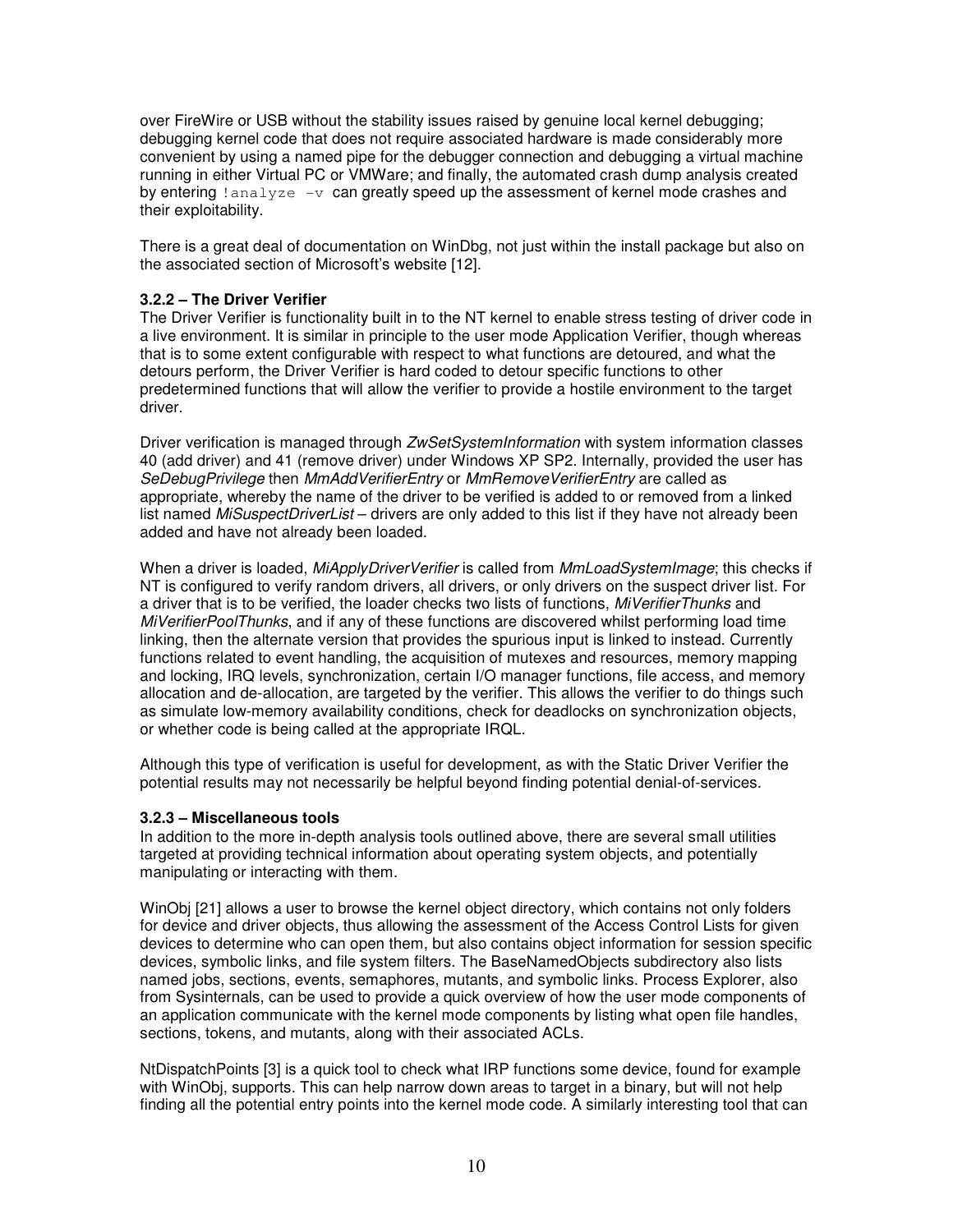be useful for quickly finding potential attack vectors is the RootKit Hook Analyzer [20] (resplendence) that will determine of there are any system service table hooks, and can fuzz them if asked to. However, the author is unaware of any tools that can find deeper hooks within the kernel and fuzz them, such as hooks targeted at the dispatch functions of a *DriverObject*.

There is certainly a great deal of scope for other tools in this area to help automate the determination of potential attack vectors as well as their investigation.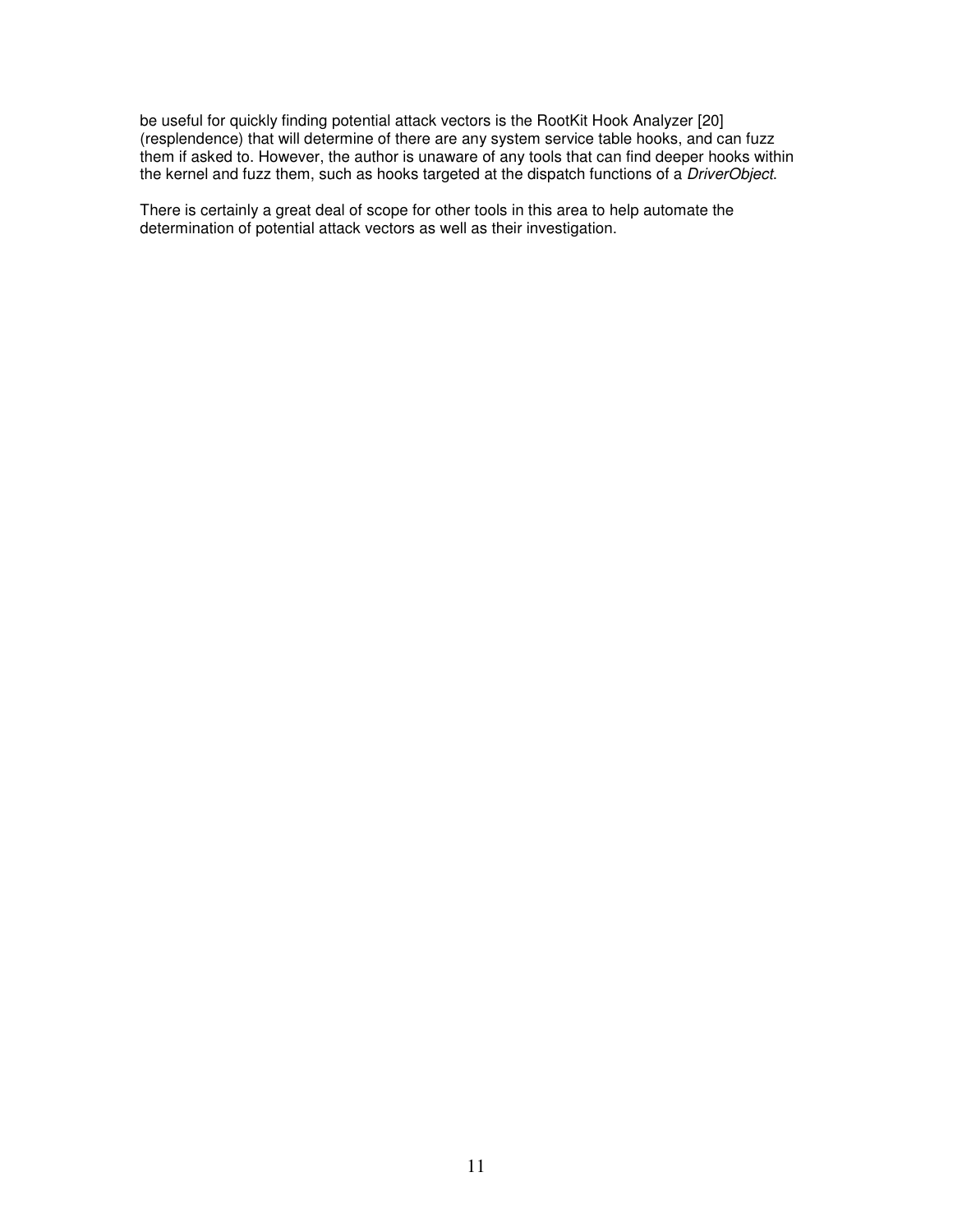## **4 – Defensive measures**

Relying on the traditional monolithic architecture for an operating system kernel with the kernel mapped into every process's address space will always raise security issues; even though the parameter validation of the NT kernel itself has greatly improved since the time of NtCrash, and APIs have either been restricted in their use or their functionality, the greatest security concern is still raised by third party code that either exposes kernel mode functionality and data to an unprivileged user or opens up security holes by being poorly coded.

Applying an ACL to a device and running as a service under a different user certainly provides one method for restricting access, as does checking for privileges such as SeDebugPrivilege or SeTcbPrivilege; all of which uses the current NT architecture to enhance security. This does not solve the issue of parameter validation, which is a particularly thorny issue in the kernel – probably the best way to enhance parameter validation would be to be aware of the type of security issues involved, such as buffer overflows and arbitrary memory writes, and then design the code to be secure from the beginning; this should in principle minimize the appearance of pointers and buffer lengths being provided from user mode, and hopefully reduce the appearance of bugs due to unforeseen boundary conditions.

Microsoft has attempted to exert greater control over approved third party code by introducing Kernel Mode Code Signing in Windows Vista that mandates digitally signed kernel code, and has also introduced PatchGuard on 64-bit versions of Windows to limit the modification of kernel code and data structures. This does not prevent hooking of certain kernel data structures though, most importantly the objects stored in the object directory (such as device, driver, or port objects) which still allows kernel functionality to be hooked and file system or network requests and responses to be modified as desired.

Further than this, recent processor hardware developments have introduced virtualization technology to aid the execution of virtual machine technology. Running the most privileged part of the operating system as the hypervisor (above the supervisor) could allow the operating system to exert control over the behaviour of the supervisor; much has been said on this topic with respect to malware. Though perhaps tempting, a much simpler solution is provided by employing a microkernel (especially as a hypervisor may just be a microkernel beneath the supervisor).

In addition, the approach taken by the team developing the research OS Singularity could be taken – Singularity is written largely in an extension of C# (named Sing#) as a strongly typed microkernel (though some of the kernel code is not type-safe). All code runs in supervisor mode, removing the need to transfer buffers between user and kernel mode thus improving speed and security, and uses strong typing and code verification to try and ensure code correctness. Isolation between processes is maintained by software and not by hardware, such as having a different virtual address space or running in a different segment; communication is performed through contract-based channels; and all programs are manifest-based, thus allowing control of what code is executed within each process.

Although Singularity is currently only a research project within Microsoft, it and other microkernels being used or developed do indicate a desire to attempt to address some of the challenges in operating system design that have until recently been overlooked by the acceptance of the original OS development work carried out in the 1960's and 1970's.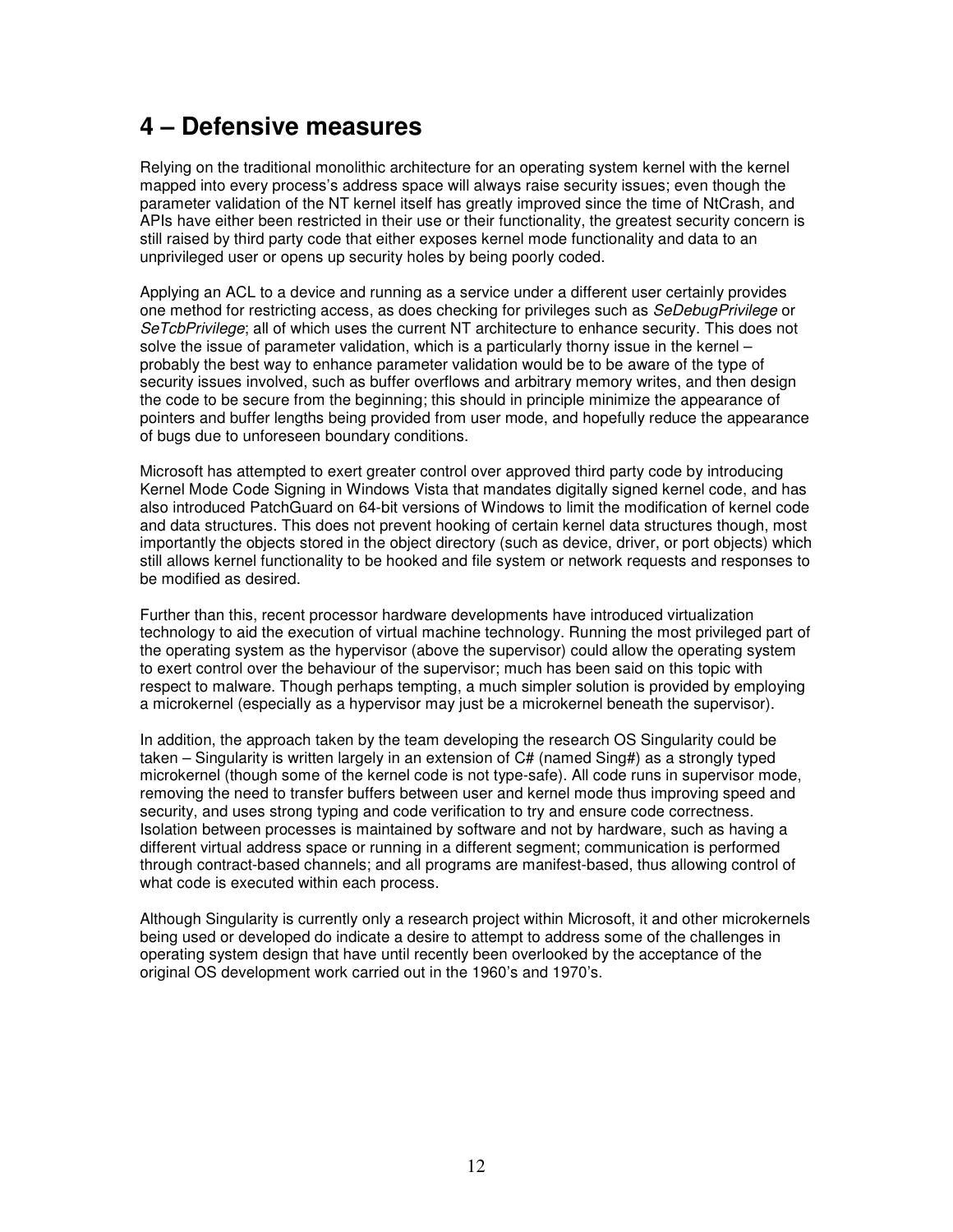# **5 – Further work**

Manually auditing kernel code, especially in a black box situation, can be considerably timeconsuming; there is a great deal of work that could be done to improve the automated assessment of kernel code.

## **5.1 – Fuzzing**

As highlighted earlier, automated fuzzing of kernel code can be awkward due to a bugcheck halting the system, and then requiring further in-depth analysis to determine what occurred. Two fairly simple approaches could be used to help speed this process up – the use of a virtual machine, or the use of a hypervisor.

The essence of either of these methods is to restore the operating system to a reliable state before fuzzing (it is also possible to modify the kernel itself to do this upon a bugcheck and restore from a memory image stored on disk, though this would not be a very pleasant solution, especially as the operating system may have become so corrupt that it cannot perform this). Setting up something like VMWare to enable this should be fairly trivial, but raises the problem of assessing drivers for real hardware, which thus cannot be installed in the virtual machine. Writing a hypervisor would be an expensive and time consuming task.

Further than that, neither option helps with the location of entry points into the kernel, nor with any instrumentation to assess code coverage. Consequently, other solutions may prove more useful.

## **5.2 – Automated bug finding**

Instead of relying on runtime analysis provided by fuzzing, it may be more productive to spend the time designing and implementing a static code analyzer. Either a source code analyzer (which would be language specific) or a binary analyzer (which would be architecture specific) could be useful.

The author has a partial implementation of an x86 emulator designed for static code analysis. Rather than provide full emulation as Bochs [2] does for example, the emulator models inputs and outputs and attempts to perform the inverse of the code correctness verification that can be attempted through the use of a formal language – assuming arbitrary input, what 'classes' of input are accepted by the target code, and what are the resulting code-paths that are executed? Dealing with this at a binary level can be simpler as no concept of type exists, and certain issues such as improper sign checking can be more easily discovered.

Schematically, any such tool along these lines could be though of as a 'meta-fuzzer' – all possible input is provided at the same time. Consequently, although the design and implementation would take longer than for a typical fuzzer, the results should be of a higher quality, with the added bonus of not needed to restart crashed process or analyze crash dumps.

The design of such a tool does raise important issues – if all potential input is provided at the same time, then in principle every conditional jump may or may not be taken (though code could be written whereby specific conditional jumps are never taken). To maximize code coverage, the state at every conditional jump would need to be stored and if necessary linked to a parent state (if it is in a subfunction, for example). For a moderately sized piece of code, the amount of space required to store these states would very quickly become very large.

This can be combated in two ways; firstly, a breadth-first based search could be used whereby subfunction calls are only followed to a certain depth, and their effect on the potential processor states available for processing assessed at a later time, thus allowing the narrowing down of areas of interest; secondly, a heuristic scan of the binary for areas that may be vulnerable, such as places in the code where unsafe string or memory operations are executed, and then a search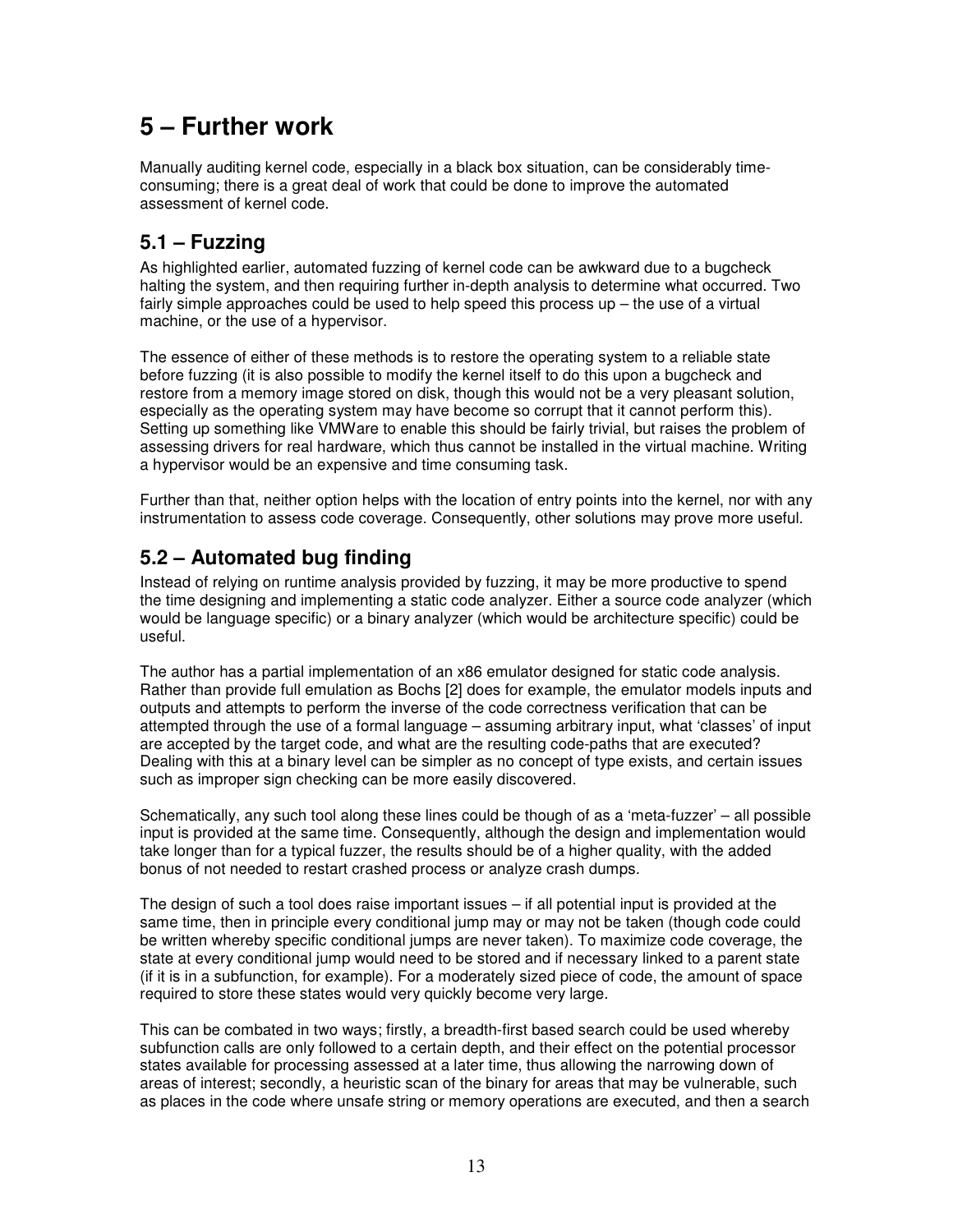that does not require maintaining so much state information for code-paths to the specific areas in question.

This also raises the possibility of using artificial intelligence techniques, such as example-based training, to create software that can discover bugs via static analysis, though it is debatable how much the security industry would trust such a tool.

## **5.3 – Virtualization**

One of the major issues with fuzzing kernel code is that causing bugchecks greatly slows down the entire process. Although reverse engineering has been highlighted above, this can be an extremely time consuming process. Bugchecks are generated when the operating system assesses that it has been corrupted or can no longer continue to function correctly, for whatever reason. The simple solution to this problem is to run kernel mode code in user mode instead of supervisor mode.

In principle there is no facet of the Windows NT architecture that prevents doing this, though it is not a trivial task. Essentially, the kernel execution environment must be ported over to user mode. The exported functions from the core kernel libraries (ntoskrnl, win32k, hal, and videoprt, depending on what is being assessed) need to be re-implemented where necessary in a manner that will function under user mode. The kernel exports a large number of runtime library functions that are also present in ntdll, and many of its exported functions can be called without any concern for whether the code is running in user or supervisor mode. There only remains to implement in a library those exported functions that are not compatible with user mode, and add any logging and tracing where necessary.

With this in place, any kernel module can then be linked to the appropriate libraries so it will work in user mode, and can then be fuzzed as normal. Logging functionality can be added to any replacement routines so the creation of callbacks, shared memory, interfaces, and so forth, can all be logged, and the given entry points then fuzzed. It would also be fairly simple to add the ability to determine IOCTLs supported by a driver in an initial scanning phase.

There still remain two problems with this solution – privileged and protected instructions, and drivers for real hardware. A generic exception handler, preferably a vectored exception handler as it is global to a process, could be used to trap all invalid instructions, as well as access violations, and process them as appropriate. Generally speaking, none of the protected or privileged instructions need to be executed when running kernel code in user mode, though if need be a driver could be written and used as a proxy for instructions such as in and  $\text{out}$ . Such a design would itself raise security concerns for flagrantly disregarding some of the coding principles discussed in this paper, but it would not be production code.

A similar approach can also be taken with hardware, whereby a driver acts as a proxy between the driver running in user mode and the real hardware. This would be a difficult to implement though, and less preferable perhaps than implementing a generic virtual device. As the relevant structures have either been described above, or are documented elsewhere, provided the relevant areas of the code are found and the type of hardware resource being made available is known then it would not be overly difficult to create virtual resources and then call the appropriate functions from the driver to register them, and then call the related functions for fuzzing. This description does underplay the design issues involved and the amount of work necessary to implement such a tool.

The author is currently working on both virtualization and automated static analysis.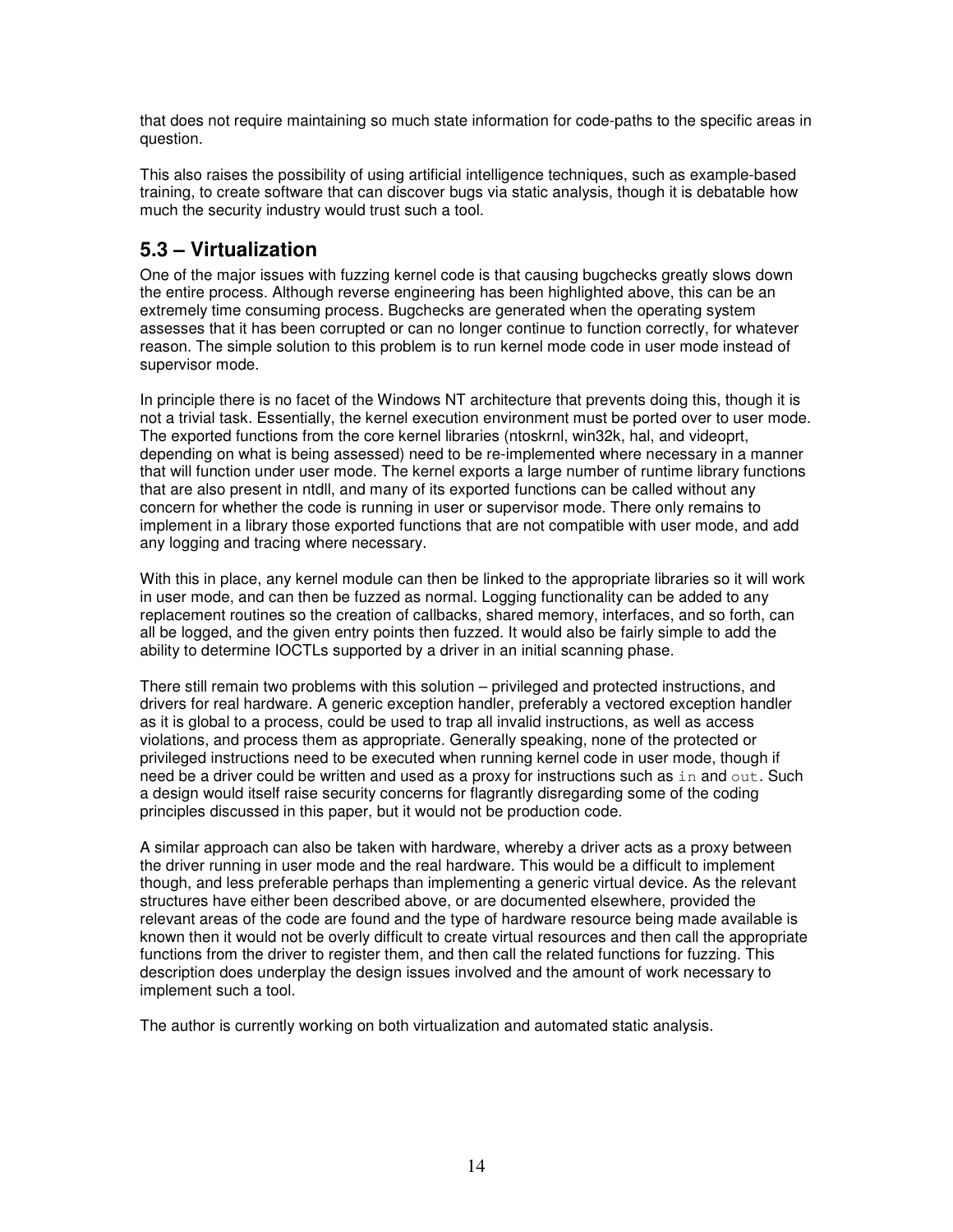# **6 – Conclusion**

The monolithic architecture for operating system kernels that has been inherited raises security issues that may be best addressed by trying different architectures. For the current, and by all appearances future, versions of the Windows NT operating system these issues will remain and will require the usual vigilance with respect to parameter validation and the exposure of supervisor functionality to user mode.

With that in mind, and the effort that has been put into making the core components of the NT kernel more secure, the best targets by far will be third party drivers where there may be less of a concern over security as the vendors will most likely have received much less criticism over security issues than Microsoft traditionally has; and although developments like the Windows Driver Framework and the verification tools provided by Microsoft certainly make driver development easier and help to improve coding practice, they in no way guarantee that any code developed will be secure.

Considering it is debatable how much effort is going into securing kernel code by third parties, there is certainly plenty of potential for further research and tool development in the area of kernel security, both from an attack and defense perspective.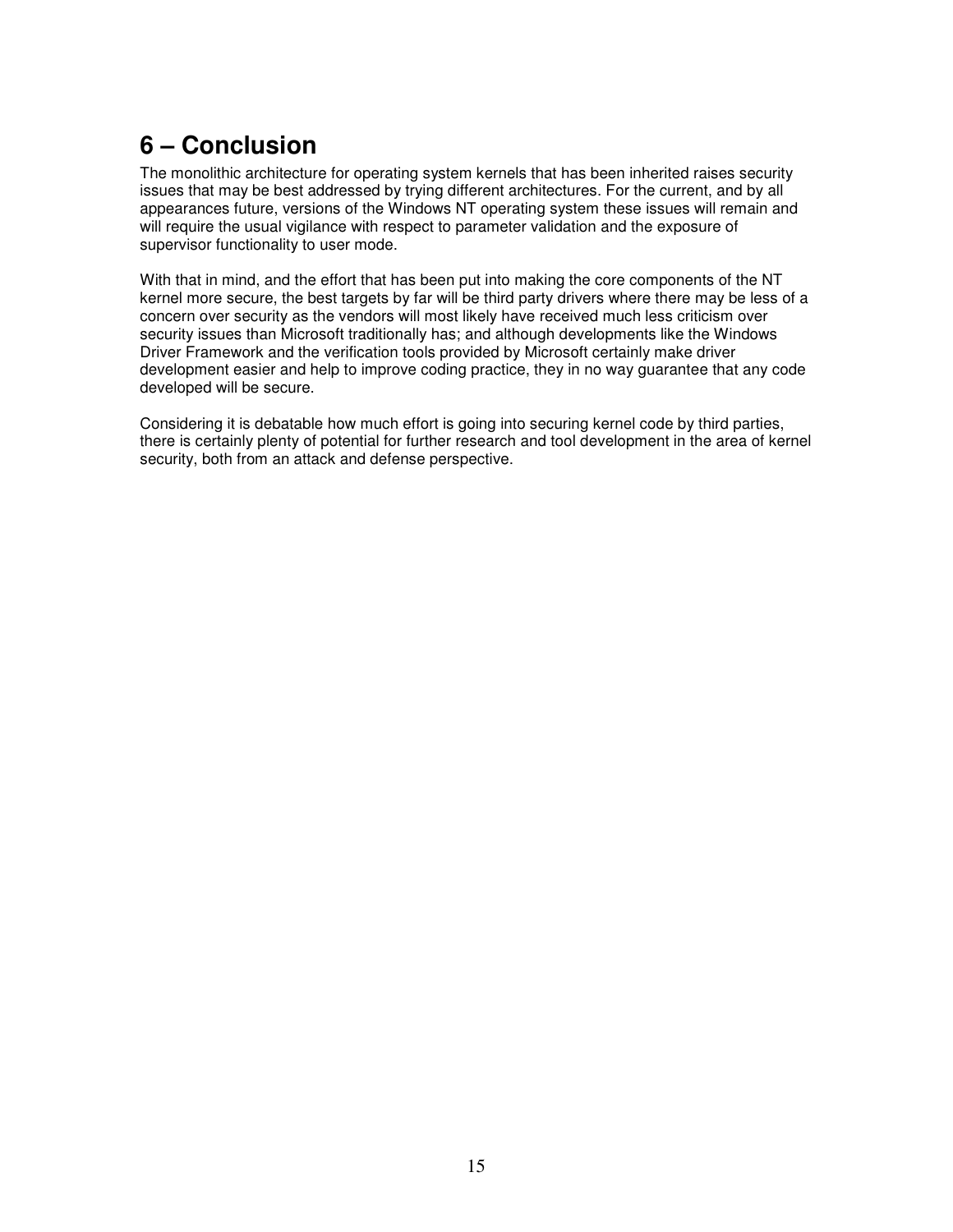## **7 – References**

1. amd.com, Revision Guide for AMD Athlon™ 64 and AMD Opteron™ Processors, http://www.amd.com/us-en/assets/content\_type/white\_papers\_and\_tech\_docs/25759.pdf

2. bochs.sourceforge.net, Bochs Documentation, http://bochs.sourceforge.net/doc/docbook/

3. Collake, J. (2001), NtDispatchPoints

4. Heasman, J. (2006), Implementing and Detecting a PCI Rootkit, http://www.ngssoftware.com/research/papers/Implementing\_And\_Detecting\_A\_PCI\_Rootkit.pdf

5. Butler, J., Hoglund, G. (2005), Rootkits: Subverting the Windows Kernel, Addison-Wesley

6. info-pull.com, Microsoft Windows kernel GDI local privilege escalation, http://projects.infopull.com/mokb/MOKB-06-11-2006.html

7. intel.com, Intel® 64 and IA-32 Architectures Software Developer's Manuals, http://www.intel.com/products/processor/manuals/index.htm

8. intel.com, Intel® Core™2 Extreme Quad-Core Processor QX6000 Sequence and Intel® Core™2 Quad Processor Q6000 Sequence Specification Update, http://www.intel.com/design/processor/specupdt/315593.htm

9. Kumar, N., Kumar, V. (2007), Vbootkit: Compromising Windows Vista Security, http://www.rootkit.com/newsread.php?newsid=671

10. linux-ntfs.org, NTFS Documentation, http://prdownloads.sourceforge.net/linux-ntfs/ntfsdoc-0.5.zip

11. microsoft.com, About the Windows Driver Kit (WDK), http://www.microsoft.com/whdc/devtools/WDK/AboutWDK.mspx

12. microsoft.com, Debugging Tools for Windows - Overview, http://www.microsoft.com/whdc/devtools/debugging/default.mspx

13. microsoft.com, Kernel-Mode Code Signing Policy (Windows Vista), http://msdn2.microsoft.com/En-US/library/aa906239.aspx

14. microsoft.com, Microsoft Research Singularity Project, http://research.microsoft.com/os/singularity/

15. microsoft.com, PREFast step by step, http://www.microsoft.com/whdc/DevTools/tools/PREfast\_steps.mspx

16. microsoft.com, Static Driver Verifier: Finding Bugs in Device Drivers at Compile-Time provided with the WDK, www.microsoft.com/whdc/devtools/tools/sdv.mspx

17. minix3.org, MINIX 3 - Documentation, http://www.minix3.org/doc/

18. Permeh, R., Soeder, D., eEye BootRoot, http://www.eeye.com/html/resources/downloads/other/index.html

19. Probert, D. B., Windows Kernel Internals, http://www.i.u-tokyo.ac.jp/edu/training/ss/lecture/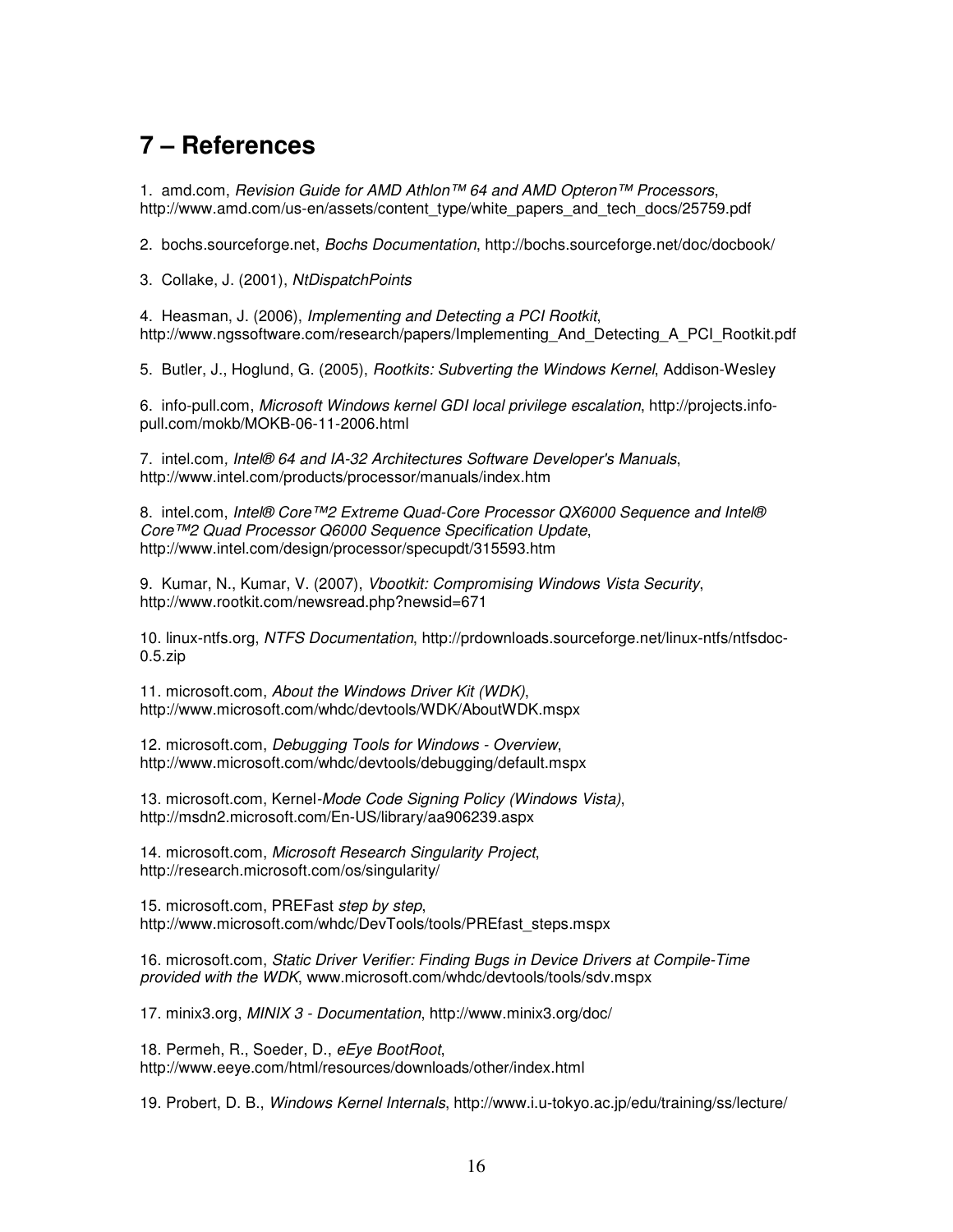20. resplendence.com, RootKit Hook Analyzer, http://www.resplendence.com/hookanalyzer

21. Russinovich, M. (2006), WinObj, http://www.microsoft.com/technet/sysinternals/SystemInformation/WinObj.mspx

22. Russinovich, M., Solomon, D. (2005), Windows Internals, Redmond: Microsoft

23. skape, Skywing (2006), Bypassing PatchGuard on Windows x64, http://www.uninformed.org/?v=3&a=3&t=sumry

24. Skywing (2006), Anti-Virus Software Gone Wrong, http://www.uninformed.org/?v=4&a=4&t=sumry

25. Sotirov, A. (2007), Heap Feng Shui in JavaScript, http://www.determina.com/security.research/presentations/bh-eu07/bh-eu07-sotirov-paper.html

26. symbian.com, System documentation, http://developer.symbian.com/main/oslibrary/osdocs/index.jsp

27. unix.org, The Single UNIX Specification, Version 3, http://www.unix.org/version3/

28. Vieler, R. (2007), Professional Rootkits, Wiley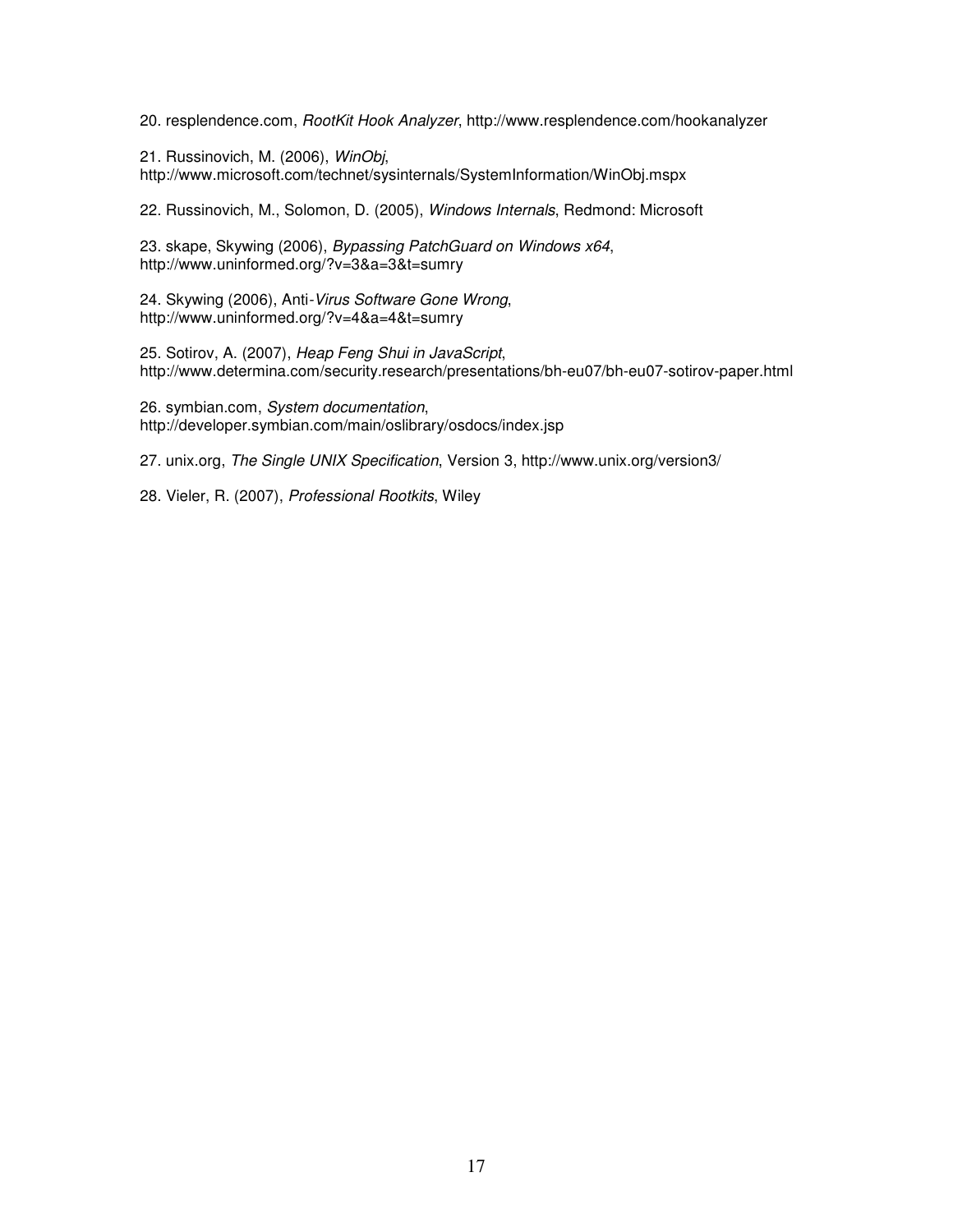# **A – Windows NT kernel architecture**

This Appendix will provide an overview of the relevant areas of the NT kernel architecture from the point of view of an attacker as well as highlighting any protection systems that may provide barriers.

### **A.1** – **Terminology**

For clarity, the meaning of several terms used will be outlined. In an effort to abstract away from specific processor architectures, terms such as 'ring 0' will not be used; having said that, the specifics of IA64 will not be dealt with. The meaning of standard terms such as 'virtual address' or 'page' is assumed to be known and understood by the reader.

- User mode: the normal execution mode implemented in processor hardware, whereby certain functionality and resources are restricted.
- Supervisor mode: a privileged execution mode implemented in processor hardware where additional functionality is available for hardware management.
- Kernel mode: in Windows kernel development documentation, this is used to refer to supervisor mode. In this paper, the terms 'supervisor mode' and 'kernel mode' are used interchangeably.
- NT kernel: this is a vague term used cover the module providing the core supervisor routines (ntoskrnl.exe, ntkrnlmp.exe, and so forth), the module providing the Hardware Abstraction Layer (typically hal.dll), and various kernel mode support libraries and drivers. This is used in an attempt to distinguish the operating system supervisor mode kernel code from the user mode kernel code, as well as other supervisor code.

### **A.2** – **Hardware based protection**

Hardware based protection is architecture dependent, though there are several commonly used strategies, most of which are employed on most Windows operating systems.

The distinction between user and supervisor mode allows for protected and privileged instructions – instructions that can only be executed in supervisor mode, or instructions that may be executed in user mode depending upon the processor configuration (for example, the  $\sin$  and  $\cot$ instructions on x86 processors) [7]. Beyond that, pages can be marked as supervisor only, in which case they cannot be accessed by code running in user mode.

Memory is also typically protected with standard read/write settings, and some processor architectures may also support memory being marked as non-executable; and memory may have segment based protection where segments describe chunks of memory, and the privilege level needed to access them.

Modern versions of Windows NT support and use all these protection mechanisms, aside from memory segmentation. NT uses a flat memory model for x86, whereby all segments start at 0 and have a 4GB limit. Memory segmentation has largely been dropped for  $x64$ , with the  $fs$  register being retained and used to point to the Thread Information Block.

With this in mind, there needs to be one or more available methods for a thread of execution to transition between privilege levels. Descriptor tables can be, and are, used to define boundaries between different privilege levels – for example entries defining call and interrupt gates allow the privilege level required and the privilege level granted for interrupts and far calls or jumps to be specified, as well as the entry point for specific interrupts. More recent x86 processors introduced the sysenter and sysexit instructions which are programmable through Model Specific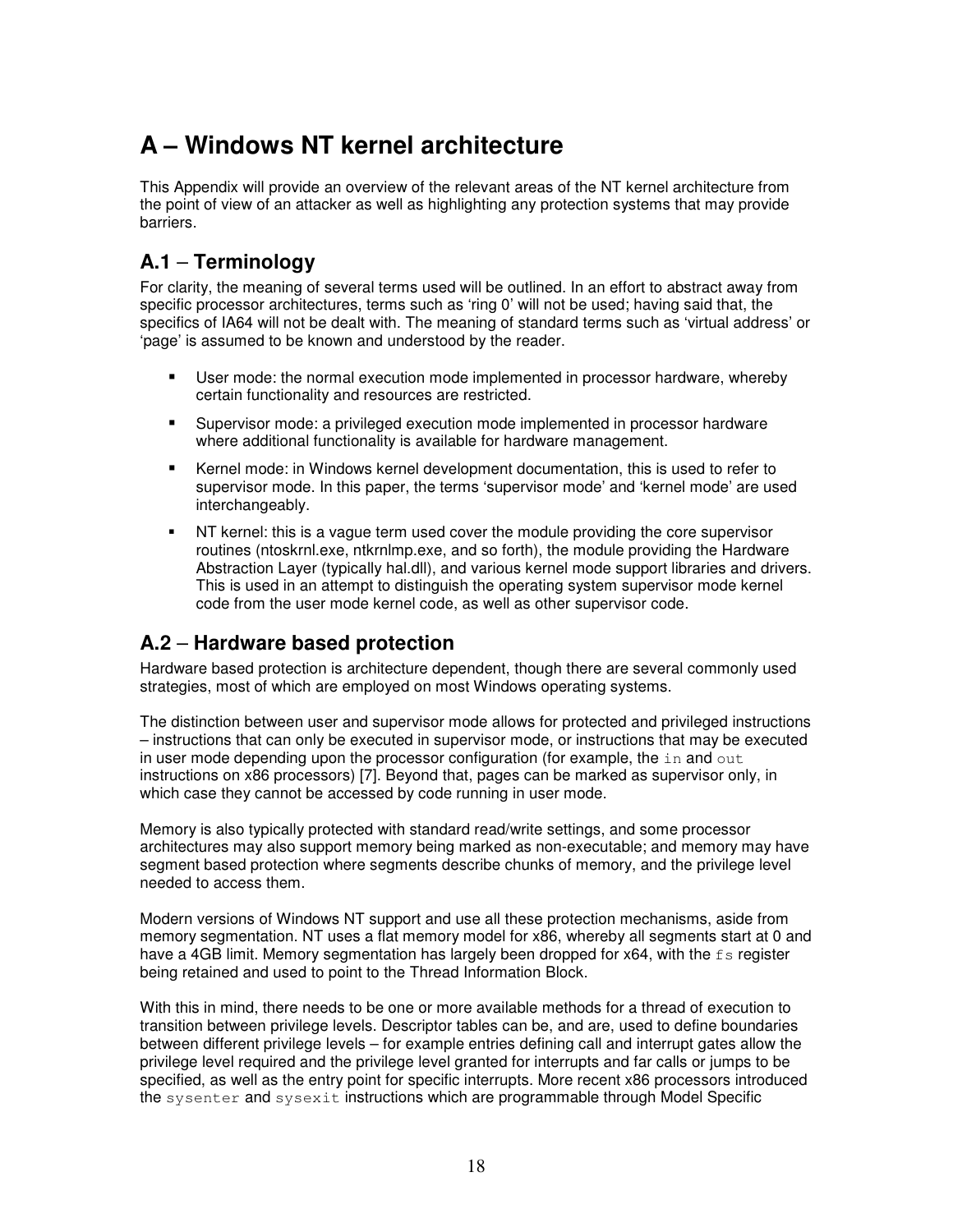Registers (accessible only from supervisor mode) that will quickly transition a thread from user mode to a specific location in supervisor mode and back.

### **A.3 – Operating system memory layout and management**

The NT kernel resides in the system address space of the operating system, and as such is mapped into all user mode processes. The session space of the kernel contains session specific kernel code and data mapped in per session (of relevance in particular for display drivers). Typically for 32-bit versions of NT, the split between user and supervisor memory is made at 0x80000000, though this can be configured to be otherwise where an application would gain from additional virtual address space. On 64-bit versions, the split is made at 0x80000000000. Pages above this boundary have the supervisor bit set so that they are inaccessible from user mode.

As this page based protection is only relevant for attempted user mode access to supervisor memory, the supervisor must also initialize internal variables that will allow it to distinguish between data in the user mode address space as opposed to the supervisor address space. Under 32-bit NT, the following 5 variables (the three MmXxx variables being exported from the kernel) are used to delimit the UM address space, provided with their typical initialization values from XP SP2:

| <b>Symbol</b>               | Initialized value |
|-----------------------------|-------------------|
| <b>MmHighestUserAddress</b> | 0x7FFEFFFF        |
| <b>MmUserProbeAddress</b>   | 0x7FFF0000        |
| <b>MmSystemRangeStart</b>   | 0x80000000        |
| <b>MiHighestUserPte</b>     | 0xC01FFFBC        |
| <b>MiHighestUserPde</b>     | 0xC03007FC        |

**Table A.1** – some of the variables used to define memory usage for x86 NT

Under 64-bit NT, these variables have the following values, though MmSystemRangeStart is no longer exported:

| Symbol                      | Initialized value  |
|-----------------------------|--------------------|
| <b>MmHighestUserAddress</b> | $0x7$ FFFFFFFFFFF  |
| <b>MmUserProbeAddress</b>   | 0x7FFFFFFF0000     |
| <b>MmSystemRangeStart</b>   | 0xFFFF080000000000 |

**Table A.2** – some of the variables used to define memory usage for x64 NT

The page table data structure limit variables are necessarily expanded for 64-bit processors to allow for the additional translation layer for addresses 64-bits wide, and are also configured dynamically under Windows Vista.

If it is not at first obvious why these boundaries must be defined in this way, then it is fairly simple: the services provided by the NT kernel can operate on data provided from user mode. It may be necessary for supervisor code to copy this data into memory allocated within the supervisor, often due to the NT kernel being designed as an asynchronous architecture, thus allowing kernel services to run in an arbitrary process context, in which case pointers into user mode memory may not be trusted.

Communication with the NT kernel allows three different ways to access user mode memory: a Memory Descriptor List, which is a partially opaque structure used to describe chunks of memory that can be used with the Memory Manager in the NT kernel to lock pages from user mode into memory so that they will be available to the driver; via a system buffer, where the IO Manager allocates supervisor memory and copies the data to and from user mode; and finally via direct access to the user mode memory.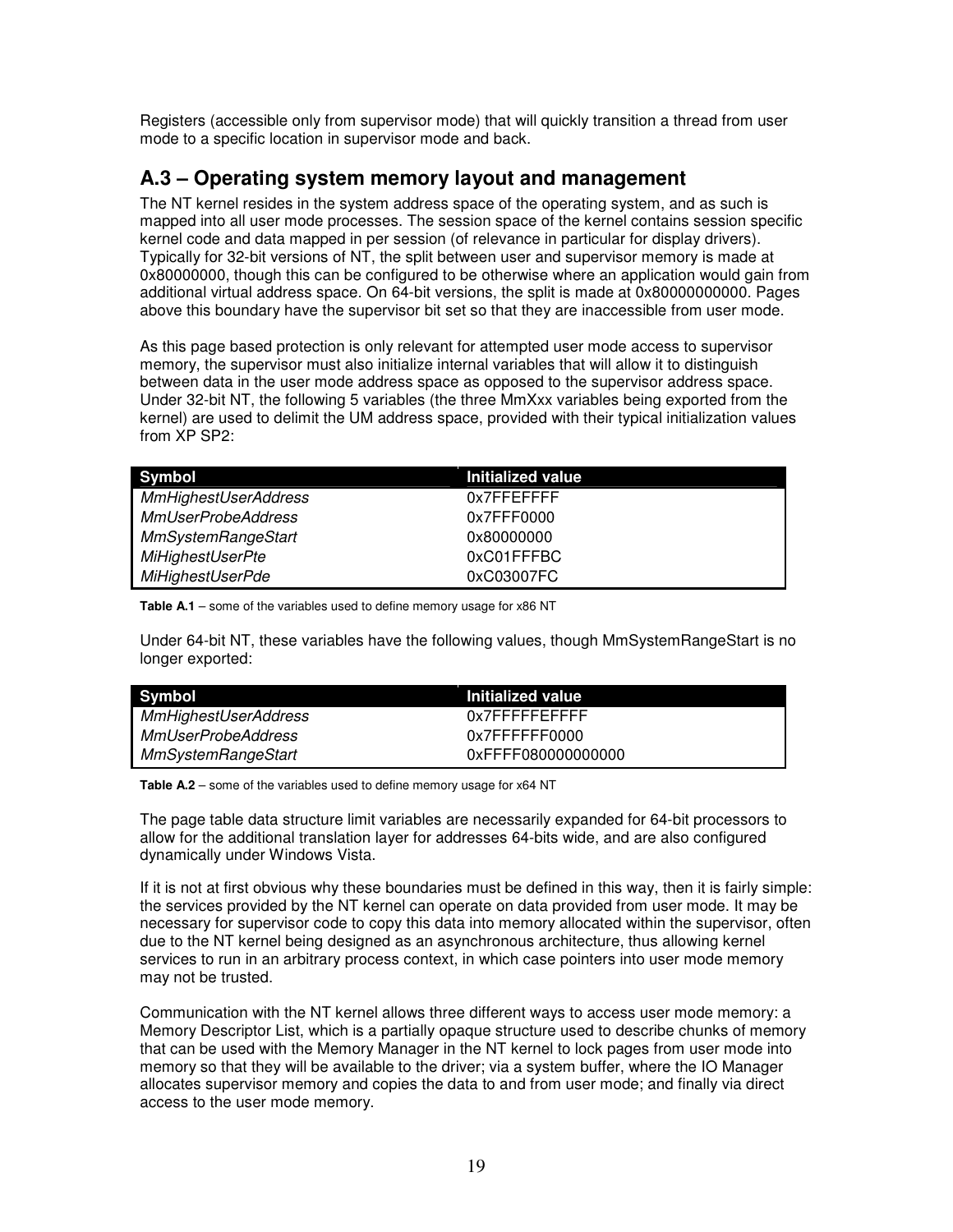Both the second and third methods raise interesting issues: in the latter case, trusting pointers, structures and data directly from user mode; and in the former case – if the kernel has to copy data to and from user mode, then it must validate the buffers any user mode code provides for input and output. Typically this involves testing whether the memory is readable and/or writable, verifying the buffers are reasonably sized, and checking that they reside fully within the user mode address space by comparison with MmUserProbeAddress. This functionality is also provided to kernel modules via the ProbeForRead and ProbeForWrite NT kernel exports. The following code outlines how the I/O manager validates data from user mode, which is only executed if the function is not called directly from supervisor mode:

```
IopXxxControlFile( 
   HANDLE FileHandle, 
   HANDLE Event, 
  PIO_APC_ROUTINE ApcRoutine,
   PVOID ApcContext, 
  PIO_STATUS_BLOCK loStatusBlock,
   ULONG IoControlCode, 
   PVOID InputBuffer, 
   ULONG InputBufferLength, 
   PVOID OutputBuffer, 
   ULONG OutputBufferLength, 
   BOOLEAN DeviceIO 
\left( \begin{array}{c} \end{array} \right){ 
   try 
   { 
      if ((IoControlCode & 3) == METHOD_BUFFERED)
\left\{\begin{array}{ccc} \end{array}\right\} if (OutputBuffer != NULL) 
            ProbeForWrite(OutputBuffer, OutputBufferLength, 1); 
         else 
            OutputBufferLength = 0; 
      } 
     if (IoControlCode & 3 != METHOD_NEITHER)
      { 
          if (InputBuffer != NULL) 
              ProbeForRead(InputBuffer, InputBufferLength, 1); 
           else 
              InputBufferLength = 0; 
      } 
   } 
  except(EXCEPTION_EXECUTE_HANDLER)
   { 
         //handle the read or write exception 
   } 
   //dispatch the request appropriately 
}
```
Thus, in principle, the user and supervisor address spaces are segregated. Further details of NT kernel memory management can be found in Windows Internals [22].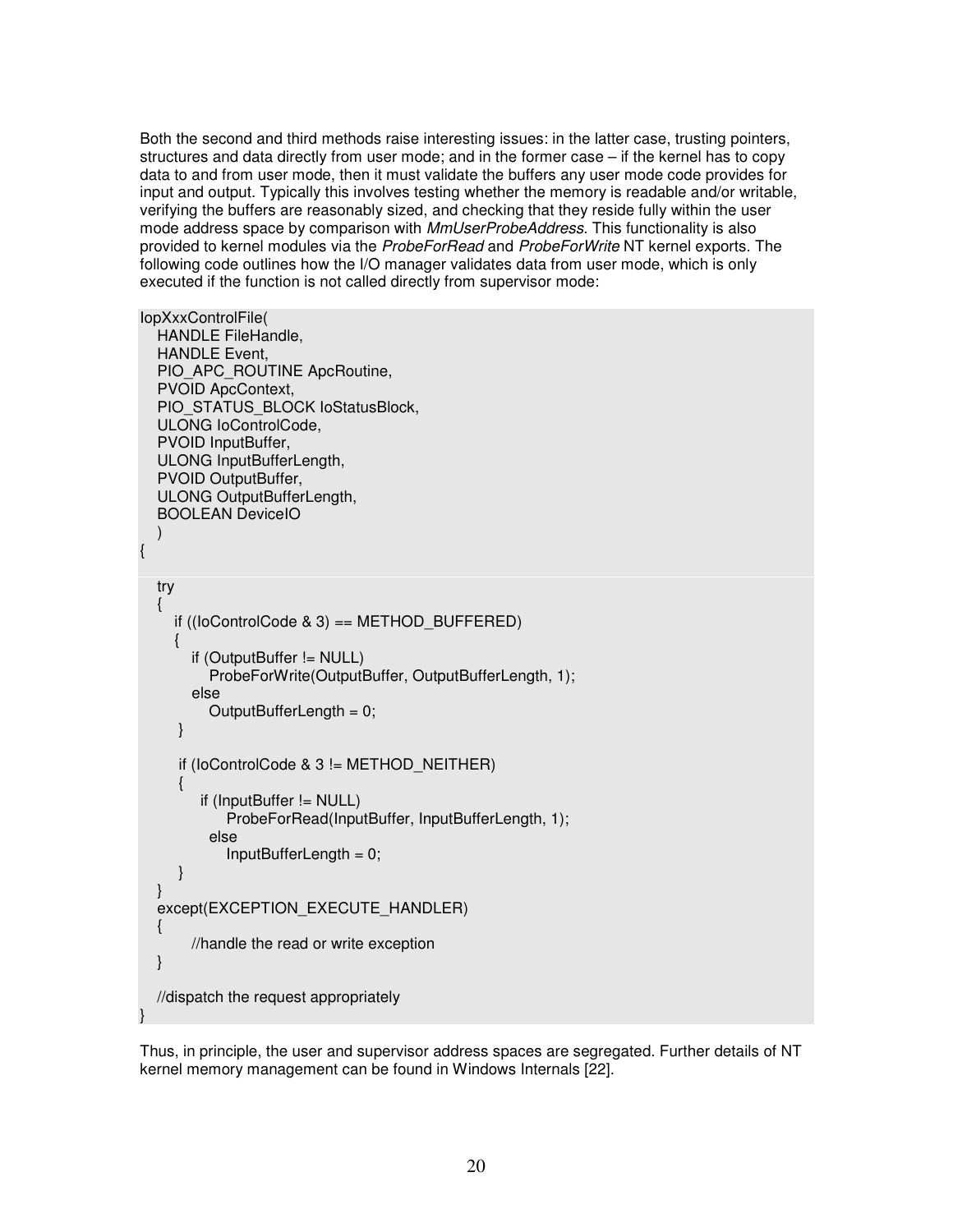### **A.4** – **Public kernel interfaces**

As the kernel is designed to provide resource and operating system management functionality to user mode code, it must have defined interfaces to allow communication between user and supervisor code.

### **A.4.1 – System calls**

The most well known and well investigated of these is the system call interface, whereby NT kernel functionality is exposed to user mode via particular instructions; for x86 NT, either  $int 2e$ handled by KiSystemService in the kernel, or sysenter handled by KiFastCallEntry, are used. Both of these functions provide initial validation, where necessary, and copy the arguments from the user mode to the kernel mode stack ready to be processed by the given function from either the specified function in the KiServiceTable table of pointers, or in the W32pServiceTable table from the supervisor portion of the GDI subsystem.

Neither of these instructions is intended for direct use by third party user mode code, and instead this functionality is exposed via symbols in the user mode DLLs ntdll.dll and gdi32.dll. In recent builds based of the NT architecture for x86, such as XP SP2 or Vista, any system calls go via stub code in the *SharedUserData* area of memory mapped into all processes. The appropriate instruction to transition to the kernel is in this stub depending upon whether the processor supports sysenter or not.

#### **A.4.2 – Device drivers**

Device drivers are allowed to provide interfaces exposed to user mode to allow user mode code to interact by proxy with supervisor code, or hardware managed by supervisor code. When a driver is loaded and initialized, the entry point (typically some version of DriverEntry) is called and allows the driver to allocate and initialize resources and device specific data, register a callback for when devices are added for it to manage, and provide functions to the IO manager that will be called when the driver is requested to process some request. The kernel uses objects to describe kernel entities such as ports, devices, drivers, events, and so forth; function pointers, where needed, are stored within these objects.

Internally, the IO manager uses data structures called IO Request Packets (IRPs) to pass requests to a driver. The particular fields of interest are as follows:

- SystemBuffer part of the AssociatedIrp union, used to point to the system buffer for buffered I/O
- $I$  *loStatus* used to report the status of the request after processing
- **RequestorMode** indicates whether the IRP processing was requested from user or kernel mode
- $\blacksquare$  UserBuffer pointer to the user supplied buffer, if present
- CurrentStackLocation part of the IRP Tail, and contains IRP specific information such as the major and minor IRP codes, as well as the IoControlCode if applicable

The IRP dispatching routines are stored within the *DriverObject* during driver initialization. IRPs of interest to those wishing to break into the kernel are detailed in the following table, along with the user mode APIs that are will cause their generation:

| <b>IRP Major code</b>       | <b>Win32 API</b> | <b>Native API</b>     |
|-----------------------------|------------------|-----------------------|
| IRP IRP MJ CREATE           | CreateFile       | <b>NtCreateFile</b>   |
| IRP MJ CLOSE                | CloseHandle      | <b>NtClose</b>        |
| IRP MJ READ                 | ReadFile         | NtReadFile            |
| I IRP MJ WRITE              | WriteFile        | <b>NtWriteFile</b>    |
| l IRP.<br>MJ DEVICE CONTROL | DeviceloControl  | NtDeviceIoControlFile |

**Table A.3** – IRPs and their related user mode functions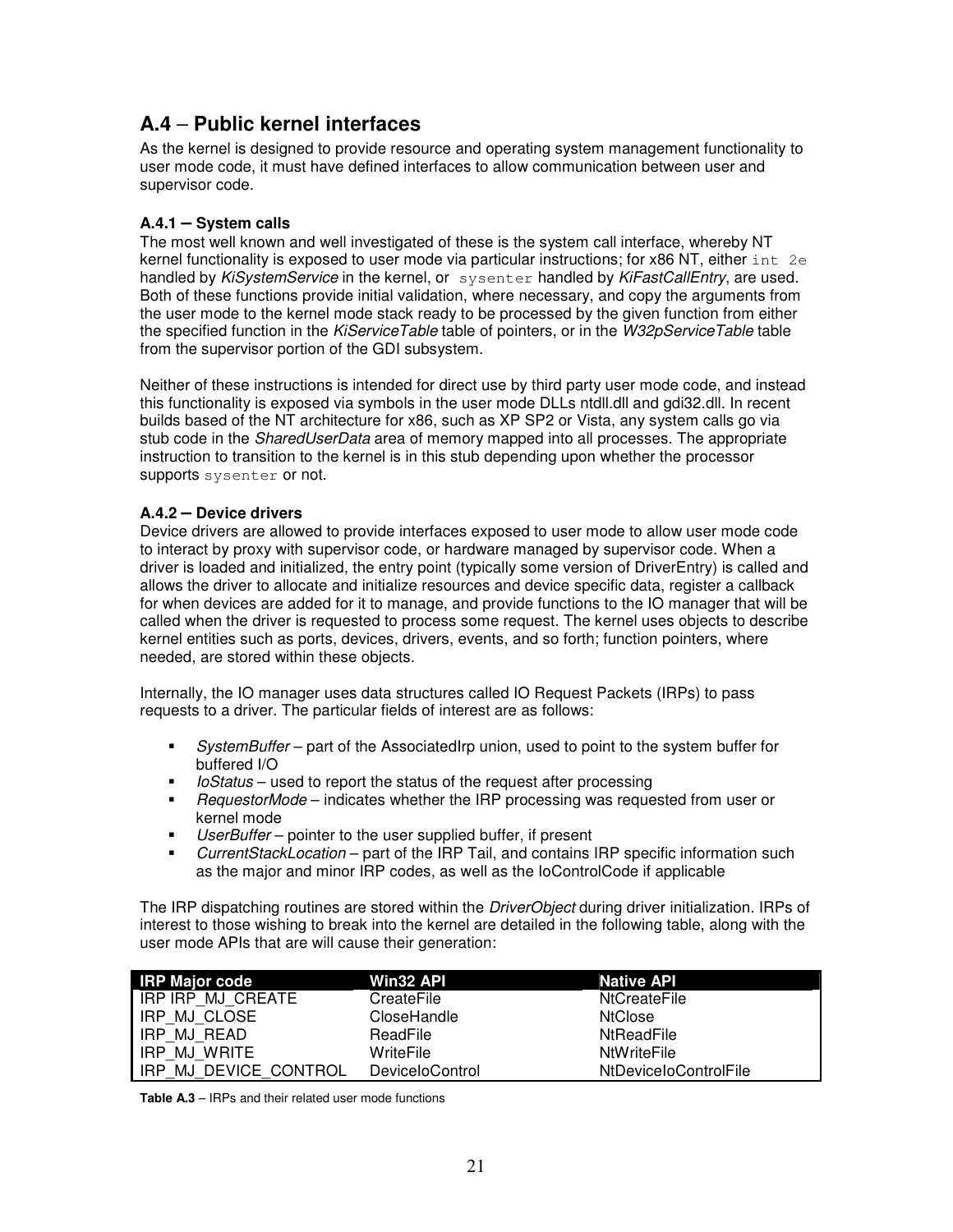When the driver is initialized, it can create a named device using *loCreateDevice*, and then if need be create a symbolic link to this device for legacy DOS device support using IoCreateSymbolicLink. These can then be opened and operated upon as if they were files. DeviceIoControl is used for more sophisticated interaction with the device.

It is also worth paying extra attention to 64-bit drivers as the 64-bit NT kernel does not support 32-bit drivers, but the OS does support 32-but applications in a compatibility mode. Thus, any drivers must be able to distinguish between 32-bit and 64-bit processes interacting with it, by calling *IoIs32-bitProcess*, and transform the input from 32-bit to 64-bit before processing. This provides an additional area where bugs could be introduced into the code.

#### **A.4.3 – Display and display miniport drivers**

The display driver architecture is somewhat different from that of standard device drivers. Communication from user mode code is directed toward a display driver that exists in the kernel's session space, and not system space. The driver therefore only links to other modules loaded in session space, typically just the exports from Win32k, though other modules can be and often are loaded for DirectX or OpenGL support. Requests are sent to the driver by calling the user mode APIs ExtEscape and DrawEscape.



**Figure A.1 – A schematic view of the GDI architecture** 

However, display drivers do not register IRP handling functions as for standard drivers; in fact their initialization is entirely different.

BOOL

```
 DrvEnableDriver( 
  IN ULONG iEngineVersion, 
   IN ULONG cj, 
   OUT DRVENABLEDATA *pded
   );
```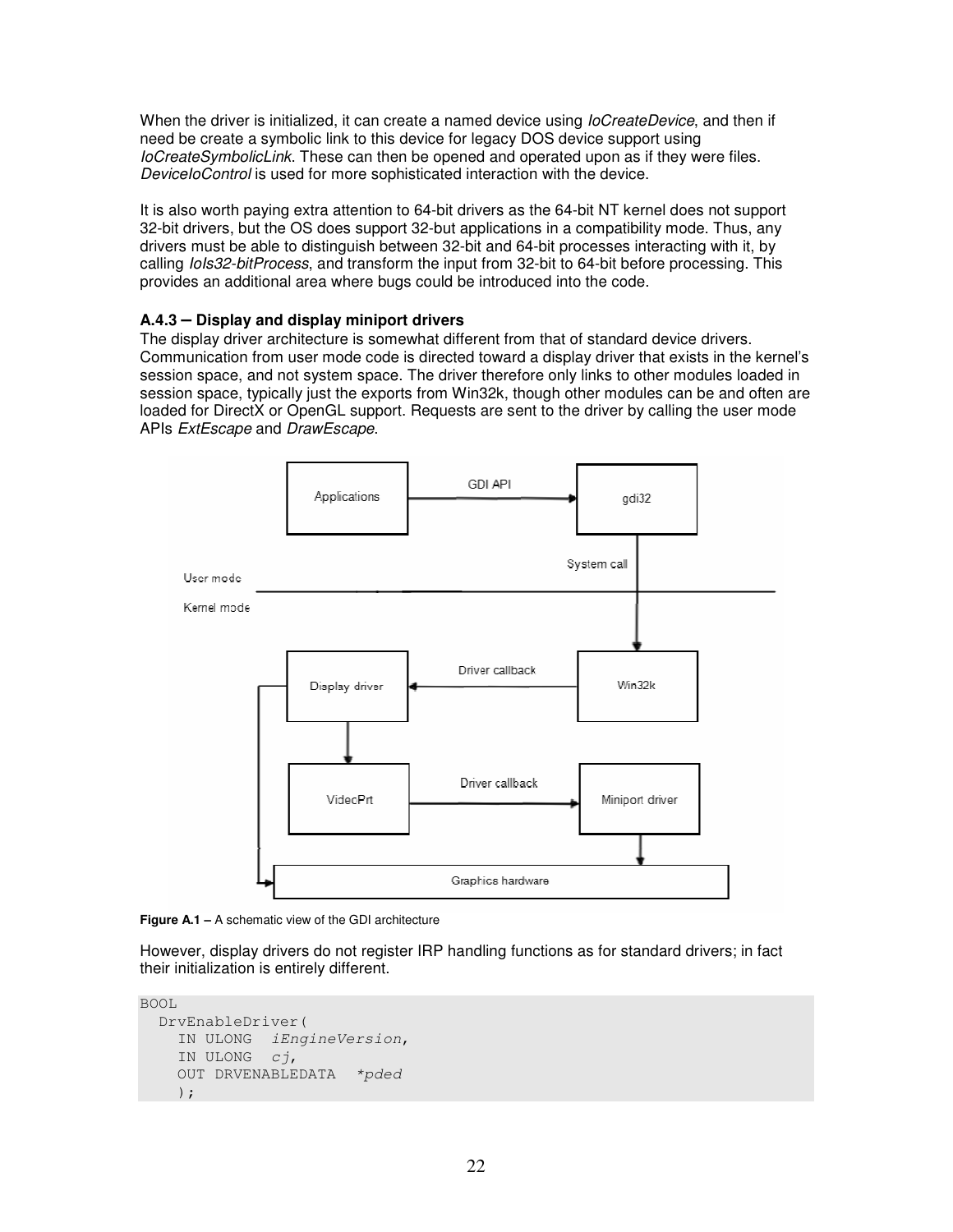iEngineVersion and cj are used by the driver to identify and deal the version of the Graphics Device Interface (GDI) running on the system. pded points to a DRVENABLEDATA structure that is used to register function callbacks with GDI. Functions are indicated by index, and the functions exposed to user mode access are *DrvEscape* handling *ExtEscape* with an index of 24 and DrvDrawEscape handling DrawEscape with an index of 25.

```
int 
   ExtEscape( 
     HDC hdc, 
     int nEscape, 
     int cbInput, 
     LPCSTR lpszInData, 
     int cbOutput, 
     LPSTR lpszOutData
  );
```
Of interest is the fact that data is dispatched differently to the display driver than in the case of standard drivers – if the input buffer is larger than 32 bytes in size then Win32k either allocates memory and copies the data across, or locks it in memory as PAGE\_READONLY by calling MmSecure VirtualMemory; correspondingly, if the output buffer is larger than 32 bytes then it too is relocated to allocated pool memory. If either buffer is smaller than 32 bytes, then a buffer is allocated on the supervisor stack. This raises the possibility of a return pointer overwrite on the supervisor stack if there is poor input validation in the display driver.

Some requests may be handled by Win32k itself, the rest being passed on to the appropriate display driver. The display driver can then either handle the request itself, or forward it onto the miniport driver for the particular display device by calling *EngDeviceIoControl* (presumably having verified parameters where needed). The miniport driver does not reside in session space, but in system space like most other drivers, and the entry point has a similar prototype. However, it handles Video Request Packets which are to some extent a stripped down version of IRPs.

```
typedef struct _VIDEO_REQUEST_PACKET { 
  ULONG IoControlCode; 
  PSTATUS_BLOCK StatusBlock; 
  PVOID InputBuffer; 
  ULONG InputBufferLength; 
  PVOID OutputBuffer; 
 ULONG OutputBufferLength;
} VIDEO_REQUEST_PACKET, *PVIDEO_REQUEST_PACKET;
```
The miniport driver does not register VRP handling as standard drivers do by modifying their DriverObject, but instead by calling VideoPortInitialize exported by videoprt.sys. This registers the miniport driver with the framework provided mainly for handling hardware, initialization, and power events. The interface specified must also include *HwVidStartIO* which is the function responsible for processing any VRPs received. The miniport can then process these packets as appropriate, and then communicate with the underlying hardware if need be.

#### **A.4.4 – Shared memory sections**

Shared memory sections, created and mapped with NtCreateSection, NtOpenSection and NtMapViewOfSection are designed to allow (named) areas of memory to be shared between different contexts, and can be used to store shared information between processes or between user and kernel mode, or with some signaling mechanism (such as using an event and a semaphore) can be used to transfer data between processes or between user mode and kernel mode.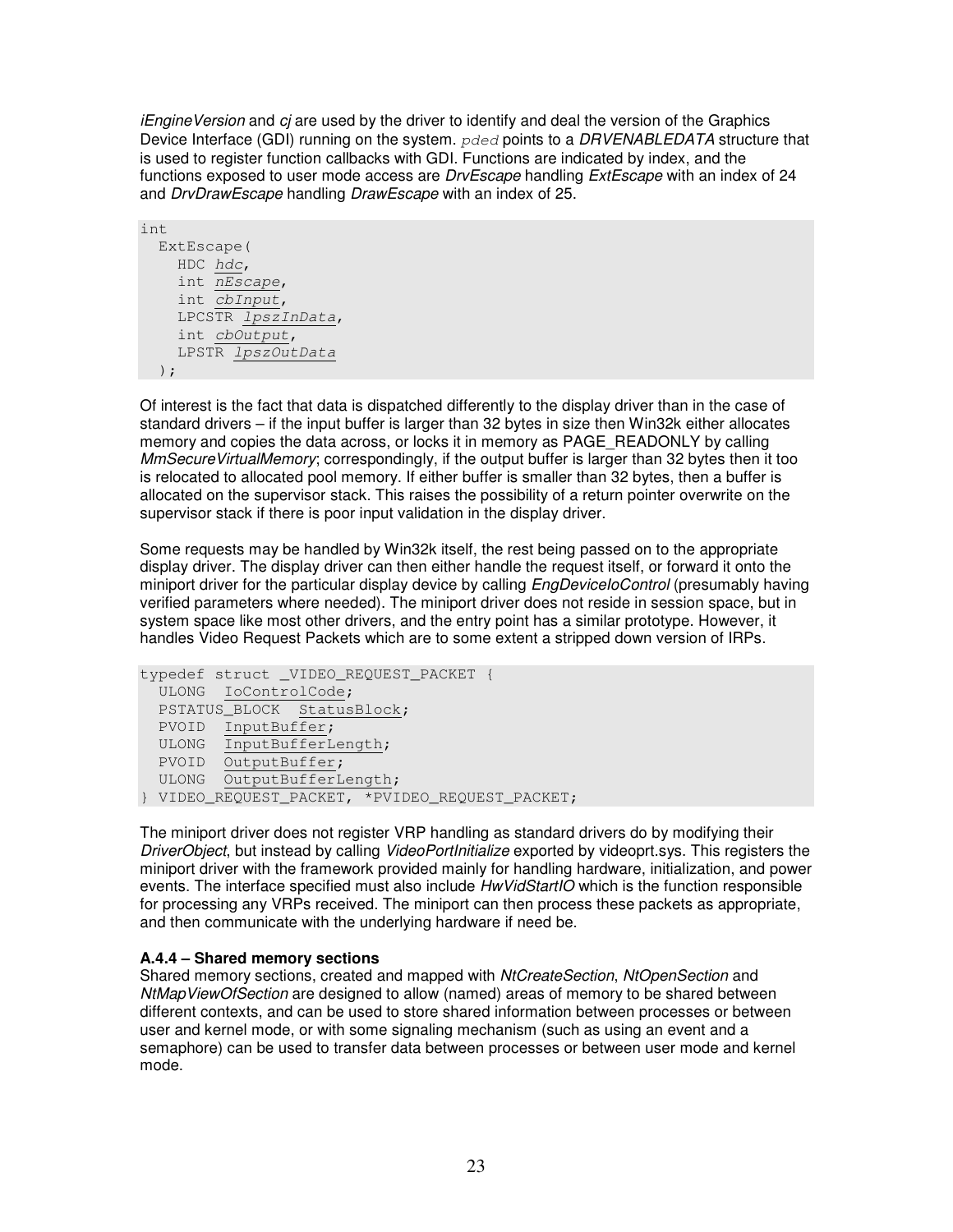If a handle to an unnamed section is present in a process's handle table, then it is possible to brute-force the handle in an attempt to open the section by attempting NtMapViewOfSection on all possible handles.

#### **A.4.5 – Ports**

The filtering framework provided in the NT kernel contains APIs to create and manage ports for communication between a filter driver and a user mode application. FltCreateCommunicationPort is used to create a port from kernel mode and specify the callback function to process requests from a user mode application. FltSendMessage is then used to send data back to the user mode application. User mode applications can use FilterConnectCommunicationPort, FilterSendMessage, FilterGetMessage, and FilterReplyMessage to interact with the port.

#### **NTSTATUS**

 FltCreateCommunicationPort( IN PFLT\_FILTER\_Filter, OUT PFLT\_PORT \*ServerPort, IN POBJECT ATTRIBUTES ObjectAttributes, IN PVOID ServerPortCookie OPTIONAL, IN PFLT\_CONNECT\_NOTIFY ConnectNotifyCallback, IN PFLT\_DISCONNECT\_NOTIFY DisconnectNotifyCallback, IN PFLT\_MESSAGE\_NOTIFY MessageNotifyCallback, IN LONG MaxConnections );

An object to represent the port is created by the Object Manager in the kernel, and added to the object directory. Internally, NtDeviceloControlFile is used by the user mode filter library (fitlib.dll) to perform requests with the library waiting for the filter driver to respond.

#### **A.4.6 – Windows Driver Framework**

The Windows Driver Framework was introduced to simplify driver development, particularly things like power management. This framework is essentially a provided by two kernel modules: a loader that is directly linked to by a driver using the framework, and the framework provider. As these may be version specific, drivers written using the WDF must be created with a coinstaller that installs the required WDF components.

Drivers written using WDF have their DriverEntry wrapped in WDF specific code that is responsible for binding to the correct version of the WDF library, and then calling the actual DriverEntry. This is achieved by calling WdfVersionBind in wdfldr.sys. This allows different version of the WDF to be present on the same system. The *WdfVersionBind* prototype is provided below:

#### **NTSTATUS**

```
 WdfVersionBind(
```

```
 IN PDRIVER_OBJECT DriverObject,
IN PUNICODE STRING RegistryPath,
IN PWDF VERSION INFO WdfVersion,
 IN P WdfDriverGlobals
 );
```
Unbinding on driver unloading is also handled internally by the framework. WdfDriverGlobals is used as a hidden parameter to all WDF functions (namely, a driver developer does not have to specify it, it is automatically added during compilation) and allows the WDF library to determine which particular driver it is dealing with; internally it is a pointer to an object that is inserted into a linked list that contains internal support routines and a pointer to the original DriverObject. The WDF, VERSION, INFO structure is outlined below, and contains a pointer to a table that will be filled out by the WDF loader with the requisite functions from the requisite WDF library.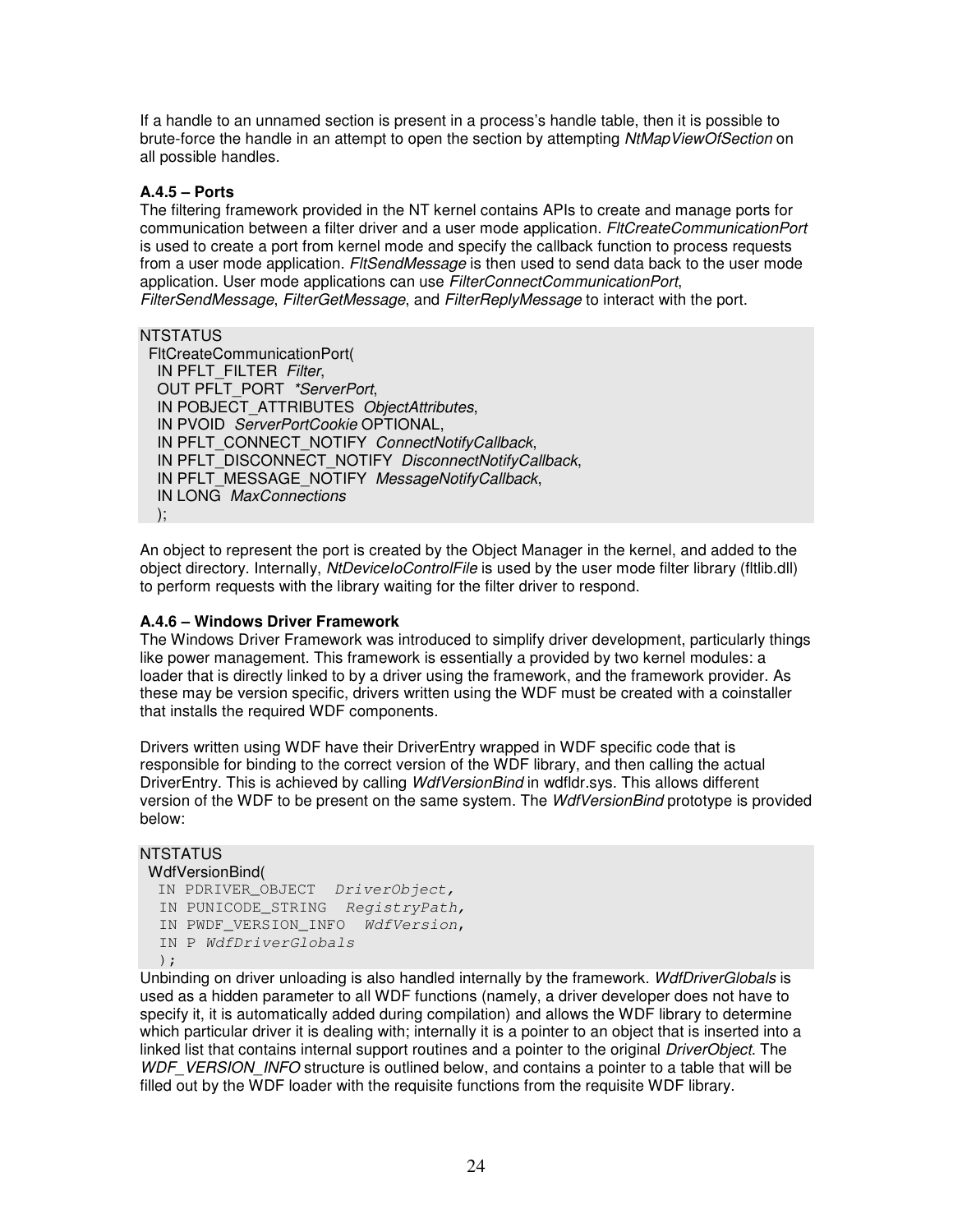```
typedef struct _WDF_VERSION_INFO { 
  ULONG Size 
  PWSTR LibraryName 
  ULONG WdfMajorVersion 
  ULONG WdfMinorVersion 
  ULONG WdfBuildNumber 
  ULONG NumWdfFunctions 
  PVOID WdfFunctions 
} WDF_VERSION_INFO, *PWDF_VERSION_INFO;
```
The WdfFunctions pointer is to a table (of at least size NumWdfFunctions) that is filled out by the specified WDF library with all the WDF routines. These are the typical WDF routines that are then called by the code written by the driver author.

Beyond this architectural change to the original WDM, Microsoft has greatly simplified the model used to write drivers. The IRP handling functions are filled out by the framework library itself, and dealt with as appropriate. So, instead of modifying the *DriverObject* directly as previously, the driver registers unload and device addition functions by calling WdfDriverCreate:

```
NTSTATUS 
   WdfDriverCreate( 
    IN PDRIVER OBJECT DriverObject,
     IN PUNICODE_STRING RegistryPath, 
     IN OPTIONAL PWDF_OBJECT_ATTRIBUTES DriverAttributes, 
    IN PWDF DRIVER CONFIG DriverConfig,
     OUT OPTIONAL WDFDRIVER* Driver
     );
```
Here, DriverConfig contains the pointers to the requisite functions:

```
typedef struct _WDF_DRIVER_CONFIG { 
  ULONG Size; 
 PFN_WDF_DRIVER_DEVICE_ADD DriverDeviceAdd;
 PFN_WDF_DRIVER_UNLOAD DriverUnload;
  ULONG DriverInitFlags; 
  ULONG DriverPoolTag; 
} WDF_DRIVER_CONFIG, *PWDF_DRIVER_CONFIG;
```
Create and close request callbacks can be created by calling WdfDeviceInitSetFileObjectConfig. Other I/O operations are managed via I/O queues for specific devices. These are created by calling WdfloQueueCreate:

```
NTSTATUS 
   WdfIoQueueCreate( 
    IN WDFDEVICE Device, 
    IN PWDF_IO_QUEUE_CONFIG Config, 
    IN OPTIONAL PWDF_OBJECT_ATTRIBUTES QueueAttributes, 
    OUT WDFQUEUE* Queue
   );
```
In this case, the optional WDF\_IO\_QUEUE\_CONFIG structure will contain the interesting function pointers:

```
typedef struct _WDF_IO_QUEUE_CONFIG { 
  ULONG Size; 
 WDF IO QUEUE DISPATCH TYPE DispatchType;
 WDF TRI STATE PowerManaged;
  BOOLEAN AllowZeroLengthRequests;
```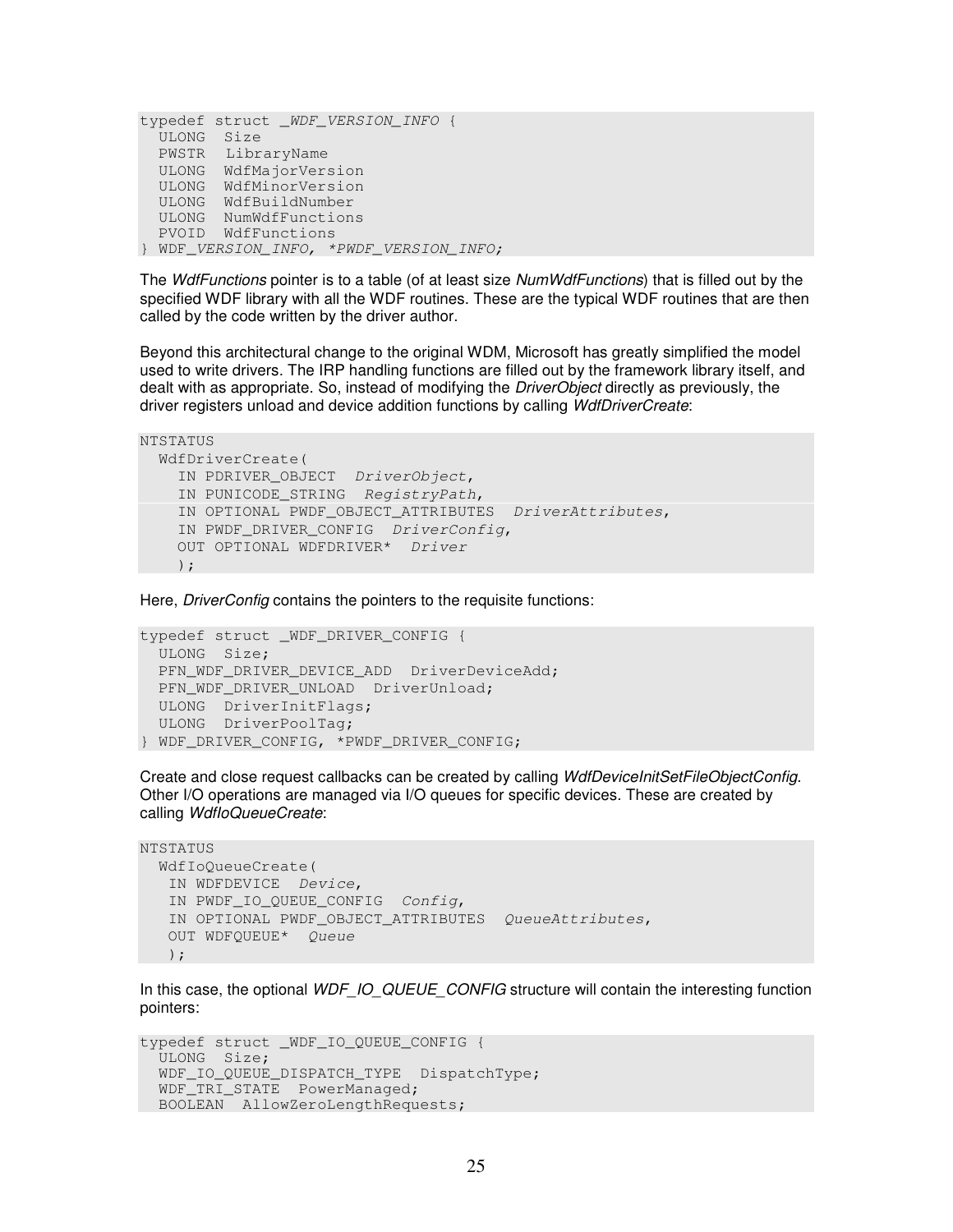BOOLEAN DefaultQueue; PFN\_WDF\_IO\_QUEUE\_IO\_START IoDefault; PFN\_WDF\_IO\_QUEUE\_IO\_READ IoRead; PFN\_WDF\_IO\_QUEUE\_IO\_WRITE IoWrite; PFN\_WDF\_IO\_QUEUE\_IO\_DEVICE\_CONTROL EvtIoDeviceControl; PFN\_WDF\_IO\_QUEUE\_IO\_INTERNAL\_DEVICE\_CONTROL IoInternalDeviceControl; PFN\_WDF\_IO\_QUEUE\_IO\_STOP IoStop; PFN\_WDF\_IO\_QUEUE\_IO\_RESUME IoResume; PFN\_WDF\_IO\_QUEUE\_IO\_CANCELED\_ON\_QUEUE IoCanceledOnQueue; } WDF\_IO\_QUEUE\_CONFIG, \*PWDF\_IO\_QUEUE\_CONFIG;

If implemented, the EvtloDeviceControl routine will process DeviceIoControl calls from user mode code. Individual I/O queues can be configured with WdfDeviceConfigureRequestDispatching to allow processing of different requests; this method can be called multiple times for the same queue to configure it to receive one or more of the following request types, corresponding to the functions provided in the WDF\_IO\_QUEUE\_CONFIG structure:

WdfRequestTypeCreate WdfRequestTypeRead WdfRequestTypeWrite WdfRequestTypeDeviceControl WdfRequestTypeDeviceControlInternal

So, though the WDF provides a simpler model for development, the layers added do make analyzing WDF drivers slightly more time consuming, though it would not be particularly difficult to create tools to aid in the automated analysis of such drivers.

#### **A.4.7 – Kernel mode callbacks**

Recent iterations of the NT architecture, particularly from XP onwards have introduced specific callbacks (though a general callback interface is available via ExCreateCallback and ExRegisterCallback). Process and executable image related callbacks can be registered through the Process manager (PsSetCreateProcessNotifyRoutine, PsSetCreateThreadNotifyRoutine, and PsSetLoadImageNotifyRoutine), registry related callbacks can be registered through the configuration manager (CmRegisterCallback and CmRegisterCallbackEx), and file system filtering through the runtime file system support (*FsRtlRegisterFileSystemFilterCallbacks*).

All of these callbacks provide an opportunity for an unprivileged user to provide arbitrary data to some supervisor code (within reason).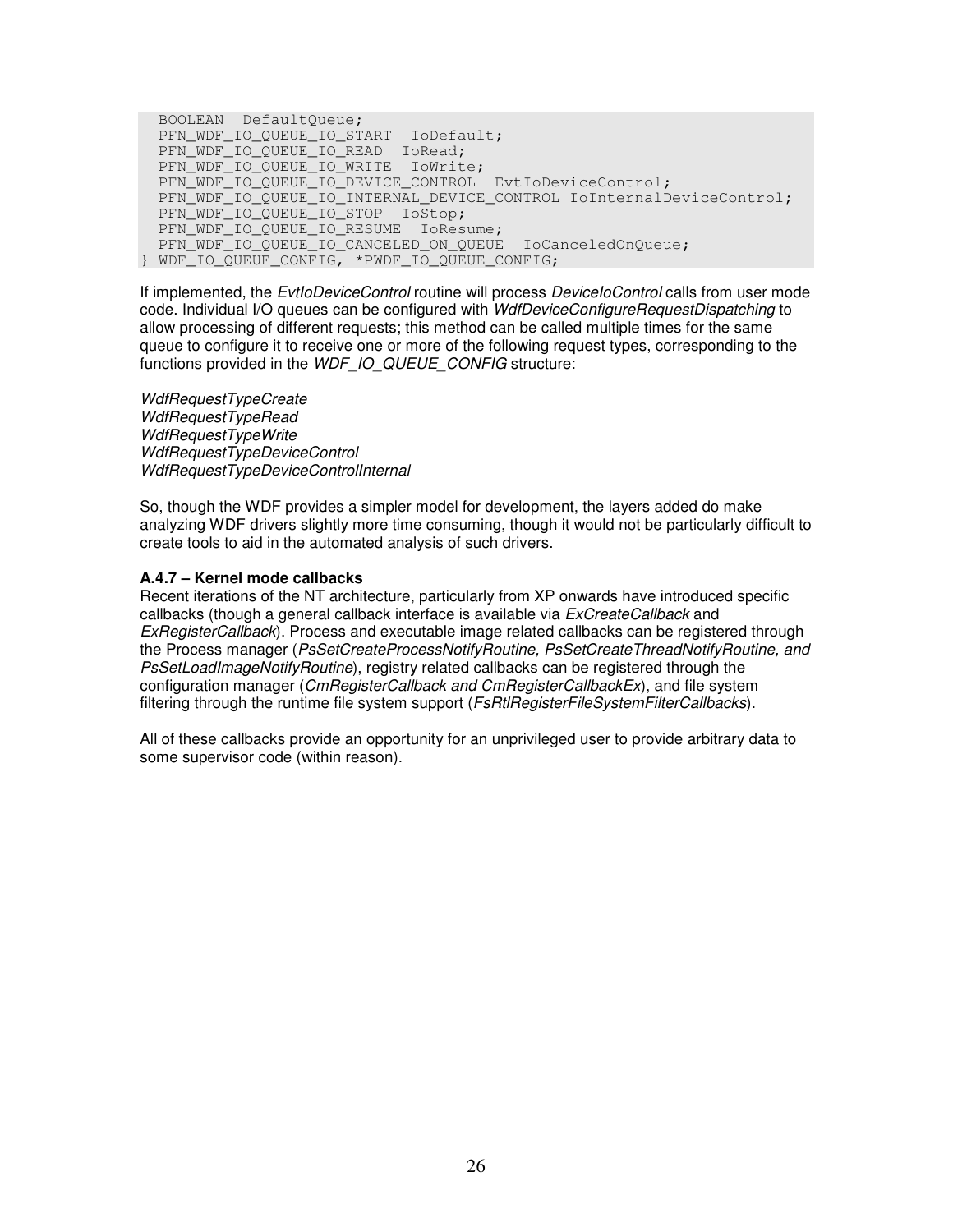## **B – CDFS driver disassembly**

The following example code is taken from the CDFS driver provided in the current release of the WDK (version 6000), thus allowing the reader to correlate the disassembly with the related source code should they so desire. The first section is from the DriverEntry routine:

```
; int __stdcall DriverEntry(PDRIVER_OBJECT DriverObject, PUNICODE_STRING RegistryPath) 
DeviceName= LSA_UNICODE_STRING ptr -0Ch 
DeviceObject= dword ptr -4 
DriverObject= dword ptr 8 
          mov edi, edi
         push
          mov ebp, esp
          sub esp, 0Ch
         push esi<br>push offset Cdfs
         push offset Cdfs ; SourceString ; SourceString ; SourceString ; SourceString ; SourceString ; SourceString ; SourceString ; SourceString ; SourceString ; SourceString ; SourceString ; SourceString ; SourceString ; SourceSt
          lea eax, [ebp+DeviceName]
         push eax ; <br>
call ds:_imp_RtlInitUnicodeString@8 ; RtlInitUnicodeString ; RtlInitUnicodeString
                  ds:__imp__RtlInitUnicodeString@8
         mov esi, [ebp+DriverObject]<br>lea eax, [ebp+DeviceObject]
         lea eax, [ebp+DeviceObject]<br>push eax
         push eax ; DeviceObject ; DeviceObject ; DeviceObject ; DeviceObject ; DeviceObject ; DeviceObject ; DeviceObject ; \frac{1}{2} ; Exclusive
                                                                                   ; Exclusive
         push 0 ; DeviceCharacteristics ; DeviceCharacteristics
          push 3 ; DeviceType 
          lea eax, [ebp+DeviceName]
          push eax ; DeviceName 
         push 0 ; DeviceExtensionSize ; \blacksquare push esi ; DriverObject 
                  ds:__imp__IoCreateDevice@28
         test eax, eax<br>il loc_1DFD1
         jl loc_1DFD1 <br>mov eax, offset CdFsdDispatch \begin{array}{ccc} \hbox{in} & \hbox{in} \\ \hbox{in} & \hbox{in} \\ \hbox{in} & \hbox{in} \end{array} ; to create the associated
                                                                                   \frac{1}{\pi} to create the associated
          push edi ; device object. 
                  [ebp+DeviceObject]
         mov dword ptr [esi+34h], offset CdUnload<br>mov [esi+0A4h], eax
                                                                                   %; Fill out the supported<br>; functions in the driver's
         mov [esi+_DRIVER_OBJECT.IrpCleanupDispatch], eax ; functions in the mov [esi+ DRIVER OBJECT.IrpLockControlDispatch], eax ; dispatch table.
                  [esi+_DRIVER_OBJECT.IrpLockControlDispatch], eax
          mov [esi+_DRIVER_OBJECT.IrpDeviceControlDispatch], eax 
          mov [esi+_DRIVER_OBJECT.IrpFileSystemControlDispatch], eax 
          mov [esi+_DRIVER_OBJECT.IrpDirectoryControlDispatch], eax
         mov [esi+_DRIVER_OBJECT.IrpQueryVolumeInformationDispatch], eax<br>mov [esi+ DRIVER OBJECT.IrpSetInformationDispatch], eax
                  [esi+_DRIVER_OBJECT.IrpSetInformationDispatch], eax
         mov [esi+_DRIVER_OBJECT.IrpQueryInformationDispatch], eax<br>mov [esi+ DRIVER OBJECT.IrpReadDispatch], eax
                  [esi+_DRIVER_OBJECT.IrpReadDispatch], eax
         mov [esi+_DRIVER_OBJECT.IrpCloseDispatch], eax<br>mov [esi+ DRIVER OBJECT.IrpCreateDispatch], ea
         mov [esi+_DRIVER_OBJECT.IrpCreateDispatch], eax<br>mov dword ptr [esi+78h], offset CdShutdown
                  dword ptr [esi+78h], offset CdShutdown
         mov dword ptr [esi+28h], offset CdFastIoDispatch<br>call ds: imp IoRegisterShutdownNotification@4
                               call ds:__imp__IoRegisterShutdownNotification@4 ;IoRegisterShutdownNotification 
         push [ebp+DeviceObject]<br>mov edi.eax
                  edi, eax
          test edi, edi
         jge short loc_1DF99<br>call ds:__imp__IoDele
         call ds:_imp_IoDeleteDevice@4 ; IoDeleteDevice<br>mov eax.edi
                 eax, edi
          jmp short loc_1DFD0
; --------------------------------------------------------------------------- 
loc_1DF99:
          push esi
         call CdInitializeGlobalData in the call CdInitializeGlobalData i the state of the global data was now esi, eax initialized ok, otherwise
         mov esi, eax ; initialized ok, otherwise<br>test esi.esi ; delete the device and ret
                                                                                   ; delete the device and return<br>: the error code.
         jge short loc_1DFB2
```
With the correct structures available, it is a very quick and easy task to spot any potential ways to access this code from user mode: it registers several dispatch routines, including one to handle DeviceloControl requests, it registers as a file system driver, and the function CdInitializeGlobalData(DriverObject) fills out the fast I/O dispatch routines.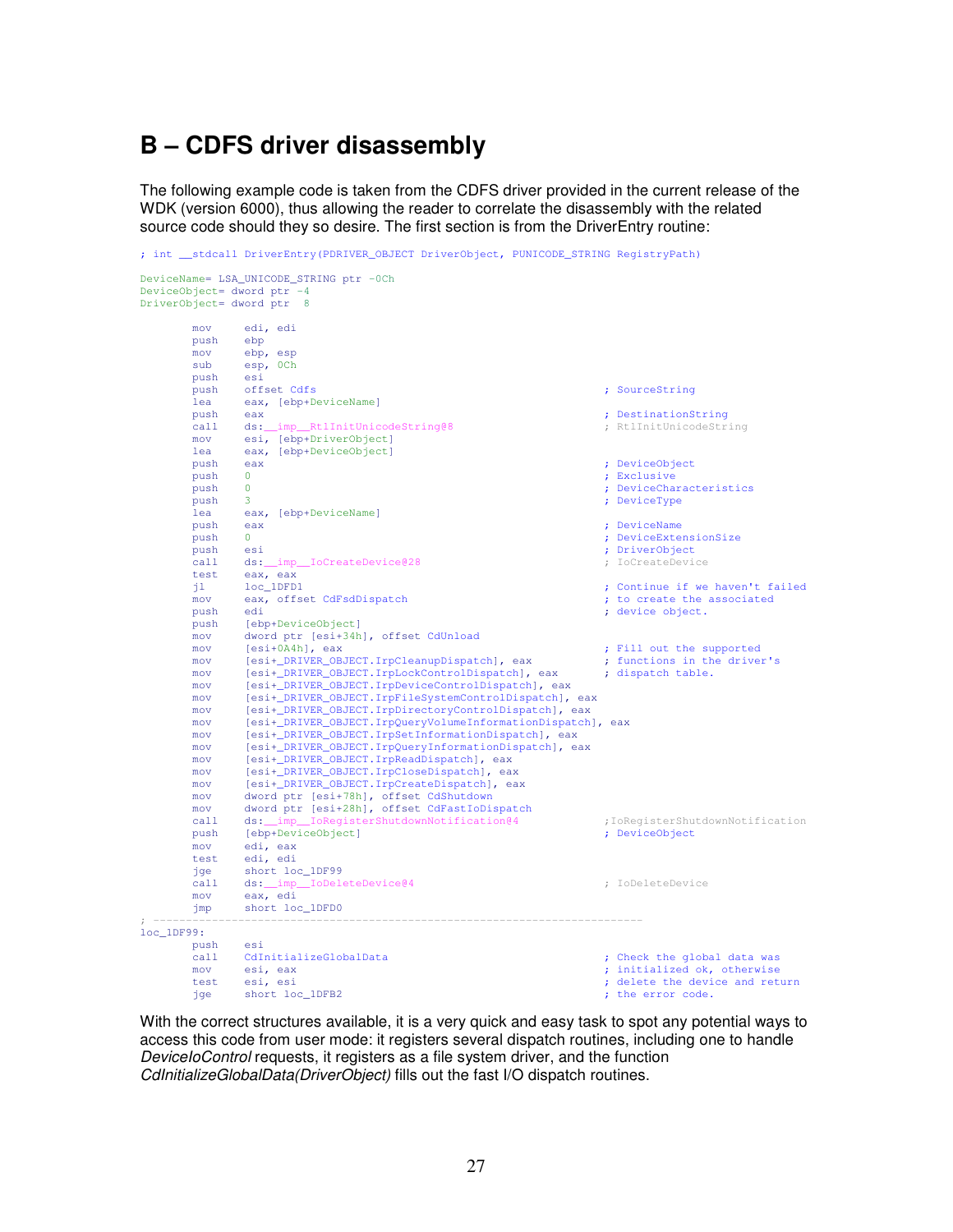Dispatch routines receive a pointer to the associated DEVICE\_OBJECT and a pointer to the IRP that requires processing. For the CDFS example, all supported IRP functions are handled by a generic dispatch handler, as can be seen from the disassembly above. Internally to this generic dispatch function, CdCreateIrpContext is called passing in the IRP as a parameter. Memory is allocated and useful information extracted from the IRP:

|                     | CdCreateIrpContext proc near             |                                |
|---------------------|------------------------------------------|--------------------------------|
| TRP<br>bSynchronous | $=$ dword ptr $8$<br>$=$ byte ptr $0$ Ch |                                |
| mov<br>push         | edi, edi<br>ebp                          |                                |
| mov<br>mov<br>push  | ebp, esp<br>eax, [ebp+IRP]<br>esi<br>edi | ; Get the DriverObject         |
| push<br>mov         | edi, [eax+60h]                           | : Get the CurrentStackLocation |
| mov                 | eax, [edi+14h]                           | ; from the IRP, and then       |
| cmp                 | eax, DeviceObject                        | ; the associated DeviceObject  |
| $\n  inz\n$         | short loc_1C531                          |                                |
| cmp                 | dword ptr [edi+18h], 0                   | ; If they're not the same,     |
| iz                  | short loc 1C531                          | ; check there's no FileObject  |
| mov                 | al, [edi]                                |                                |
| test                | al, al                                   |                                |
| iz                  | short loc 1C531                          | ; If there is, check it's an   |
| cmp                 | al, $12h$                                | ; IRP for IRP_MJ_CLEANUP,      |
| jz                  | short loc 1C531                          | ; IRP MJ CREATE, IRP MJ CLOSE  |
| cmp                 | al, $2$                                  |                                |
| iz                  | short loc_1C531                          |                                |
| push                | 0C0000010h                               | : Status                       |
| ca11                | ds: __ imp__ExRaiseStatus@4              | ExRaiseStatus                  |

```
loc_1C531:
```
Some initial preprocessing is done to validate the request. Of particular interest is the IO STACK LOCATION structure retrieved from IRP. Tail.CurrentStackLocation – this contains some IRP specific request information, such as the IRP major and minor codes, though the contents are specific to the different IRP\_MJ\_X requests. For example, the CurrentStackLocation for IRP\_MJ\_DEVICE\_CONTROL is defined as follows:

```
typedef struct _IO_STACK_LOCATION { 
  UCHAR MajorFunction; 
  UCHAR MinorFunction; 
  UCHAR Flags; 
  UCHAR Control; 
   struct { 
    ULONG OutputBufferLength; 
   ULONG POINTER ALIGNMENT InputBufferLength;
    ULONG POINTER_ALIGNMENT IoControlCode; 
    PVOID Type3InputBuffer; 
   } DeviceIoControl; 
  PDEVICE_OBJECT DeviceObject; 
  PFILE_OBJECT FileObject; 
  PIO_COMPLETION_ROUTINE CompletionRoutine; 
  PVOID Context; 
} IO_STACK_LOCATION, *PIO_STACK_LOCATION;
```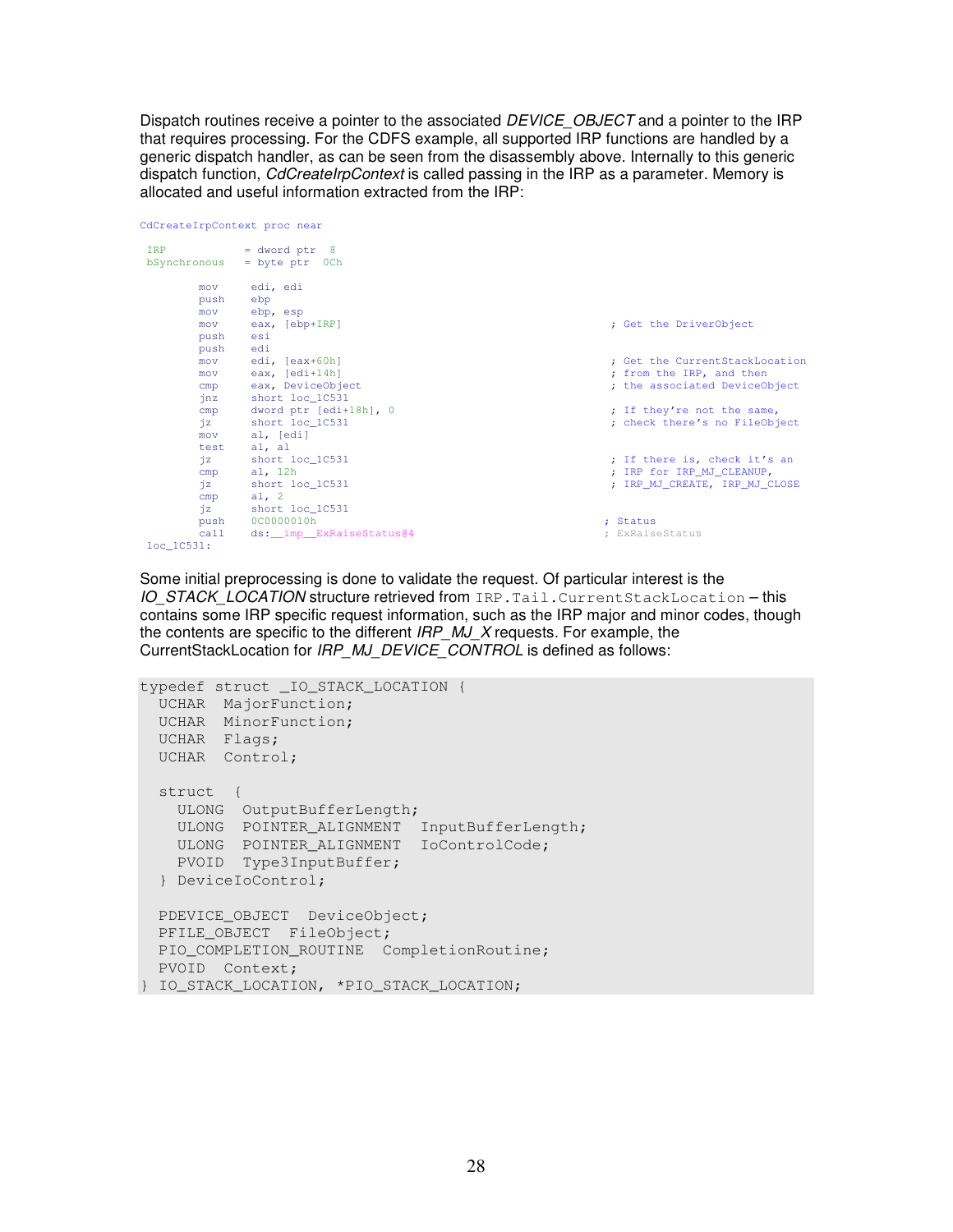| 'cidC'<br>; Tag<br>push<br>38h<br>; NumberOfBytes<br>push<br>10 <sub>h</sub><br>; PoolType<br>push<br>ds: imp ExAllocatePoolWithTaq@12<br>; ExAllocatePoolWithTaq<br>cal1<br>esi, eax<br>mov<br>$loc_1C58E$ :<br>38h<br>push<br>; size t<br>$\Omega$<br>push<br>$;$ int<br>; void *<br>push<br>esi<br>call<br>; Zero the allocated memory<br>memset<br>eax, [ebp+IRP]<br>mov<br>word ptr [esi], 308h<br>; Initialize the context<br>mov<br>word ptr [esi+2], 38h<br>; structure<br>mov<br>; Store the IRP pointer<br>$[esi+4]$ , eax<br>mov<br>eax, [edi+18h]<br>mov<br>esp, OCh<br>add<br>; If there is an associated<br>eax, eax<br>test<br>; FileObject, then store its<br>short loc_1C5B9<br>ήz<br>; DeviceObject<br>eax, $[ear+4]$<br>mov<br>$[esi+14h]$ , eax<br>mov<br>loc 1C5B9:<br>eax, $[edi+14h]$<br>mov<br>eax, DeviceObject<br>cmp<br>short loc_1C5CC<br>ήz<br>eax, ODOh<br>add<br>$[esi+8]$ , eax<br>mov<br>$loc_1C5CC$ :<br>[ebp+bSynchronous], 0<br>cmp<br>al, [edi]<br>; Get the IRP major code<br>mov<br>$[esi+20h]$ , al<br>mov<br>al, $[edi+1]$<br>; And the minor code<br>mov<br>$[esi+21h]$ , al<br>mov<br>short loc_1C5E3<br>ήz<br>dword ptr [esi+10h], 4<br>; Set whether it's synchronous<br>or<br>short loc_1C5E7<br>jmp<br>; or not<br>loc 1C5E3:<br>dword ptr [esi+10h], 8<br>or<br>loc 1C5E7:<br>edi<br>pop<br>mov<br>eax, esi<br>esi<br>pop<br>ebp<br>pop<br>8<br>retn<br>CdCreateIrpContext endp | $loc_1C57D:$ |  |
|---------------------------------------------------------------------------------------------------------------------------------------------------------------------------------------------------------------------------------------------------------------------------------------------------------------------------------------------------------------------------------------------------------------------------------------------------------------------------------------------------------------------------------------------------------------------------------------------------------------------------------------------------------------------------------------------------------------------------------------------------------------------------------------------------------------------------------------------------------------------------------------------------------------------------------------------------------------------------------------------------------------------------------------------------------------------------------------------------------------------------------------------------------------------------------------------------------------------------------------------------------------------------------------------------------------------------------------------------------------------------------------------------------------------------------|--------------|--|
|                                                                                                                                                                                                                                                                                                                                                                                                                                                                                                                                                                                                                                                                                                                                                                                                                                                                                                                                                                                                                                                                                                                                                                                                                                                                                                                                                                                                                                 |              |  |
|                                                                                                                                                                                                                                                                                                                                                                                                                                                                                                                                                                                                                                                                                                                                                                                                                                                                                                                                                                                                                                                                                                                                                                                                                                                                                                                                                                                                                                 |              |  |
|                                                                                                                                                                                                                                                                                                                                                                                                                                                                                                                                                                                                                                                                                                                                                                                                                                                                                                                                                                                                                                                                                                                                                                                                                                                                                                                                                                                                                                 |              |  |
|                                                                                                                                                                                                                                                                                                                                                                                                                                                                                                                                                                                                                                                                                                                                                                                                                                                                                                                                                                                                                                                                                                                                                                                                                                                                                                                                                                                                                                 |              |  |
|                                                                                                                                                                                                                                                                                                                                                                                                                                                                                                                                                                                                                                                                                                                                                                                                                                                                                                                                                                                                                                                                                                                                                                                                                                                                                                                                                                                                                                 |              |  |
|                                                                                                                                                                                                                                                                                                                                                                                                                                                                                                                                                                                                                                                                                                                                                                                                                                                                                                                                                                                                                                                                                                                                                                                                                                                                                                                                                                                                                                 |              |  |
|                                                                                                                                                                                                                                                                                                                                                                                                                                                                                                                                                                                                                                                                                                                                                                                                                                                                                                                                                                                                                                                                                                                                                                                                                                                                                                                                                                                                                                 |              |  |
|                                                                                                                                                                                                                                                                                                                                                                                                                                                                                                                                                                                                                                                                                                                                                                                                                                                                                                                                                                                                                                                                                                                                                                                                                                                                                                                                                                                                                                 |              |  |
|                                                                                                                                                                                                                                                                                                                                                                                                                                                                                                                                                                                                                                                                                                                                                                                                                                                                                                                                                                                                                                                                                                                                                                                                                                                                                                                                                                                                                                 |              |  |
|                                                                                                                                                                                                                                                                                                                                                                                                                                                                                                                                                                                                                                                                                                                                                                                                                                                                                                                                                                                                                                                                                                                                                                                                                                                                                                                                                                                                                                 |              |  |
|                                                                                                                                                                                                                                                                                                                                                                                                                                                                                                                                                                                                                                                                                                                                                                                                                                                                                                                                                                                                                                                                                                                                                                                                                                                                                                                                                                                                                                 |              |  |
|                                                                                                                                                                                                                                                                                                                                                                                                                                                                                                                                                                                                                                                                                                                                                                                                                                                                                                                                                                                                                                                                                                                                                                                                                                                                                                                                                                                                                                 |              |  |
|                                                                                                                                                                                                                                                                                                                                                                                                                                                                                                                                                                                                                                                                                                                                                                                                                                                                                                                                                                                                                                                                                                                                                                                                                                                                                                                                                                                                                                 |              |  |
|                                                                                                                                                                                                                                                                                                                                                                                                                                                                                                                                                                                                                                                                                                                                                                                                                                                                                                                                                                                                                                                                                                                                                                                                                                                                                                                                                                                                                                 |              |  |
|                                                                                                                                                                                                                                                                                                                                                                                                                                                                                                                                                                                                                                                                                                                                                                                                                                                                                                                                                                                                                                                                                                                                                                                                                                                                                                                                                                                                                                 |              |  |
|                                                                                                                                                                                                                                                                                                                                                                                                                                                                                                                                                                                                                                                                                                                                                                                                                                                                                                                                                                                                                                                                                                                                                                                                                                                                                                                                                                                                                                 |              |  |
|                                                                                                                                                                                                                                                                                                                                                                                                                                                                                                                                                                                                                                                                                                                                                                                                                                                                                                                                                                                                                                                                                                                                                                                                                                                                                                                                                                                                                                 |              |  |
|                                                                                                                                                                                                                                                                                                                                                                                                                                                                                                                                                                                                                                                                                                                                                                                                                                                                                                                                                                                                                                                                                                                                                                                                                                                                                                                                                                                                                                 |              |  |
|                                                                                                                                                                                                                                                                                                                                                                                                                                                                                                                                                                                                                                                                                                                                                                                                                                                                                                                                                                                                                                                                                                                                                                                                                                                                                                                                                                                                                                 |              |  |
|                                                                                                                                                                                                                                                                                                                                                                                                                                                                                                                                                                                                                                                                                                                                                                                                                                                                                                                                                                                                                                                                                                                                                                                                                                                                                                                                                                                                                                 |              |  |
|                                                                                                                                                                                                                                                                                                                                                                                                                                                                                                                                                                                                                                                                                                                                                                                                                                                                                                                                                                                                                                                                                                                                                                                                                                                                                                                                                                                                                                 |              |  |
|                                                                                                                                                                                                                                                                                                                                                                                                                                                                                                                                                                                                                                                                                                                                                                                                                                                                                                                                                                                                                                                                                                                                                                                                                                                                                                                                                                                                                                 |              |  |
|                                                                                                                                                                                                                                                                                                                                                                                                                                                                                                                                                                                                                                                                                                                                                                                                                                                                                                                                                                                                                                                                                                                                                                                                                                                                                                                                                                                                                                 |              |  |
|                                                                                                                                                                                                                                                                                                                                                                                                                                                                                                                                                                                                                                                                                                                                                                                                                                                                                                                                                                                                                                                                                                                                                                                                                                                                                                                                                                                                                                 |              |  |
|                                                                                                                                                                                                                                                                                                                                                                                                                                                                                                                                                                                                                                                                                                                                                                                                                                                                                                                                                                                                                                                                                                                                                                                                                                                                                                                                                                                                                                 |              |  |
|                                                                                                                                                                                                                                                                                                                                                                                                                                                                                                                                                                                                                                                                                                                                                                                                                                                                                                                                                                                                                                                                                                                                                                                                                                                                                                                                                                                                                                 |              |  |
|                                                                                                                                                                                                                                                                                                                                                                                                                                                                                                                                                                                                                                                                                                                                                                                                                                                                                                                                                                                                                                                                                                                                                                                                                                                                                                                                                                                                                                 |              |  |
|                                                                                                                                                                                                                                                                                                                                                                                                                                                                                                                                                                                                                                                                                                                                                                                                                                                                                                                                                                                                                                                                                                                                                                                                                                                                                                                                                                                                                                 |              |  |
|                                                                                                                                                                                                                                                                                                                                                                                                                                                                                                                                                                                                                                                                                                                                                                                                                                                                                                                                                                                                                                                                                                                                                                                                                                                                                                                                                                                                                                 |              |  |
|                                                                                                                                                                                                                                                                                                                                                                                                                                                                                                                                                                                                                                                                                                                                                                                                                                                                                                                                                                                                                                                                                                                                                                                                                                                                                                                                                                                                                                 |              |  |
|                                                                                                                                                                                                                                                                                                                                                                                                                                                                                                                                                                                                                                                                                                                                                                                                                                                                                                                                                                                                                                                                                                                                                                                                                                                                                                                                                                                                                                 |              |  |
|                                                                                                                                                                                                                                                                                                                                                                                                                                                                                                                                                                                                                                                                                                                                                                                                                                                                                                                                                                                                                                                                                                                                                                                                                                                                                                                                                                                                                                 |              |  |
|                                                                                                                                                                                                                                                                                                                                                                                                                                                                                                                                                                                                                                                                                                                                                                                                                                                                                                                                                                                                                                                                                                                                                                                                                                                                                                                                                                                                                                 |              |  |
|                                                                                                                                                                                                                                                                                                                                                                                                                                                                                                                                                                                                                                                                                                                                                                                                                                                                                                                                                                                                                                                                                                                                                                                                                                                                                                                                                                                                                                 |              |  |
|                                                                                                                                                                                                                                                                                                                                                                                                                                                                                                                                                                                                                                                                                                                                                                                                                                                                                                                                                                                                                                                                                                                                                                                                                                                                                                                                                                                                                                 |              |  |
|                                                                                                                                                                                                                                                                                                                                                                                                                                                                                                                                                                                                                                                                                                                                                                                                                                                                                                                                                                                                                                                                                                                                                                                                                                                                                                                                                                                                                                 |              |  |
|                                                                                                                                                                                                                                                                                                                                                                                                                                                                                                                                                                                                                                                                                                                                                                                                                                                                                                                                                                                                                                                                                                                                                                                                                                                                                                                                                                                                                                 |              |  |
|                                                                                                                                                                                                                                                                                                                                                                                                                                                                                                                                                                                                                                                                                                                                                                                                                                                                                                                                                                                                                                                                                                                                                                                                                                                                                                                                                                                                                                 |              |  |
|                                                                                                                                                                                                                                                                                                                                                                                                                                                                                                                                                                                                                                                                                                                                                                                                                                                                                                                                                                                                                                                                                                                                                                                                                                                                                                                                                                                                                                 |              |  |
|                                                                                                                                                                                                                                                                                                                                                                                                                                                                                                                                                                                                                                                                                                                                                                                                                                                                                                                                                                                                                                                                                                                                                                                                                                                                                                                                                                                                                                 |              |  |
|                                                                                                                                                                                                                                                                                                                                                                                                                                                                                                                                                                                                                                                                                                                                                                                                                                                                                                                                                                                                                                                                                                                                                                                                                                                                                                                                                                                                                                 |              |  |
|                                                                                                                                                                                                                                                                                                                                                                                                                                                                                                                                                                                                                                                                                                                                                                                                                                                                                                                                                                                                                                                                                                                                                                                                                                                                                                                                                                                                                                 |              |  |
|                                                                                                                                                                                                                                                                                                                                                                                                                                                                                                                                                                                                                                                                                                                                                                                                                                                                                                                                                                                                                                                                                                                                                                                                                                                                                                                                                                                                                                 |              |  |
|                                                                                                                                                                                                                                                                                                                                                                                                                                                                                                                                                                                                                                                                                                                                                                                                                                                                                                                                                                                                                                                                                                                                                                                                                                                                                                                                                                                                                                 |              |  |

Of note is that the memory allocation above is not checked as having succeeded before the memory is zeroed. This could lead to a bugcheck in severely low-memory situations, where a 56 byte allocation may fail. Having processed the IRP in this manner, the major code stored in the context is then used in a switch statement to determine which internal function should process the IRP; all IRP processing functions take the IRP and the constructed context as parameters, thus allowing the I/O operations to be asynchronous. In this case, of interest is the function to handle

```
CdCommonDevControl proc near
```
IRP\_MJ\_DEVICE\_CONTROL:

| cucommonbeveoncror proc near |          |          |                         |
|------------------------------|----------|----------|-------------------------|
| $var_4 = dword ptr -4$       |          |          |                         |
| Context = dword $ptr$ 8      |          |          |                         |
| $IRP = dword ptr OCh$        |          |          |                         |
|                              | mov      | edi, edi |                         |
|                              | push     | ebp      |                         |
|                              | mov      | ebp, esp |                         |
|                              | push ecx |          |                         |
|                              | push ebx |          |                         |
|                              |          |          | mov ebx, [ebp+IRP]      |
|                              | push esi |          |                         |
|                              |          |          | mov esi, [ebx+60h]      |
|                              | push edi |          |                         |
|                              |          |          | mov edi, [ebp+Context]  |
|                              | lea      |          | eax, [ebp+var_4]        |
|                              | push     | eax      |                         |
|                              | lea      |          | eax, [ebp+IRP]          |
|                              | push     | eax      |                         |
|                              |          |          | push dword ptr [esi+18h |
|                              | push     | edi      |                         |
|                              |          |          |                         |

push decode the FileObject  $\qquad \qquad ;$  Get and decode the FileObject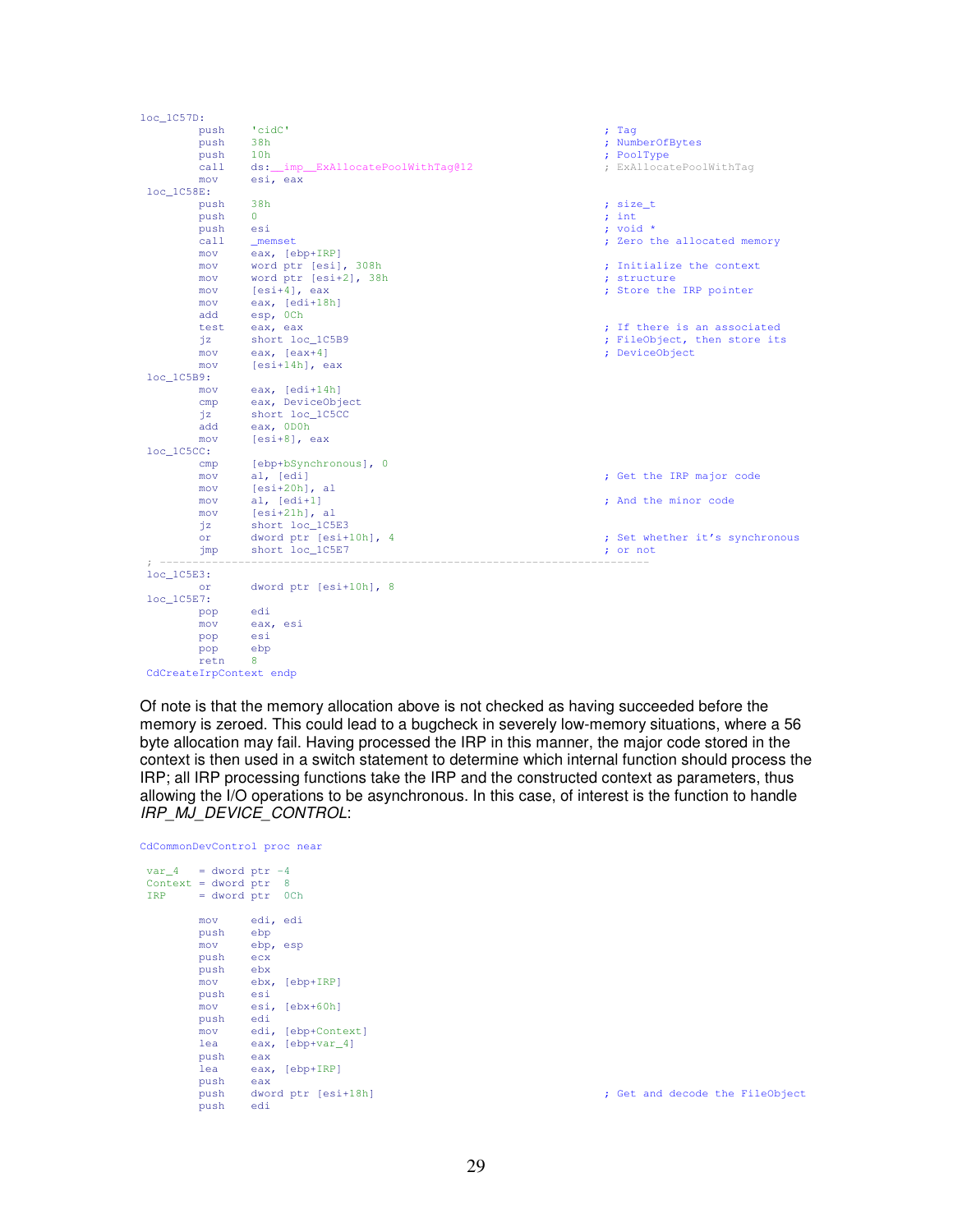```
call CdDecodeFileObject<br>
cmp eax, 2
 cmp eax, 2
 jz short loc_15745
           mov esi, 0C000000Dh ; Check it's a valid request
loc_15739: 
           push esi
           push ebx
          push edi<br>call CdCompleteRequest
          call CdCompleteRequest ; Complete if invalid nov eax, esi
          mov eax, esi<br>jmp short loc
                    short loc_15799
 ; --------------------------------------------------------------------------- 
loc_15745: ; Get the IoControlCode from 
          mov eax, [esi+0Ch] ; IRP.Tail.CurrentStackLocation cmp eax, 24000h ; indictional comp eax, 24000h ; and check if it is 0x24000
          cmp eax, 24000h ; and check if it is 0x24000 jnz short 10c_{15}7.
          jnz short loc_157A0<br>mov eax. [ebp+IRP]
          mov eax, [ebp+IRP]<br>push dword ptr [eax-
                    dword ptr [eax+40h]<br>edi
          push edi<br>call CdVerifyVcb
                                                                                       ; Verify the Volume Control
loc_1575B:<br>
mov edi. [ebx+60h] <br>
edi. [ebx+60h]
                    edi, [ebx+60h]
          push 9<br>sub eq
                    edi, 24h<br>ecx
          pop
          rep movsd<br>mov ea
          \frac{1}{2} mov eax, [ebx+60h]<br>mov esi [ebn+Cont]mov esi, [ebp+Context]<br>sub eax, 24h
          sub eax, 24h<br>mov dword ptr
           mov dword ptr [eax+1Ch], offset CdDevCtrlCompletionRoutine 
          xor edi, edi<br>mov [eax+20h]
          mov [eax+20h], edi<br>mov byte ptr [eax+1]
          mov byte ptr [eax+3], 0E0h<br>mov eax, [esi+8]
          mov eax, [esi+8]<br>mov ecx, [eax+8]
          mov ecx, [eax+8]<br>mov edx, ebx
          mov edx, ebx<br>call ds:__imp_@IofCallDriver@8
          call ds:__imp_@IofCallDriver@8 ; Forward the request down the push edi ; device stack
                    edi ; device stack edi ; device stack edi ; device stack edi ; device stack edi ; device stack edi ; device stack edi ; device stack edi ; device stack edi ; device stack edi ; device stack edi ; device stack edi ; device 
           push edi
          push<br>mov
          mov ebx, eax<br>call CdComplet
          call CdCompleteRequest<br>mov eax, ebx
                    eax, ebx
loc_15799: 
           pop edi
          pop esi
          _{\rm pop} leave 
           retn 8
 ; --------------------------------------------------------------------------- 
loc_157A0: 
          cmp eax, 20040h <br>
inz short loc_1575B <br>
inz short loc_1575B <br>
invariant the invariant the interval of the IoControlCode is
jnz short loc_1575B ; 0x20040, and if it isn't then \frac{1}{2} mov eax, [ebp+IRP]
          push dword ptr [eax+40h]<br>push edi
          push edi<br>call CdVerifyVcb
          call CdVerifyVcb ; verify and proceed with the push 4 ; request
                    eax is a set of the set of the set of the set of the set of the set of the set of the set of the set of the set of the set of the set of the set of the set of the set of the set of the set of the set of the set of the set 
          pop<br>cmp
          cmp [esi+4], eax<br>jnb short loc_15
          jnb short loc_157C5<br>mov esi, 0C0000023h
                    esi, 0C0000023h
           jmp loc_15739
 ; --------------------------------------------------------------------------- 
loc_157C5:<br>mov
          mov ecx, [ebp+IRP] ; For this IOCTL, the request \begin{array}{ccc} \text{mov} & \text{ex}, & \text{[ecx+40h]} \\ \end{array} ; is not forwarded
          mov ecx, [ecx+40h] ; is not forwarded mov ecx, [ecx+13Ch]
          mov ecx, [ecx+13Ch]<br>mov edx, [ebx+0Ch]
                    edx, [ebx+0Ch]
          push 0<br>push ebx
          _{\text{mov}}[edx], ecx<br>edi
          _{\rm mov}^{\rm push}mov [ebx+1Ch], eax<br>call CdCompleteReque
          call CdCompleteRequest<br>xor eax, eax
                    eax, eax
           jmp short loc_15799
CdCommonDevControl endp
```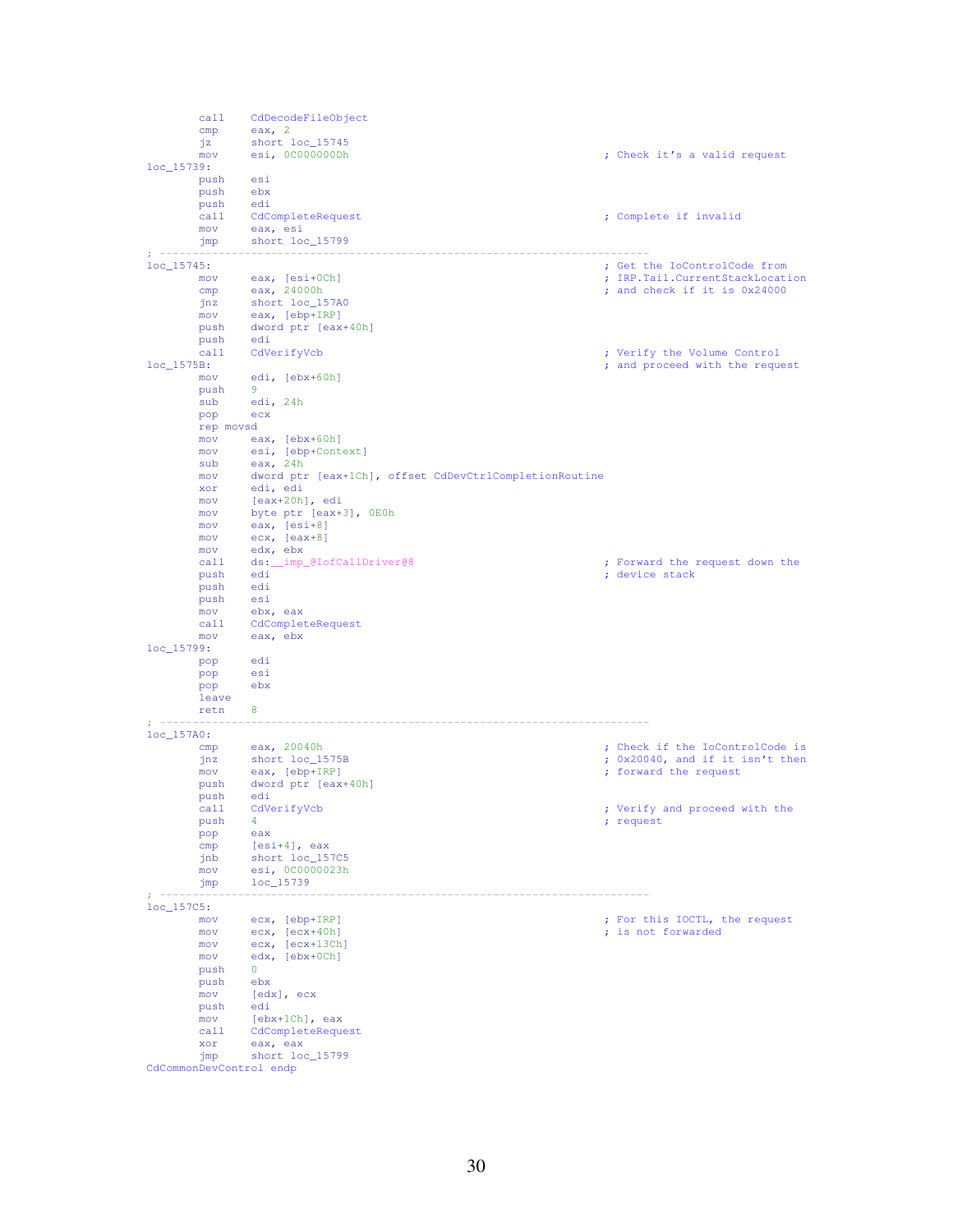As can be seen from the above disassembly, the CDFS driver only supports two IOCTLs itself, and processing of those IOCTLs is not complicated. However, the principle is the same for drivers irrespective of their complexity: if IRPs are handled in a generic dispatch routine then most likely a switch statement will be used to call the appropriate dispatch handler. Useful parameters are retrieved from the IRPs CurrentStackLocation structure. Within the IRP\_MJ\_DEVICE\_CONTROL function, a switch statement can be used to process the

IoControlCode and hand off the IRP to the relevant control function, provided there are enough IOCTLs supported.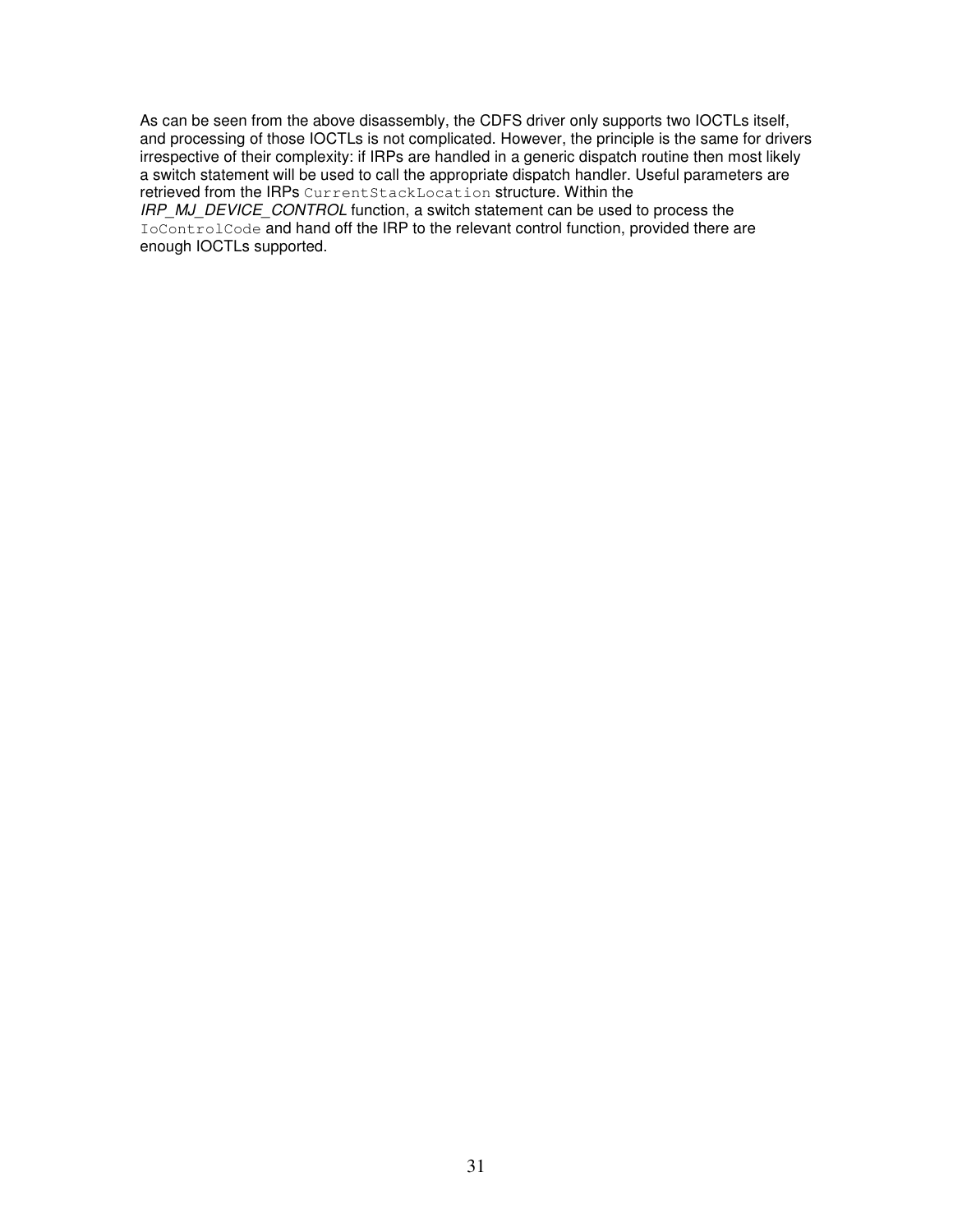# **C – Real world examples**

The Uninformed assessment of Kaspersky Internet Security Suite 5 and McAfee Internet Security Suite 2006 [24] provides an excellent example of assessing vulnerabilities in the kernel components of two anti-virus products, and the 'Microsoft Windows kernel GDI local privilege escalation' [6] found during the 'Month of Kernel Bugs' is also an interesting case in point. This section will provide several other real world examples of either architectural flaws or coding bugs, along with a quick overview of how they could be exploited; the three final examples have been modified to protect the indigent.

### **C.1 – The NT kernel compression library**

The runtime library provided by the NT operating system contains support for compression in both user mode and kernel mode. The functions exported from the NT kernel are as follows, with an example function prototype:

```
RtlCompressBuffer
```
RtlCompressChunks RtlDecompressBuffer RtlDescribeChunk RtlDecompressChunks RtlDecompressFragment RtlGetCompressionWorkSpaceSize RtlReserveChunk

```
NTSTATUS 
RtlCompressBuffer ( 
    IN USHORT CompressionFormatAndEngine, 
    IN PUCHAR UncompressedBuffer, 
    IN ULONG UncompressedBufferSize, 
    OUT PUCHAR CompressedBuffer, 
 IN ULONG CompressedBufferSize, 
 IN ULONG UncompressedChunkSize, 
    OUT PULONG FinalCompressedSize, 
    IN PVOID WorkSpace
```
 $)$ ;

For all these functions, the parameter of interest is CompressionFormat or CompressionFormatAndEngine. Internally, this is used as an index into a table of pointers to the actual compression, decompression, or support routine. Currently in all versions of the NT kernel the first two pointers are NULL, and are never supposed to be used; the third pointer is to functions providing LZ compression support; the following five functions all return STATUS UNSUPPORTED COMPRESSION. Thus there are in principle eight pointers in the table.

However, the code that uses CompressionFormat or CompressionFormatAndEngine as an index checks that the index is neither zero nor one, thus avoiding a NULL pointer dereference, but only checks that the index is between 0 and 15 beyond that. Therefore it is possible to treat some of the code or data immediately after the pointer table as function pointers. If the code or data after the table can be interpreted as a pointer into the user mode portion of the address space, then this bug in principle allows user mode code to be called directly from kernel mode. The following disassembly is taken from the Windows Vista x64 RTM ntoskrnl.exe: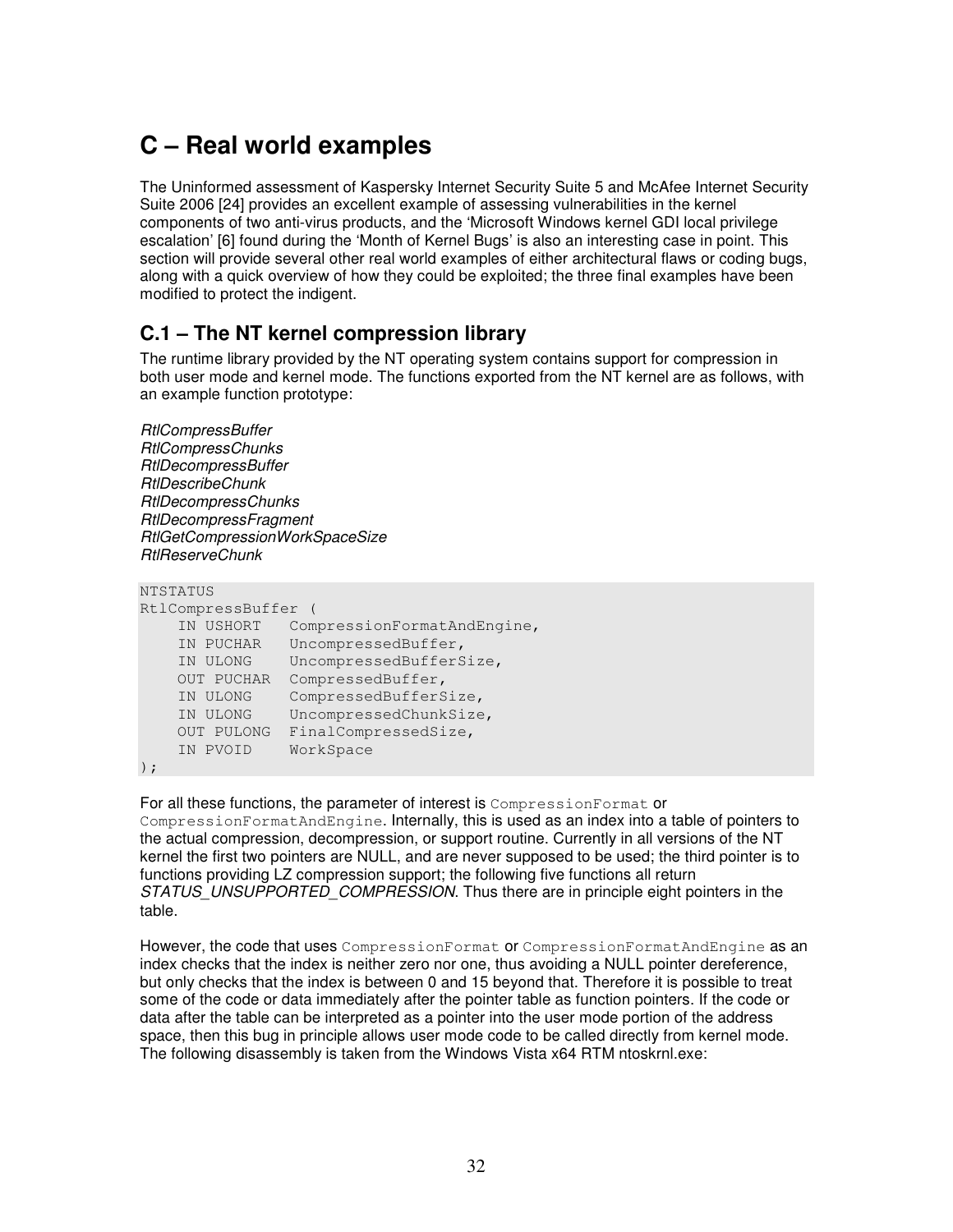```
RtlGetCompressionWorkSpaceSize proc near 
          sub rsp, 28h<br>test cl. cl
                    cl, cl movzx r9d, cl
           jz short loc_140200E76 ; Check the index is not zero 
           cmp r9w, 1
          jz short loc_140200E76 ; Check the index is not one test r9b. 0F0h
                    r9b, 0F0h<br>short loc_140200E60
          jz short loc_140200E60 ; Check the index is less than 0x10<br>mov eax. 0C000025Fb
                    eax, 0C000025Fh
           jmp short loc_140200E7B
 ; --------------------------------------------------------------------------- 
 \frac{\text{loc140200E60}}{\text{movzx}}eax, r9w
          lea r9, RtlWorkSpaceProcs<br>and cx, 0FF00h
          and cx, 0FF00h ; Mask off the format, and leave only the compression level<br>call qword ptr [r9+rax*8] : Call the relevant function from the table
                   qword ptr [r9+rax*8] ; Call the relevant function from the table
           jmp short loc_140200E7B
 ; --------------------------------------------------------------------------- 
 loc_140200E76: 
 mov eax, 0C000000Dh
loc_140200E7B: 
 add rsp, 28h
           retn 
 RtlGetCompressionWorkSpaceSize endp 
 RtlWorkSpaceProcs dq 0 
           dq 0 
           dq offset RtlCompressWorkSpaceSizeLZNT1 
           dq offset RtlReserveChunkNS 
           dq offset RtlReserveChunkNS 
           dq offset RtlReserveChunkNS 
           dq offset RtlReserveChunkNS 
 dq offset RtlReserveChunkNS<br>LZNTlFormats dq 0F00000FFFh
          % rmats dq 0F00000FFFh ; With the above code, all the following quadwords dq 1000001002h ; can be treated as function pointers
                                                ; can be treated as function pointers
           dq 7FF0000000Ch 
           dq 8020000001Fh 
           dq 0B00000020h 
           dq 3F000003FFh 
           dq 4000000402h 
           dq 1FF0000000Ah
```
The question then raised is can this code path be executed whereby the input is controlled by an unprivileged user. The compression APIs are only used by two drivers on a default installation of an NT based system – the SMB driver and the NTFS driver. The SMB driver strictly controls the CompressionFormat and it always uses a value of 2 (COMPRESSION FORMAT LZNT1). The NTFS driver uses these APIs to support file and folder compression; whether a file is compressed or not is stored in what is referred to as the Flags element of the attribute header of any non-resident NTFS file record attribute by the Linux NTFS project documentation [10].

During compression or decompression by the driver, the Flag value is incremented and passed in as the CompressionFormat. It is not verified as being within the acceptable range, so there is now a potential code path to allow the exploitation of this bug. Seeing as the specific version of the core NT kernel binary loaded can easily be determined (whether ntoskrnl, ntkrnlmp, and so forth), and the correct image can be mapped into a user mode process thus allowing the pointers that could be dereferenced to be discovered by searching through the APIs that could be hit (in this case RtlGetCompressionWorkSpaceSize, RtlCompressBuffer, and RtlDecompressBuffer).

Thus it is possible to reliably determine if there are pointers into the user mode address space, and exactly what they are. There is an issue raised by which process context the pointer will be dereferenced in; as the NT kernel is asynchronous (even though it exposes synchronous functionality to user mode) lower level IRP processing may occur in arbitrary process contexts, in which case it cannot be guaranteed that the pointer will be dereferenced within the context of a process that the user controls. Two ways around this present themselves – either raise the priority of the target process as high as possible, or inject code at the required address into all the processes present on the system. Both of these would require elevated privileges.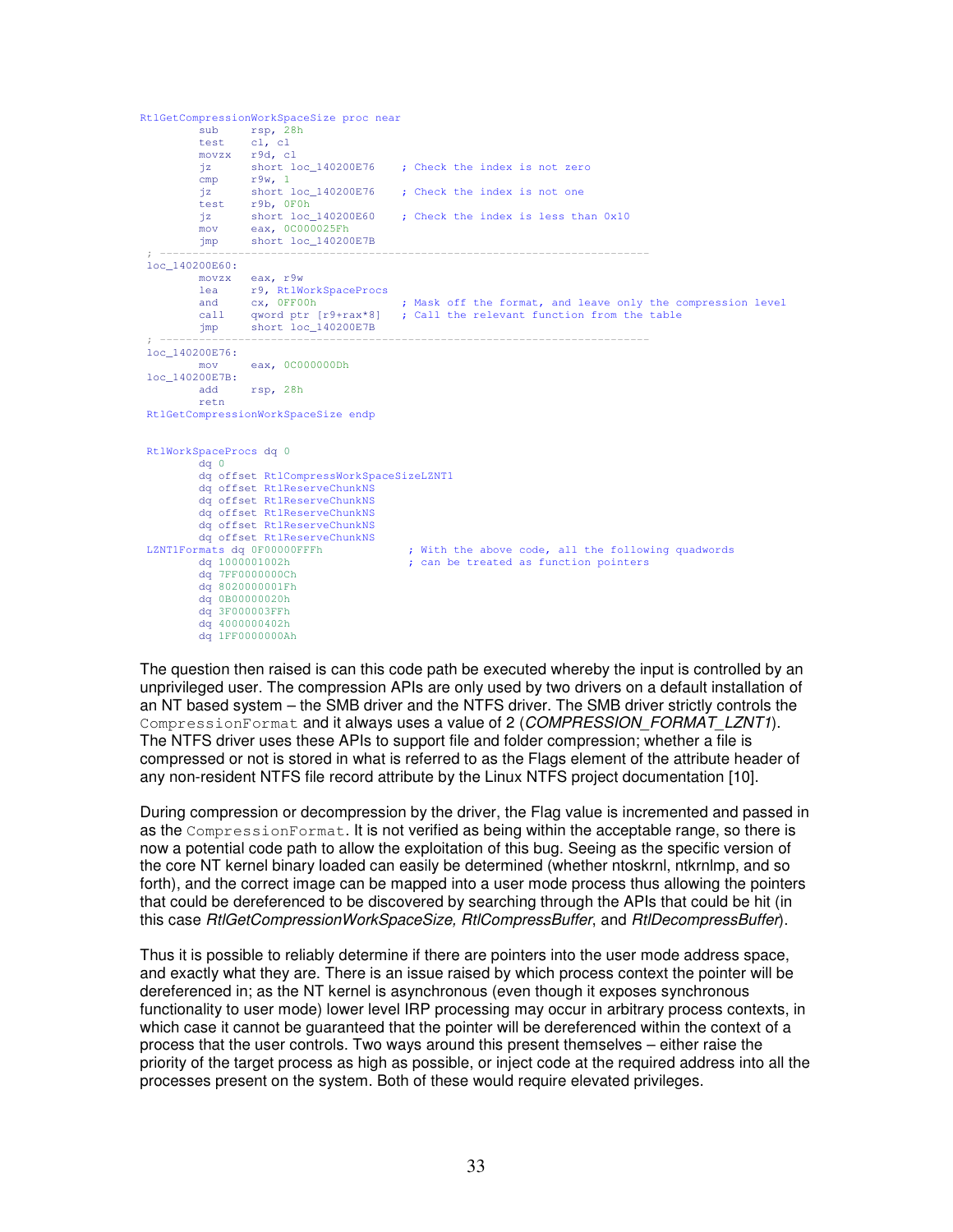The compression state of a file can be controlled by using *DeviceIoControl* on a handle to the file, specifying FSCTL\_SET\_COMPRESSION as the control code. However, the NTFS driver validates that the compression type supplied is one that is currently supported, so the Flag cannot be set to a bad value through this method. Since the Master File Table used to describe the file and folder layout under NTFS is itself just a file, it can be located easily on disk either by checking the Master Boot Record or by opening a handle to '\$MFT' with no access rights and using DeviceIoControl with a control code of FSCTL\_GET\_RETRIEVAL\_POINTERS.

The MFT can then be parsed, and a suitable file that is already compressed can be located, and its Flag element can be updated directly on disk. This obviously requires administrator privileges to perform the raw write to disk, and some effort must be made to deal with issues raised with respect to the Cache Manager. As disk access is cached by the Cache Manager, any raw writes to the MFT will leave the on disk data inconsistent with the cached data in memory. This will be a problem if the file has just been created, in which case it's entry in the MFT will most likely be in the cache. There are also two methods that can be used to deal with this – either attempt to force the cache to empty by allocating and using large amounts of memory, or by dismounting the target volume.

This could be used by removable media, whereby it is considerably easier to create a malformed file record with the potential to trigger the bug upon insertion of the media. This still requires physical access (at least of a sort), and administrator privileges are required to perform raw disk writes, with the consequence that this is not considered to be a security issue by Microsoft.

This bug is of interest because it is in code that is as old as the NT kernel itself, and raises the question of what other legacy kernel code in Windows NT has not had sufficient scrutiny. Another case in point is MmGetSystemRoutineAddress, whereby the search algorithm can cause an access violation with specific input; this only raises a security issue if it is directly exposed to user mode, for example by an anti-root kit scanner driver that exposed such kernel mode functionality to a user mode process, and the issue has been fixed in builds of the NT OS from Windows Server 2003 Service Pack 1 onwards.

### **C.2 – Unvalidated structure initialization**

The following code is used by a device driver to initialize a data structure on behalf of either another driver or a user mode process, being processed by the driver's *DispatchDeviceControl* routine. The address of the structure to be initialized and the size of it are controlled by the caller, so can be controlled from user mode. The parameters are not validated before some are used, so it is possible to zero an arbitrary area of memory and then have the function fail and exit gracefully.

```
pdataBuffer= dword ptr 8 
Structure= dword ptr 0Ch 
Count = dword ptr 10h 
       push ebp<br>mov ebp.
               ebp, esp
         sub esp, 444h
         mov edx, [ebp+Count]
         mov eax, [ebp+pdataBuffer]
        push
         mov ecx, edx
 mov ebx, ecx
 shr ecx, 2
        push esi<br>mov esi, [ebp+Structure]
         mov esi, [ebp+Structure] ; Get the address of the structure to initialize 
         push edi
        mov [ebp+var_400], eax
         xor eax, eax
         mov edi, esi
         rep stosd ; Zero out the contents 
         mov ecx, ebx
         and ecx, 3
         rep stosb 
         lea eax, [edx-2C0h]
```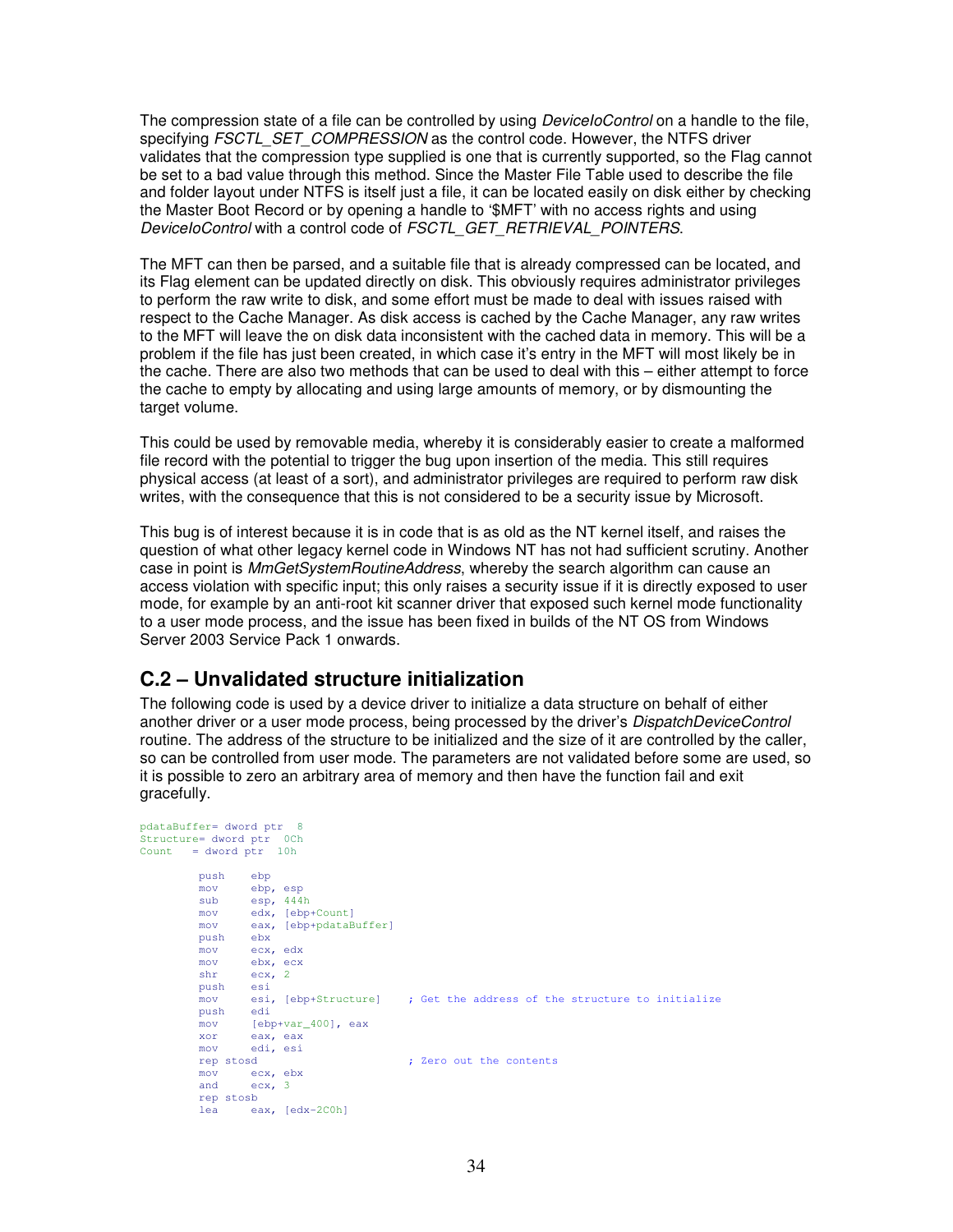| xor      | edx, edx              |                                                        |
|----------|-----------------------|--------------------------------------------------------|
| mov      | ecx, 2B8h             |                                                        |
| div      | ecx                   | ; Work out how many entries we can have                |
| xor      | ecx, ecx              |                                                        |
| cmp      | esi, ecx              |                                                        |
| mov      | [ebp+var 404], esi    |                                                        |
| lea      | $ebx$ , $[esi+8]$     |                                                        |
| mov      | [ebp+var 408], eax    |                                                        |
| iz       | InvalidParameter      |                                                        |
| cmp      | [ebp+Count], ecx      |                                                        |
| ήz       | InvalidParameter      |                                                        |
| cmp      | eax, ecx              |                                                        |
| iz       | InvalidParameter      |                                                        |
| mov      | eax, [ebp+var_400]    |                                                        |
| cmp      | eax, ecx              |                                                        |
| ήz       | InvalidParameter      |                                                        |
| cmp      | word ptr [eax], 4     | ; Seeing as we control this pointer, we can leave this |
| jnz      | InvalidParameter      | ; function now, with some arbitrary data buffer having |
| mov      | eax, $[ear+4]$        | : been zeroed                                          |
| cmp      | eax, ecx              |                                                        |
| mov      | [ebp+var 3F0], eax    |                                                        |
| ήz       | SizeOk                |                                                        |
| mov      | $[ebp+var_3F8]$ , ebx |                                                        |
| $\lim p$ | UseMaxSize            |                                                        |

The parameters used are taken without sufficient validation from the input buffer provided to DeviceIoControl. This particular issue could be used to overwrite a function pointer, provided a suitable pointer can be located, bearing in mind that if that pointer is then dereferenced in a different context then the kernel will bugcheck. It would also be possible to overwrite entries in the GDT, LDT, or IDT.

Pointers that are supposed to be in the user mode portion of the virtual address space can be validated as such by using ProbeForRead or ProbeForWrite. However, if the pointer can legitimately be to a virtual address in the kernel mode portion of the address space, for example if it is to process data on behalf of another driver, then an awkward problem is raised as there is no programmatic way to verify if the address is valid – the address must be trusted. Driver developers have sometimes resorted to using MmIsAddressValid to try and validate a pointer; however, the name of the routine is somewhat of a misnomer and it is only intended for internal use by the Memory Manager as it only returns a Boolean indicated whether access of the specified address will cause a page fault or not. As such, in general use, a page may have been swapped in or out by the Memory Manager between this function being called and any subsequent use of the address.

At any rate, if the driver is *only* supposed to process data from another driver, then the value of RequestorMode in the IRP to be processed is KernelMode (0).

### **C.3 – An architectural flaw**

Where the previous two examples highlighted poor input validation and a coding error, this example will highlight what appears to be an architectural flaw. The following code exposed by this particular driver's *DispatchDeviceControl* routine allows the memory at an arbitrary address to be overwritten with an arbitrary buffer, thus allowing an unprivileged user to overwrite kernel code or data structures.

The code that ends up calling the following code verifies that the buffer passed in from user mode is writeable, but performs no further validation of the data passed in. The buffer is then passed down to a routine that then processes the buffer passed in. The first DWORD in the buffer provides the function code, which is then used as an index into a jump table to select the appropriate function to further process the buffer; a snippet from one of the functions is provided: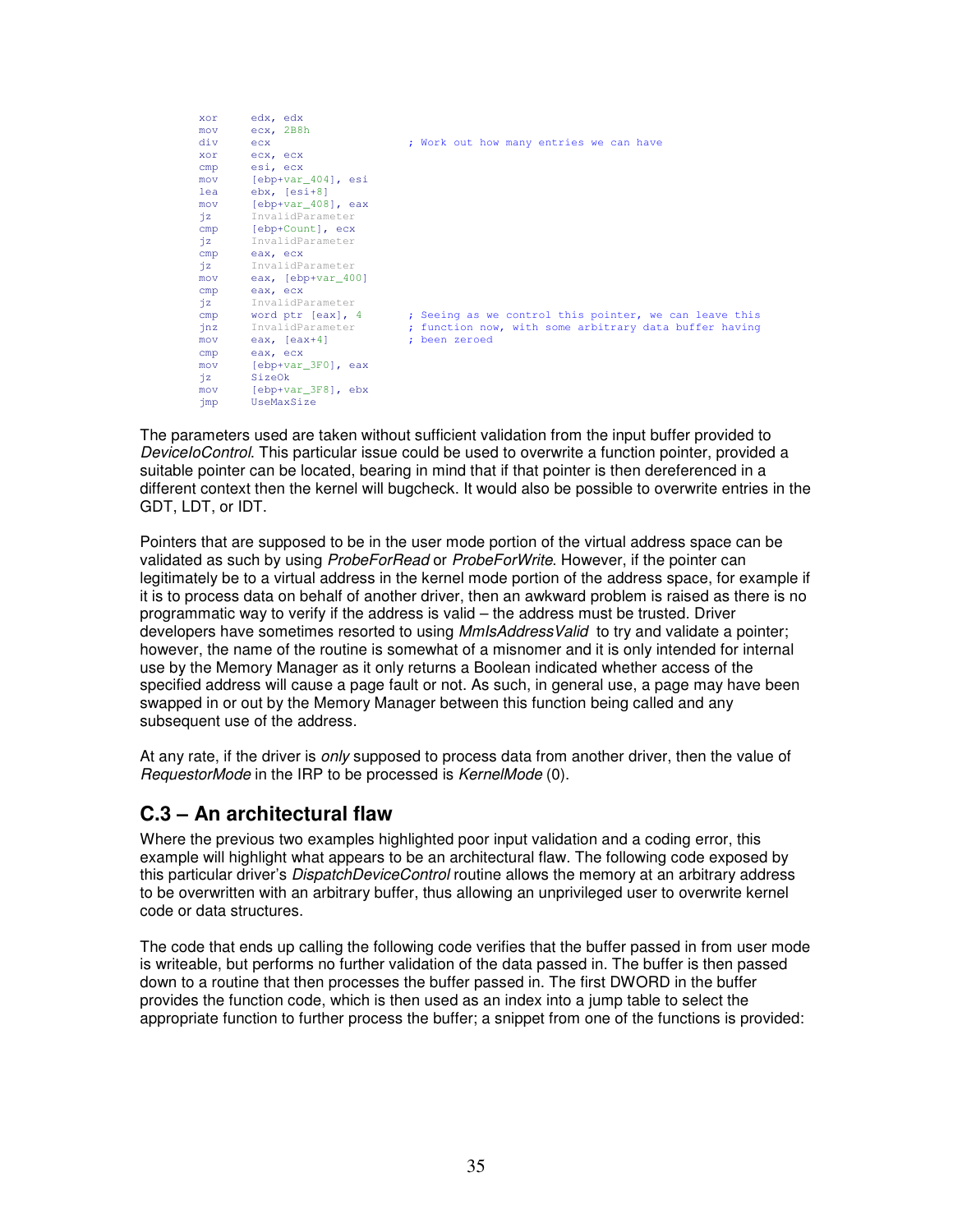```
SourceDescriptor = dword ptr 8 
Function = dword ptr 0Ch 
Destination = dword ptr 10h 
DestinationSize = dword ptr 14h 
          push ebx
         mov ebx, [esp+Function]<br>cmp ebx, MEMORY_OPERATION
         cmp ebx, MEMORY_OPERATION ; Check if it is a memory operation
          push ebp
          mov ebp, [esp+4+SourceDescriptor] ; Get a pointer to the source buffer descriptor 
         jnz short NoAddress<br>mov ebx, [ebp+4]
         mov ebx, [ebp+4] ; Get the source start address
NoAddress: 
         mov eax, [ebp+8]
         mov edx, [eax]<br>test edx, edx
         test edx, edx \qquad \qquad ; Check that the buffer offset is non-zero
         jz short InvalidParameter<br>test ebx, ebx
         test ebx, ebx<br>
il short InvalidParameter<br>
il short InvalidParameter<br>
il short InvalidParameter
         jl short InvalidParameter<br>mov eax, [eax+4]
         mov eax, [ear+4] ; Get the source end address cmp eax, ebx
                 eax, ebx<br>short InvalidParameter
         jb short InvalidParameter ; Check the end is after the start<br>mov ecx. [esp+4+DestinationSize]
                 ecx, [esp+4+DestinationSize]
          sub eax, ebx
         cmp eax, ecx ; Make sure that the copy will not overflow the buffer
          jb short SizeOk
         mov eax, ecx ; Set the copy size to the size of the destination
SizeOk: 
                 eax, eax<br>short RequestProcessed
         jz short RequestProcessed ; Make sure we are copying some bytes<br>push esi
         push esi<br>push edi
         push
          mov edi, [esp+0Ch+Destination] ; Destination address is an arbitrary address passed in 
         mov ecx, eax ; from the user supplied buffer<br>
1ea esi. [edx+ebx] ; Address the relevant part of
                                                ; Address the relevant part of the target buffer
         lea esi, [edx+ebx]<br>shr ecx, 2<br>rep movsd
                                                ; DWORD aligned copy
         mov ecx, eax<br>and ecx, 3
                 ecx, 3 rep movsb ; Copy the remaining bytes
          pop edi
         pop es
         imp short RequestProcessed ; And we're done
```
In this instance a somewhat complicated data structure is passed in, used to describe a particular subfunction to execute, and the parameters of the source buffer to be used. As there is no verification beyond the fact that the two buffers exist (source and destination), and that the source buffer has an end address higher than the start address, it is trivial for an unprivileged user to pass in a suitably crafted structure to overwrite an arbitrary area of memory with whatever they want.

This presents a more serious issue than the previous examples as it is completely reliable, and raises no issues with respect to being run in an arbitrary context, or only being able to write zeroes. As such, this can be used to overwrite a function pointer within the kernel so that it points to a user mode address, which would allow successful exploitation of this type of issue even on 64-bit versions of Windows.

### **C.4 – Trusting user input**

The following is a code snippet from a large and complex driver that can perform complicated data processing, and as such the bug took quite a lot of time reverse engineering the binary to find. It is another example of trusting a pointer that is controllable by a user, and presents somewhat more interesting challenge in terms of exploitation than the previous example.